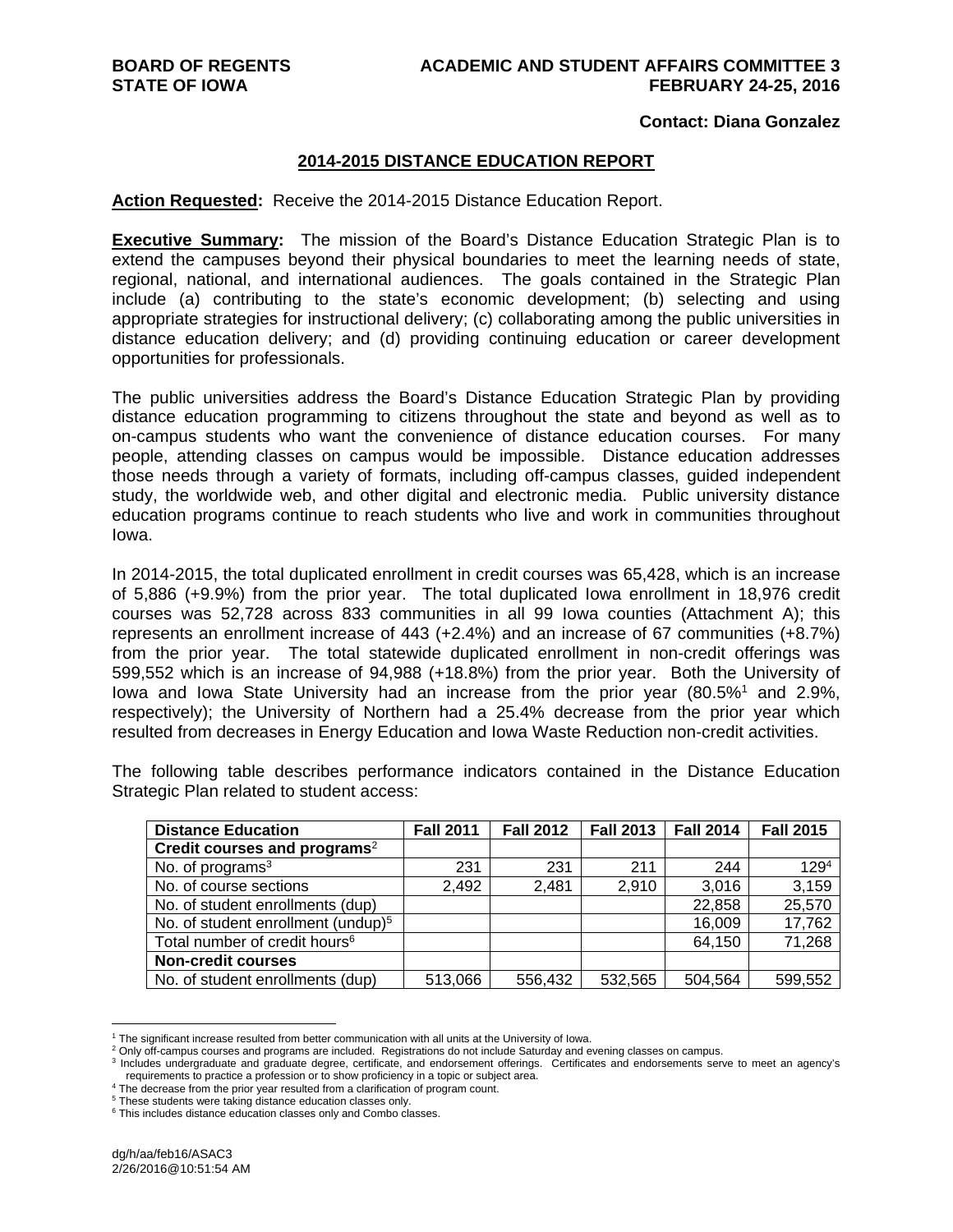- $\boxtimes$  In 2014-2015, the subject areas with the highest credit course registrations included business, management and marketing (11,007); education (6,288); family and consumer sciences (5,380); recreation and fitness studies (4,018); and social sciences (3,655). These areas comprise 46.4% of the total credit registrations. (See Attachment B.)
- $\boxtimes$  In 2014-2015, the subject areas with the highest non-credit course registrations were agriculture and related sciences (177,021); personal awareness and selfimprovement (117,341); and family and consumer sciences (79,340). These three areas comprise 62.3% of the total non-credit registrations. (See Attachment C.)

The following table describes the Fall headcount of students who took only distance education courses and those who were on-campus students and also enrolled in distance education courses. (See Attachment H).

|                  | <b>Number Taking only DE courses</b> |       |          |        | <b>Number Taking On-campus &amp;</b><br>DE courses | <b>Total</b> |        |        |
|------------------|--------------------------------------|-------|----------|--------|----------------------------------------------------|--------------|--------|--------|
|                  | Undup.                               | Total | Total CH | Undup. | Total                                              | Total Undup. | Total  |        |
| <b>Fall 2014</b> |                                      |       |          |        |                                                    |              |        |        |
| SUI              | 2,343                                | 4,910 | 14,545   | 4,582  | 5,970                                              | 16,711       | 6,925  | 10,880 |
| ISU <sup>7</sup> | .501                                 | 2,370 | 6,871    | 4,162  | 5,025                                              | 13,680       | 5,663  | 7,345  |
| <b>UNI</b>       | 1,343                                | 2,197 | 5,679    | 2,078  | 2,436                                              | 6,664        | 3,421  | 4,633  |
| TOTAL            | 5,187                                | 9,427 | 27,095   | 10,822 | 13,431                                             | 37,055       | 16,009 | 22,858 |
| <b>Fall 2015</b> |                                      |       |          |        |                                                    |              |        |        |
| SUI              | 2,595                                | 5,227 | 14,619   | 5,270  | 6,939                                              | 19,645       | 7,865  | 12,166 |
| ISU <sup>8</sup> | .540                                 | 2,430 | 7,070    | 4,733  | 5,815                                              | 15,681       | 6,273  | 8,245  |
| <b>UNI</b>       | 1,424                                | 2,319 | 6,266    | 2,200  | 2,840                                              | 7,987        | 3,624  | 5,159  |
| <b>TOTAL</b>     | 5,559                                | 9,976 | 27,955   | 12,203 | 15,594                                             | 43,313       | 17,762 | 25,570 |

The table in Attachment B (page 22) includes a summary of enrollment by delivery mode, level, and credit. For undergraduate and graduate credit courses, the most frequently used delivery mode is the web (including guided independent study); for graduate credit courses, on-site face-to-face instruction was second.

 $\overline{a}$ 

 $<sup>7</sup>$  Prior to FY 2014, students were counted across three terms. A DE student in fall who became a combo student in spring would</sup> be counted in both categories (DE only and Combo). In FY 2014, ISU standardized the counting of students to ensure the duplication of counting students no longer exists. Moving forward, this standardized process will create consistency in how DE only students vs. combo students are reported ensuring the evaluation of all terms is used with a result of one students per fiscal year. A student who takes DE only courses in fall, but takes a combination of courses in spring and summer will only be counted once and considered a combo students.

<sup>&</sup>lt;sup>8</sup> Prior to FY 2014, students were counted across three terms. A DE student in fall who became a combo student in spring would be counted in both categories (DE only and Combo). In FY 2014, ISU standardized the counting of students to ensure the duplication of counting students no longer exists. Moving forward, this standardized process will create consistency in how DE only students vs. combo students are reported ensuring the evaluation of all terms is used with a result of one students per fiscal year. A student who takes DE only courses in fall, but takes a combination of courses in spring and summer will only be counted once and considered a combo students.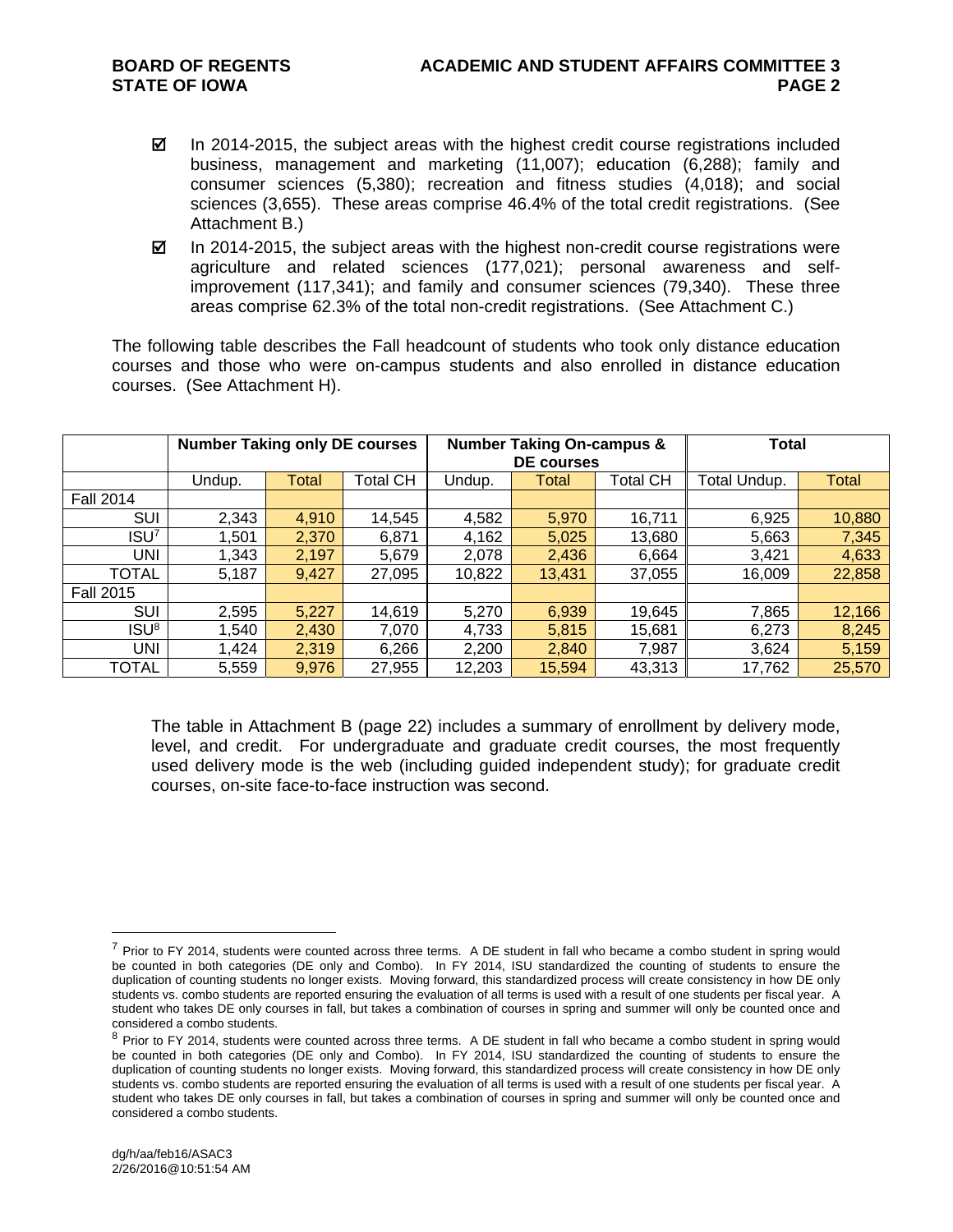- The unduplicated headcount for Fall 2015 for students taking only distance education courses at the University of Iowa was 2,595; at Iowa State University, it was 1,540; and at the University of Northern Iowa, it was 1,424.
- The unduplicated headcount for Fall 2015 for on-campus students who also took at least one distance education course at the University of Iowa was 5,270; at Iowa State University, it was 4,733; and at the University of Northern Iowa, it was 2,200.

The Distance Education Report addresses the Board of Regents' Strategic Plan priorities – "access, affordability, and student success; educational excellence and impact; and economic development and vitality."

#### **Background**:

- $\diamond$  The following represent the responses of the universities to the Board of Regents Strategic Plan for Distance Education.
	- **M** University of Iowa.
		- The Strategic Plan emphasizes the importance of providing quality academic experiences to Iowans and continually improving the delivery of such experiences. At times, extending distance education courses and programs to national and international audiences is appropriate. SUI continues to maintain existing programs and to improve services provided to students in those programs. The University continues to work with departments to support new initiatives and encourage continued exploration in distance education courses and programs.
	- $\boxtimes$  Iowa State University.
		- ISU Engineering-Liberal Arts and Sciences Online Learning (ELO) continues to focus on adding courses to the online offering to meet student needs. Additionally, ELO has been evaluating course offerings to determine if course rotation can improve and/or additional courses can be recommended to fill a gap in the offering.
		- Eu Responsiveness to student needs can be seen in the Student Credit Hour (SCH) trends over the last four years. Student enrollment measured by SCH for the College of Engineering and Liberal Arts and Sciences (LAS) has grown by over 50% from FY11-12 to FY14-15 primarily fueled by the increased demand for undergraduate LAS courses.
	- University of Northern Iowa.
		- Goal Four in the 2010-2016 BOR Strategic Plan charges Regent Universities to increase distance education opportunities, especially for place-bound and nontraditional students. The goal of expanding distance education opportunities has been operationalized through UNI's 2010-2015 Strategic Plan for Distance Education. UNI's plan emphasizes the development and delivery of high-quality distance education courses and programs. Strategies include the deployment of new educational technologies, the provision of professional development opportunities and individualized instructional support for faculty members, the provision of exemplary support services to students, enhanced marketing efforts and continuous improvement in all aspects of distance education operations.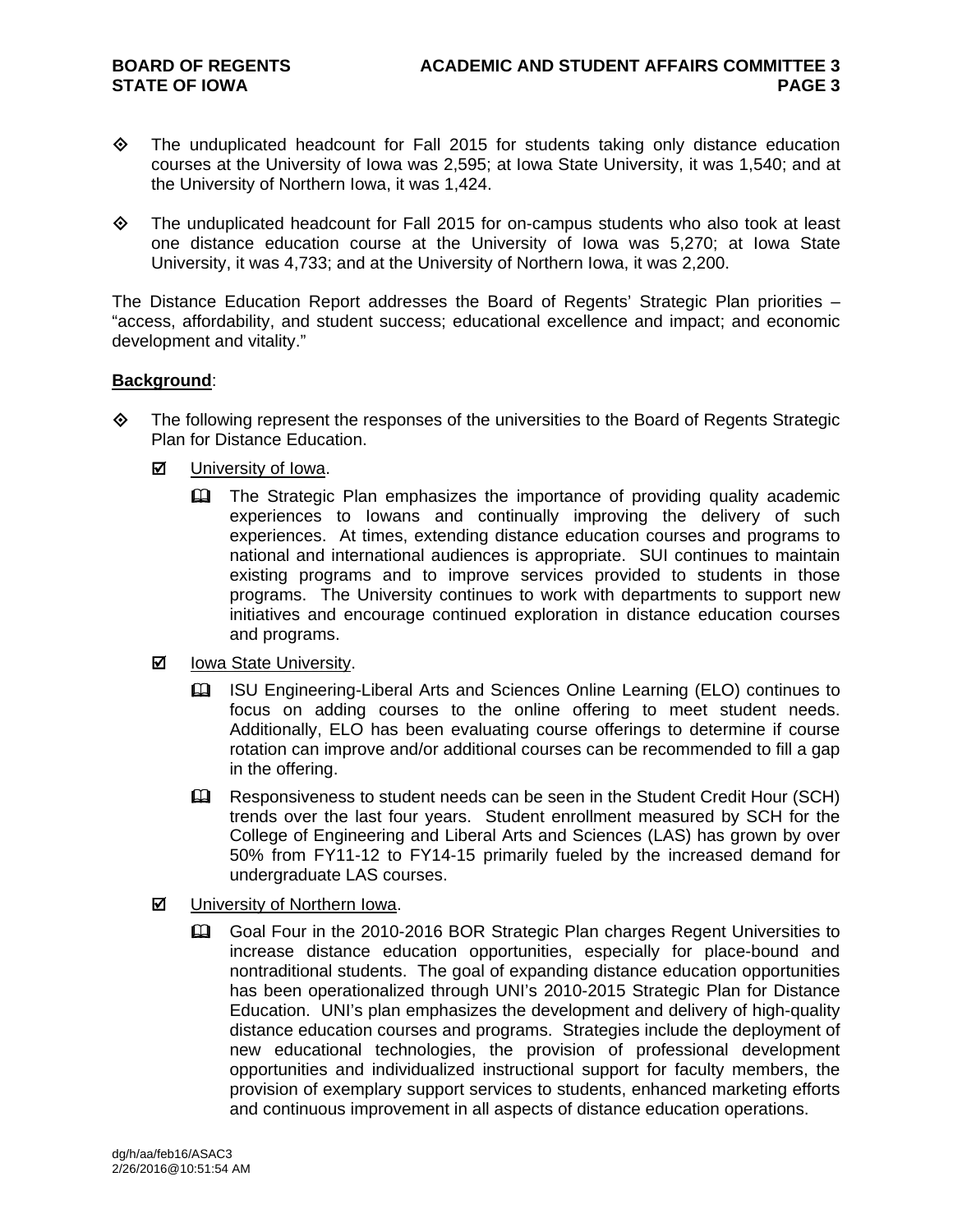- The following are strategic initiatives supporting the Board's Strategic Plan for Distance Education and its focus on cooperation and collaboration.
	- University of Iowa
		- **Example 1** To meet Goal Four of the Board's Strategic Plan, the University has:
			- $\Rightarrow$  Developed 113 new online courses. The total number of online courses offered at the University is 557.
			- $\Rightarrow$  Increased the number of degree programs from 13 to 16.
			- $\Rightarrow$  Increased the number of certificates from three to 17.
			- $\Rightarrow$  Increased the number of faculty trained to use web-based technology for distance education from 300 to 400.
		- The enrollment of distance education only students was 2,353 in Fall 2014, compared to 2,185 in Fall 2013. The number of students in the BLS program was 117 in Fall 2014 compared to 96 in Fall 2013. There was a slight decrease in the number of students in the BAS program, in Fall 2014, the enrollment was 268 compared to 274 in Fall 2013.
	- **Ø** lowa State University
		- The College of Agriculture and Life Sciences (CALS) will implement additional graduate certificates in Biochemical, Biophysics, and Molecular Biology (BBMB) and plans to implement an online Master's degree program in Meat Science within the next year. CALS is hiring staff with a background in disability access requirements to assist with the development of online and blended courses.
		- Course development grants to ISU faculty total more than \$500,000 to help support developing and updating online courses that deliver quality course content.
		- **E. Conline learning has increased efficiency as additional sections have been added** to accommodate the ever increasing number of on campus students. It is not uncommon for on campus students to enroll in two or more online classes for more flexibility in their schedule for work as well as keeping them on track to graduate in four years. Online courses allow departments to reach a broader audience within the state and beyond to maintain the minimum number of registrations needed to offer their courses.
		- ELO has continued to broaden initiatives to support life-long learning outside of the credit course model with ISU's first MOOC – iowacaucusesmooc.org.
	- University of Northern Iowa
		- During 2014-2015, UNI's distance education offerings served students in more than 500 Iowa cities and towns, representing a presence in 97 out of the 99 counties. UNI's duplicated enrollment in distance education remained strong in 2014-2015, increasing for the ninth consecutive year to a record high of 14,392.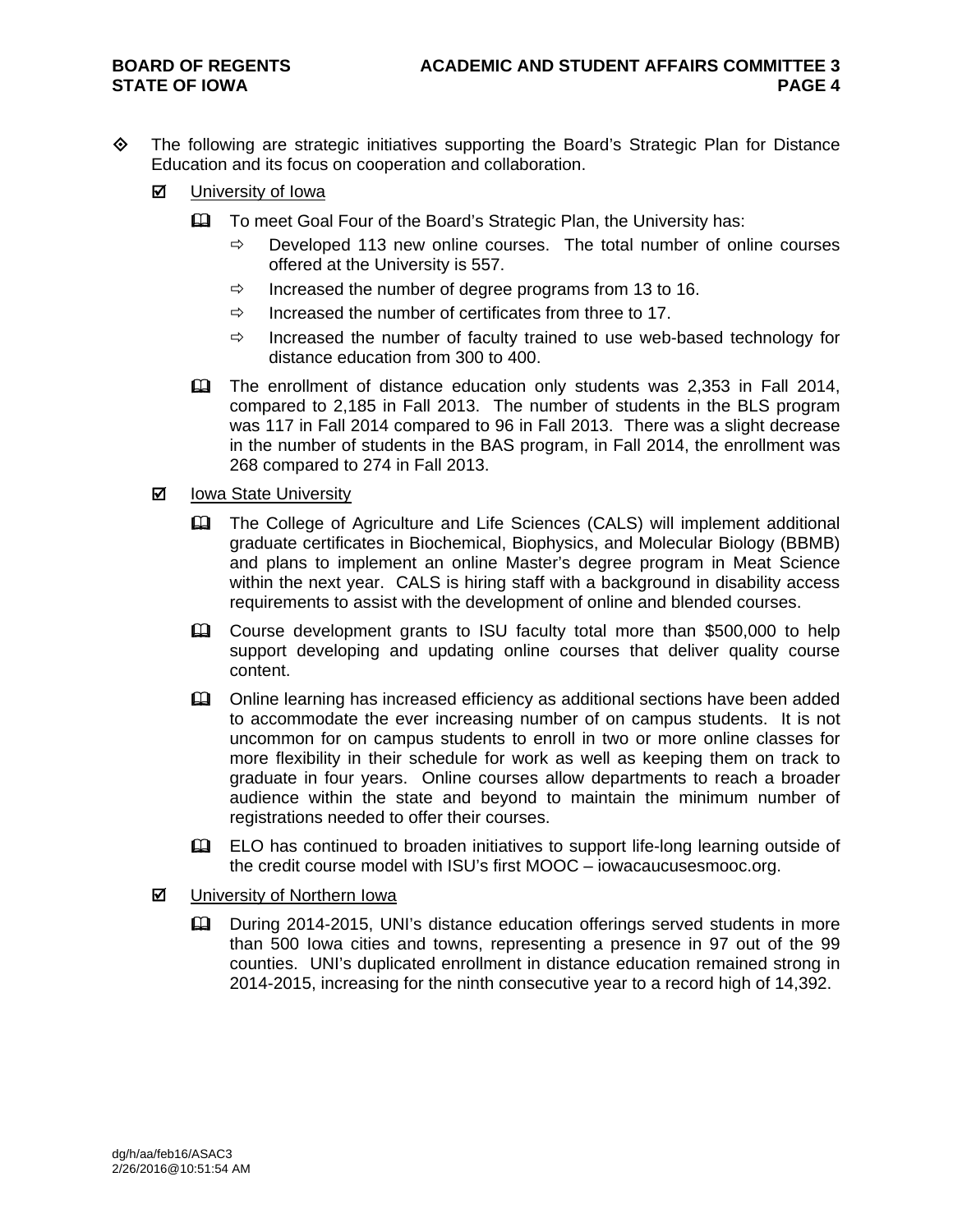- Thirty-seven degree, certificate, and endorsement programs were offered primarily at a distance during 2014 -2015. UNI is intentional with efforts to expand offerings, concentrating on academic areas of strength in which capacity to delivery programs and strong demand exist. For example, a new Technology Management online undergraduate program, designed to provide a seamless pathway to a four-year degree for graduates of two-year Associate of Applied Science programs, was initiated in cooperation with the Iowa-Advanced Manufacturing (I-AM) Consortium of Iowa's community colleges. UNI also offered endorsement programs in areas of specific need, including Early Childhood – Special Education, Education of the Gifted, English as a Second Language (ESL), Iowa Reading K-8, and Iowa Secondary School Health Education Teaching.
- Delivery of highly focused, specialized coursework to Iowa educators through distance education continued to be a priority in 2014-2015. More than 700 educators participated in graduate level courses offered through UNI's Center for Teaching and Learning Mathematics and the Jacobsen Center for Comprehensive Literacy. In addition, professional development coursework for teachers was offered in content areas, including Art, Biology, Business Education, Chemistry, Communication, Computer Science, Earth Science, Economics, English, Geography, History, Music, and Physics. These efforts are often supplanted with external funding/support, which is leveraged to make the tuition affordable for teachers.
- Another key strategy in meeting the BOR goal to increase distance education is through collaboration with key partners. UNI's long-standing partnership with Des Moines Area Community College with the 2+2 degree completion program in Elementary Education reached a milestone of 20 years of continuous collaboration. Since its inception in 1995, more than 200 non-traditional students have completed their teaching degree through the program. Another example of inter-institutional collaboration is UNI's partnership with the Mount Pleasant School district in developing and delivering a 15-credit hour sequence as part of an Inclusive Teacher Preparation Program, whose goal is to prepare general classroom teachers to work effectively with diverse learner needs.
- The following are collaborative efforts among the Regent universities to serve students in 2014-2015.
	- DVM-MPH Combined Degree (http://www.public-health.uiowa.edu/dvm-mphcombined-degree/). This partnership allows students in ISU's DVM program to earn a Master of Public Health from the University of Iowa. The purpose of the dual degree program is to provide formal training in public health in addition to formal training in veterinary medicine. This dual degree program is a good combination of preparation in two related and complimentary health care disciplines.
	- Shared Language Courses between the University of Iowa and Iowa State University. The University of Iowa provides Latin language courses online to ISU students who enroll in the courses at their home institution. The universities are continuing to discuss additional opportunities for course sharing, including allowing students to take courses from any of the public universities to enrich their program through approved electives or access to courses that may be out of sequence at their home university.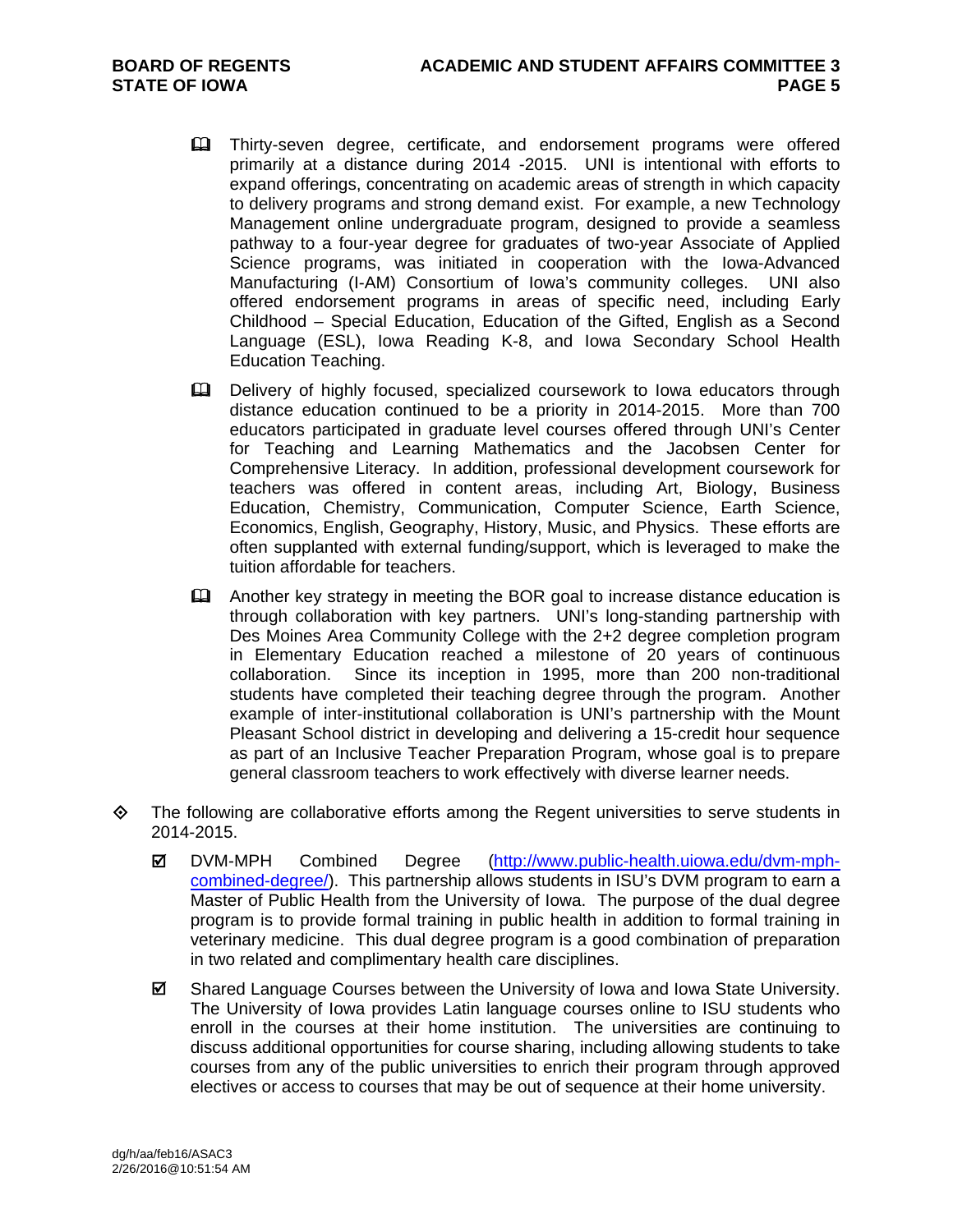- Regents Alternative Pathway to Iowa Licensure Partnership Program (http://www.iowateacherintern.org/). The University of Northern Iowa, University of Iowa, and Iowa State University designed the Regents Alternative Pathway to Iowa Licensure (RAPIL) to help professionals answer the call to teach. RAPIL allows the participant to be a salaried teacher in a secondary Iowa school, on a Teacher Intern License, for one year. Upon successful completion of the internship year and all program requirements, the candidate is recommended for the Initial Teaching License. UNI provides the coordination for the program, ISU oversees evaluation activities, and SUI supports the registration process and delivery of services.
- $✓$  Regent collaboration continues at the Iowa Lakeside Laboratory Regents Resource Center (ILLRRC). The universities offer programming which includes science field courses and courses in teacher preparation, writing, and entrepreneurial studies. The public universities cooperated in developing the Center website available at www.continuetolearn.uiowa.edu/lakesidelab. The Regent universities share the ILLRRC facility and summer session field courses. The Lab offers immersion field courses to students from the three Regent universities – historically employing faculty from each university. Facilities are made available to research scientists from the Regent universities at minimal cost.
- $\boxtimes$  Efforts to continue collaboration with ISU and UNI with Quality Matters (QM) resulted in coordination of a one-day Quality Matters Workshop: A Retreat for QM Coordinators in Iowa. The 16 colleges and universities in Iowa that subscribe to Quality Matters were invited. As part of the program, UNI presented a session on the adoption and implementation of the Quality Matters Initiative and led a discussion about using the QM framework in quality assurance and continuous improvement in online instruction.
- $\boxtimes$  The State Extension and Continuing and Distance Education Council (SECDEC) convenes monthly to discuss common areas of interest and potential areas of collaboration. Topics during the past year included the administration and promotion of the Regional Study Centers, requirements for the Bachelor of Liberal Studies degree, implication of the State Authorization Reciprocity Agreement (SARA), and plan to move forward the concept of sharing online courses among the Regent universities.
- $\Leftrightarrow$  The following major trends related to distance education were identified by the public universities in 2014-2015.
	- **M** University of Iowa.
		- The Board of Regents Strategic Plan directs the Regent universities to provide quality academic experiences to Iowans and continuously improve the delivery of such experiences. When appropriate, extending distance education courses and programs to national and international audiences is welcomed. SUI continues to maintain existing programs, to improve the services provided to students in those programs; and to work with departments to support new initiatives and encourage continued exploration in distance education courses and programs.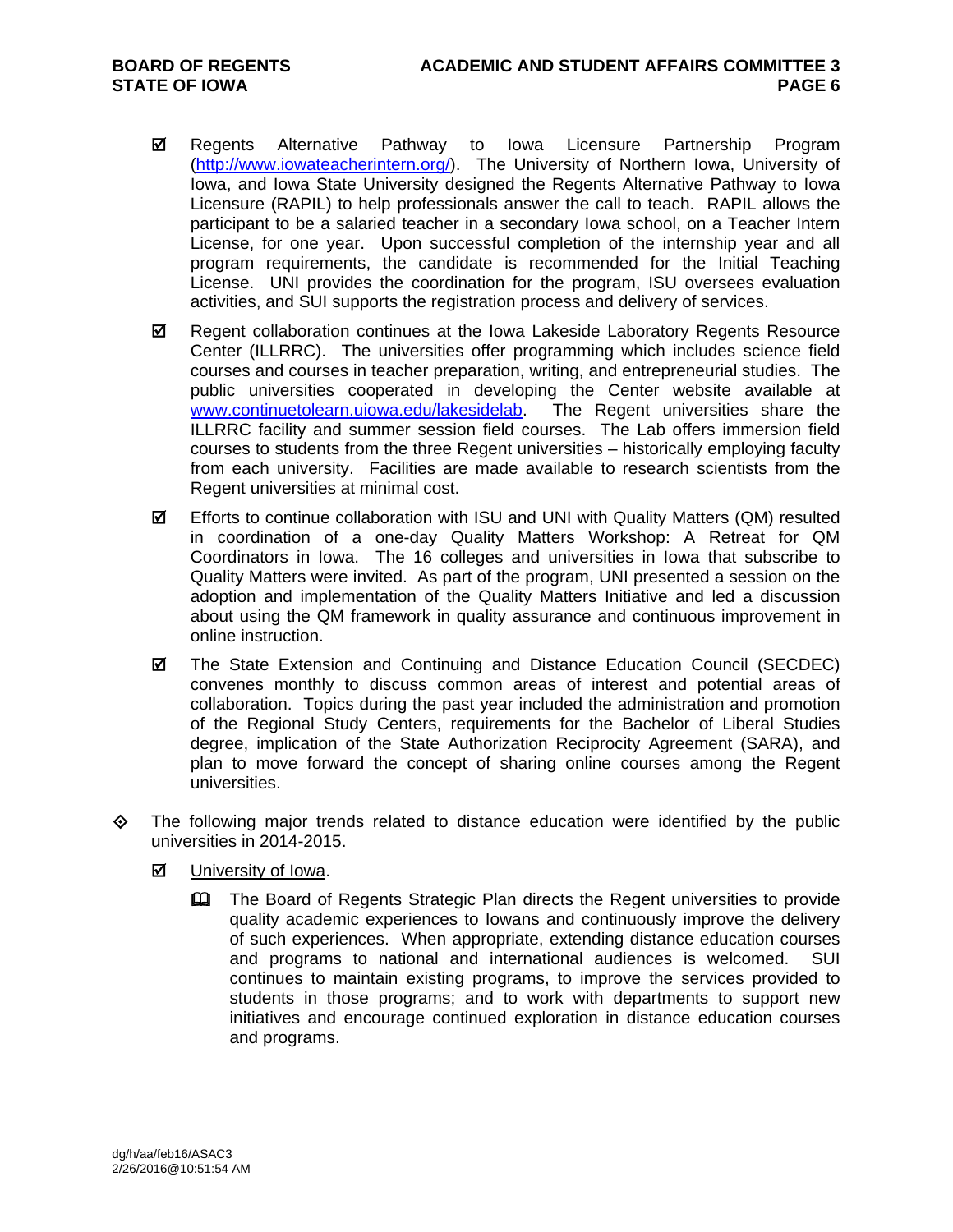- **Example 12** Preliminary information from the TIER Academic Study led to exploring large lecture courses that could be shared among the universities. SUI has begun the process of identifying courses that demonstrate specific departmental strengths.
	- $\Rightarrow$  Arts in Africa is a course that has been developed over many years based on the collections and travel experiences of the instructor. This donated collection has made the University of Iowa one of the top three universities for African Art. This course has been a popular on campus class and last year we worked with the instructor to create an online version. This was particularly challenging because of the importance of presenting hundreds of high-quality visual images to the students, and allowing them to effectively identify and recall such images. The DCE worked with ITS to purchase a software package which could be programmed to meet this student need.
	- $\Rightarrow$  There are two courses offered through the Department of Religious Studies (Introduction to Islam and Women in Islam). Both of these are wellsubscribed online courses. Given the contemporary relevance of the subject matter, the instructor's expertise, and the fact that these courses could be scalable, they are good options for a shared large lecture course.
	- $\Rightarrow$  We will continue to identify potential courses for development and sharing, but in the meanwhile, have started working with the Office of the Registrar and ITS to determine seamless ways to register and account for ISU and UNI students to take part in these large lecture courses.
- **Example 1** The University continues to create online and blended offerings to meet enrollment needs and to reach new audiences. For example, the College of Engineering is frequently approached by community colleges who want their potential transfer students to be able to begin preparatory courses. The DCE has provided instructional design staff, studio space and some funding to get the five core courses online. These courses will be offered primarily during the summer session, allowing students to study from home, perhaps repeat a failed course, as well as giving community college students access at a convenient time.
- The Department of Political Science has launched an online major effective this fall. This department has been systematically putting courses online so that a student with a two-year degree can now complete the major online.
- The Advising Team implemented an improved process for outreach to prospective students and developed an expanded communication plan for newly admitted and current students; these initiatives provide superior service to students looking for and getting engaged in a distance education program.
- **Example 3** Based on last year's planning, the University partnered with three community colleges to jointly hire faculty to teach entrepreneurial courses on site. These colleges are: Iowa Western Community College, Western Iowa Tech Community College, and Des Moines Area Community College. Students at these campuses have the opportunity to take blended classes, allowing for contact with faculty in their geographical area, as well as the flexibility of online education.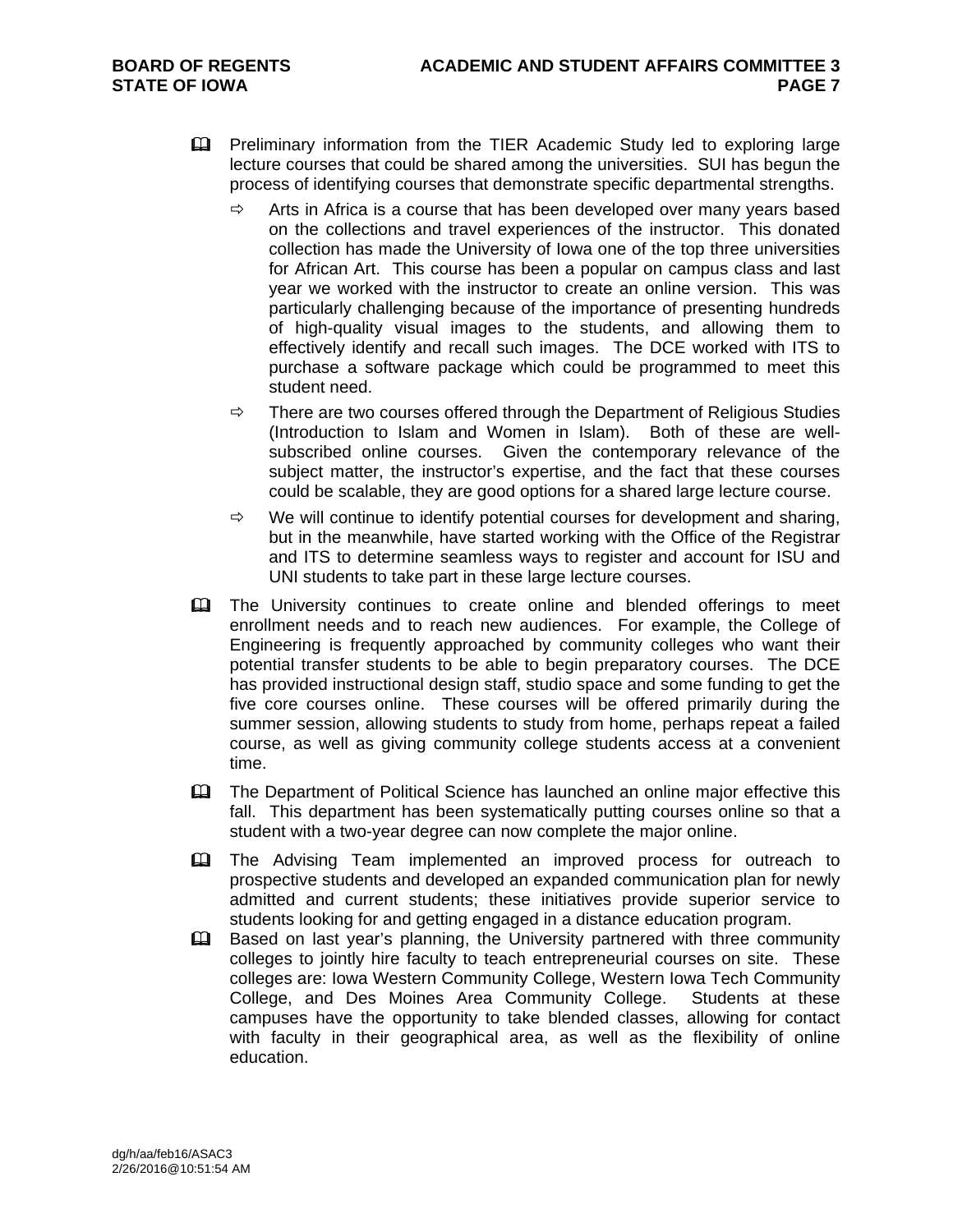- For the past year, the University of Iowa has been partnering with Iowa companies in the northwest region of the state. Staff with information technology expertise have helped identify IT problems and provided the expertise to resolve them. The University of Iowa partners have established an office on the campus of Western Iowa Tech where an SUI Senior IT Consultant supervises two WITCC student interns who help area businesses upgrade their websites and increase IT security. Sioux City is one of only three locations in Iowa where this service is provided, and the service is available to companies of fewer than 50 employees at no cost.
- The University of Iowa adopted Quality Matters during Summer 2015. Quality Matters is an organization that provides a Quality Assurance Rubric to a wide variety of institutions, and which provides a peer review process for faculty development and course design. We have begun applying the QM rubric to our online courses and plan to use this rubric from the beginning of the design process for new courses. Courses designed prior to summer 2015 will be reviewed to assure compliance.
- **Exager** There is a national trend in flat enrollments on campus during the summer session, and a surge in the enrollment in online summer offerings. We plan to work with each department to provide a systematic plan to determine which courses are optimal for on campus and online delivery in summer session, thus meeting student needs and optimizing enrollments. As part of this effort, we are conducting a student survey to determine why students enroll in summer session, what they are looking for in courses, and how many hours they are likely to take.
- As a result of the recommendation from the Academic Study, we have been asked to develop a set of General Education courses for online delivery. We will meet with colleagues in CLAS to determine which courses would be most successful for this initiative.
- There are several new Interdisciplinary Centers on campus as a result of the Cluster Hire Initiative from the Office of the Provost. This initiative was developed to maintain and strengthen research, recognizing that the most exciting and innovative research crosses disciplinary boundaries. There are seven well established clusters to date and we plan to develop online courses that would allow students to become engaged in the exciting work conducted in these Centers.
- $\mathbf{\mathfrak{m}}$  We plan to conduct a research study of the variables that affect student success in distance and online courses as indicators of success in future courses, as well as conduct a study in student persistence and time to degree.
- The resolution of M-SARA and N-SARA will clarify the issues faced by providers of distance and online education.
- $\boxtimes$  Iowa State University.
	- An internal review of LAS is being completed to determine if additional summer courses can be offered to capture summer online credits being earned outside of ISU and transferred to ISU.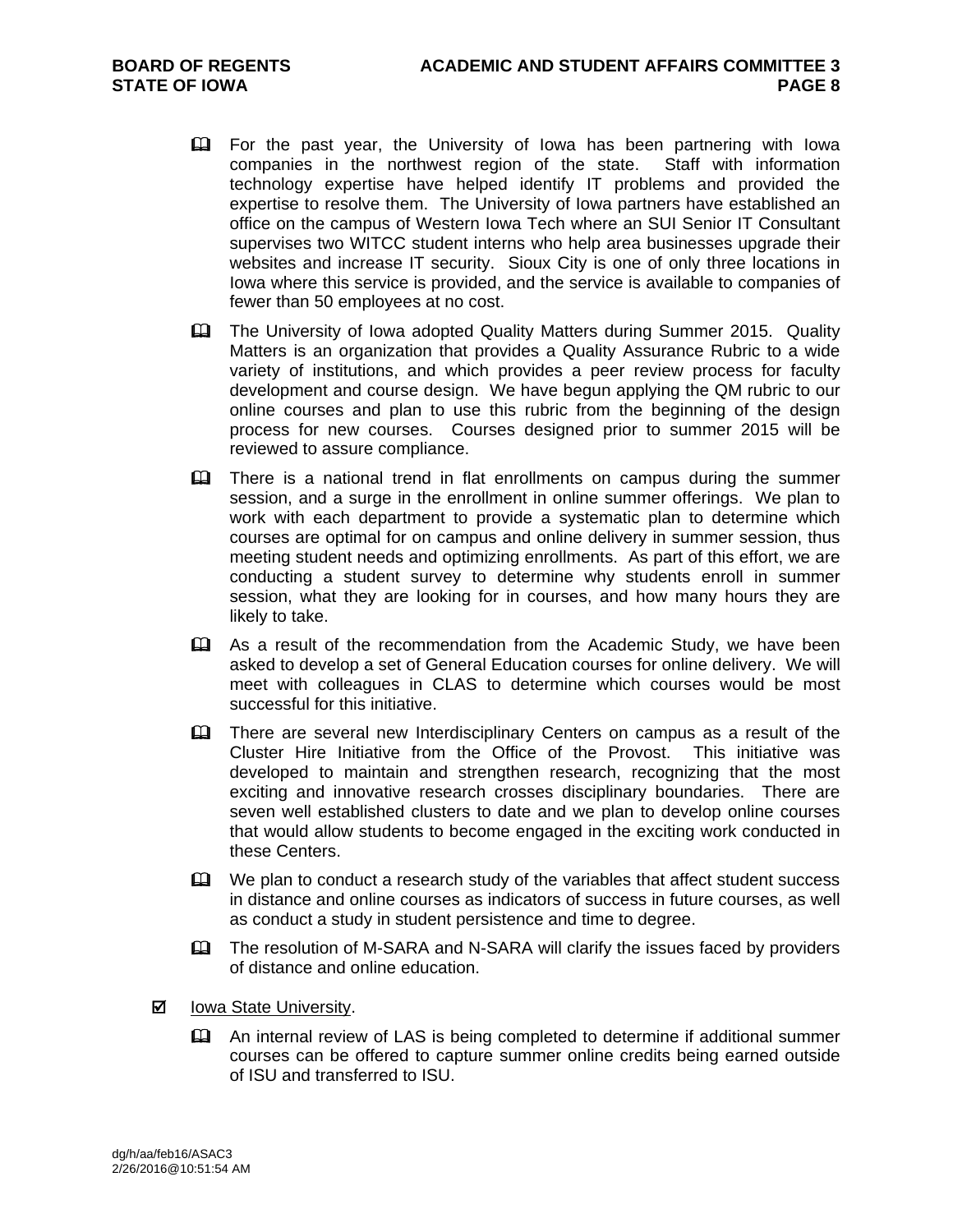- Equipping classrooms with suitable capture technology continues to be challenge. The demand to capture classes in facilities that are not capture friendly has increased each semester. CALS is currently doing this each semester to provide online content for popular courses that use the university's largest classrooms. This requires additional investment in technology and staff.
- Growth continues to be supported by on campus students enrolling in online courses in addition to true distance students. The rapid growth of LAS SCH volumes during the last three years is consistently strong across fall, spring and summer semesters. This growth impacts support staff needs at a greater level, continues to utilize available resources faster, and places greater demands on faculty whose face-to-face class numbers also continue to grow.
- $\boxtimes$  University of Northern Iowa.
	- Given the decline in growth rates in distance education enrollments nationally, coupled with financial pressures for most institutions, the trend toward escalating competition for distance education students will continue – from both the forprofit sector and from out-of-state public institutions. In response, UNI's primary strategies to compete are to continuously seek ways to enhance the quality of our offerings, ensure strong support services are available to faculty members and students, and expand and enhance marketing efforts.
	- Data from the U.S. Department of Education's National Center for Education Statistics (NCES) indicate that the vast majority of undergraduate students are now classified as nontraditional (have dependents, are single caregivers, delayed postsecondary enrollment, do not have a traditional high school diploma, are employed full-time, attend school part-time, or are dependent from their parents for financial reasons). In response to this trend, UNI has made a focused effort to promote its Bachelor of Liberal Studies (BLS) degree, a program designed specifically with nontraditional students in mind. Results are positive, with the number of newly admitted students increasing from 29 in 2012- 2013 to 89 in in 2014-2015. Similarly, UNI is developing proposals for Bachelor of Applied Science programs to meet the needs of nontraditional students who hold a two-year career and technical degree and wish to earn a four-year degree.
	- Service to school districts and educators through graduate degrees, certificates, endorsements, and specialized coursework continues to be a high priority. Overall, offerings from the College of Education accounted for 51% of UNI's total distance education enrollment in 2014-2015. Of the 37 degree, certificate, and endorsement programs that are available primarily at a distance, 30 are designed for teachers/administrators.
	- UNI's online course enrollments (duplicated) increased by 160% between 2010- 2011 and 2014-2015 (from 3,726 to 9,756), while experiencing a 20% decline in off-campus enrollments (from 5,690 to 4,561) over the same period. The decrease in off-campus enrollments is attributable to lower participation in UNI's Camp Adventure program which has been impacted by reductions in military operations abroad.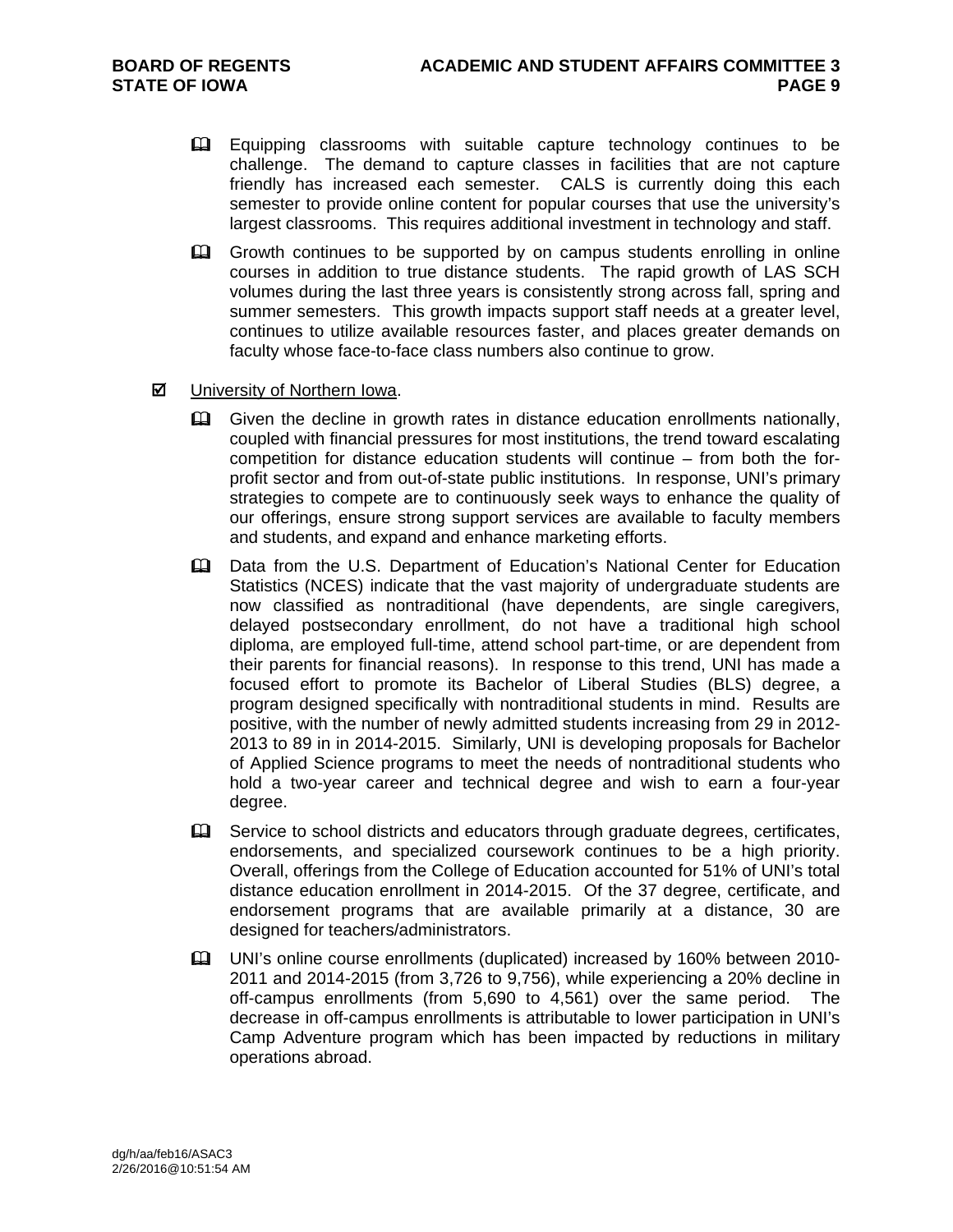- **The trend toward combining a variety of instructional approaches to enhance** learning for students at a distance continues. Many program areas are incorporating asynchronous instruction using BlackBoard (e-Learning) with synchronous meetings using videoconferencing (Adobe Connect or Zoom). UNI has decommissioned all of its Iowa Communication Network (ICN) classrooms and now uses desktop videoconferencing.
- **EQU** While the growth trajectory for online courses and enrollments has flattened at the national level, the number of students taking at least one online course is at an all-time high at UNI. Consistent with this trend, UNI continues to see interest in online course offerings among its campus-based students, especially during the summer sessions. The flexibility these courses afford is attractive to students trying to balance part-time work, scheduling conflicts, and co-curricular activities.
- $\Leftrightarrow$  The public universities provide coursework for the Bachelor of Liberal Studies (BLS) and the Bachelor of Applied Studies (BAS) Programs. The following table describes the participation of students in the BLS and the BAS Programs in 2014-2015 at the universities.

| <b>PROGRAM</b>                           | <b>SUI</b> | <b>ISU</b> | <b>UNI</b> | <b>TOTAL</b> |
|------------------------------------------|------------|------------|------------|--------------|
| <b>Bachelor of Liberal Studies</b>       |            |            |            |              |
| Enrollment                               | 171        | 205        | 177        | 553          |
| Graduates                                | 18         | 76         | 38         | 132          |
| <b>New Admissions</b>                    | 81         | 108        | 89         | 278          |
| Liberal Studies Interest (SUI)           | 0          |            |            | 0            |
|                                          |            |            |            |              |
| <b>Bachelor of Applied Studies (SUI)</b> |            |            |            |              |
| Enrollment                               | 268        |            |            | 268          |
| Graduates                                | 64         |            |            | 64           |
| <b>New Admissions</b>                    | 84         |            |            | 84           |

- $\diamond$  The following describe web development efforts at the Regent universities.
	- **M** University of Iowa.
		- We continue to support several rooms specifically for online delivery. These include three rooms in CEF (201, 204, and 212). Two of the rooms are arranged in seminar format and will accommodate up to 16 local students. The third room will hold 48 local students. All rooms either use robotic cameras to locate the speaker or a camera which electronically locates the speaker within a 360-degree panorama. Room 201 CEF has been upgraded to add a microphone system that triggers a robotic camera for students.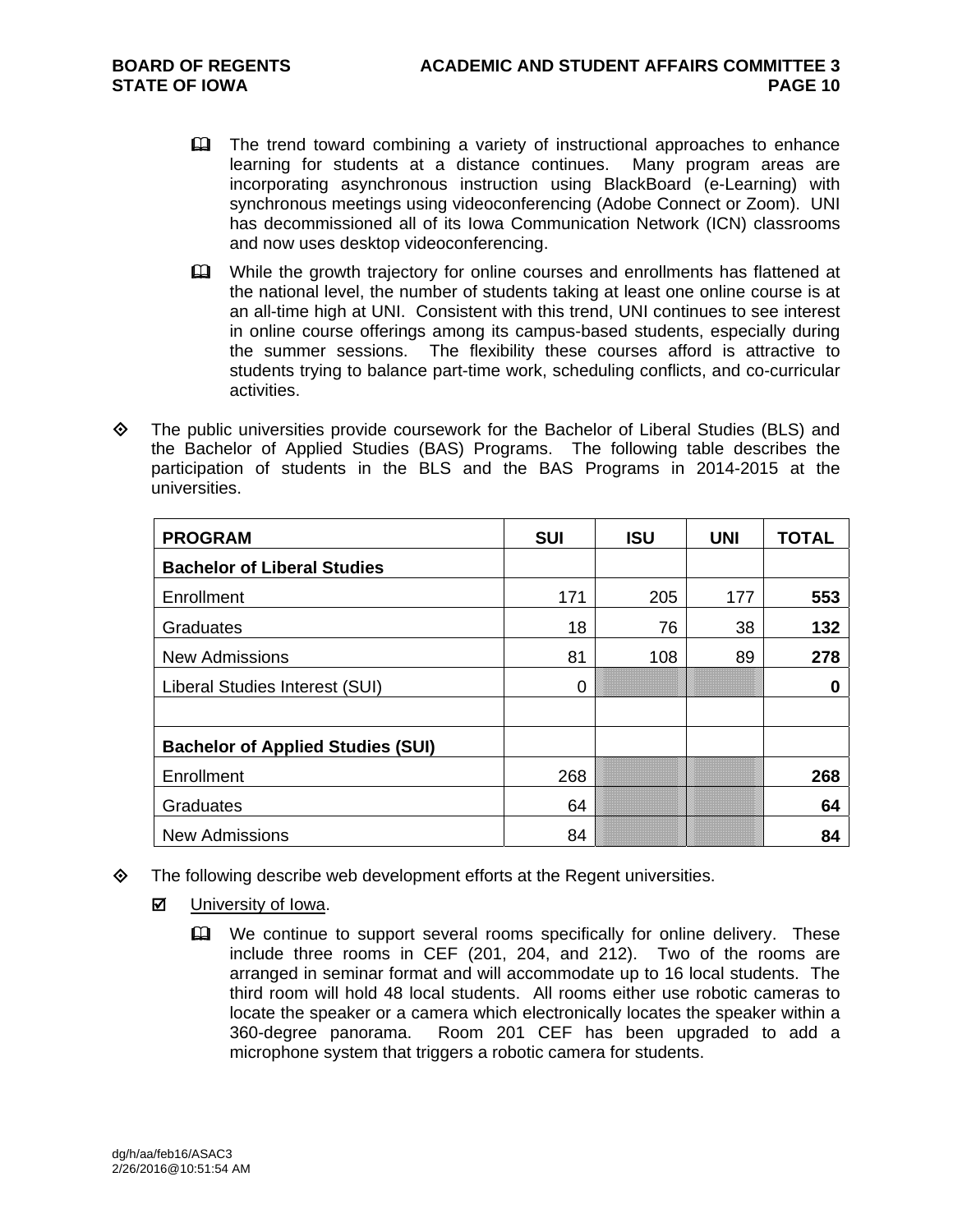- We continue to support virtual classroom/online conferencing software packages. These packages include the applications Adobe Connect, Blackboard Collaborate, and Zoom. This software allows two-way web casting of live sessions to students' computers. The software includes pedagogical tools equal or superior to those available in physical classrooms. A key feature of the software is the ability to send students to virtual "breakout rooms," allowing them to work in small groups during class time. This software is being used to facilitate the teaching of languages such as classic Greek and Latin between Regent institutions. The Zoom software was recently used to deliver a live webinar for the College of Education.
- **EQ The ILLRRC** website continues to provide water quality and ecosystem information about the Iowa Great Lakes areas. The addition of the GLEON buoy allowed for access to real-time data through the laboratory website.
- $\mathbf{\Omega}$  The DCE website has been redesigned to take advantage of new technology, improve web accessibility, allow for distributed authorship, and improve the user experience. The addition of a new website devoted to distance education has also been developed.
- The John and Mary Pappajohn Education Center website was redesigned to take advantage of new technology, improve web accessibility, allow for distributed authorship, and improve the user experience. A dynamic calendar displaying "Lunch and Learn" opportunities was also added.
- A new website was designed to act as a source for digital signage inside the Continuing Education Facility. This site connects to the exam management system to display the course name of the exams scheduled in the CEF testing facility on the particular day and the room where the exam is to be delivered. The site also includes registration information pertinent to students and a floorplan of the CEF.
- During the past year, the Division of Continuing Education web application development team completed the following major enterprise-scale web projects across multiple function areas.
	- $\Rightarrow$  Online Exam Planning, Scheduling, and Tracking System for Distance and Online Courses. The DCE Data and Applications team worked with Exam Services to make online exam self-scheduling available to local students in all Distance Education courses. Allowing students to self-schedule exams during exam periods approved by course instructors, rather than assigning one exam date/time for an entire class, allows for less exceptions, more efficient use of limited testing facilities, and makes proctored exams possible in courses with large enrollments.
		- \* These teams worked together during the 2014-15 academic year to implement an entirely online automated process for exam service staff to print exam packets for off-campus students taking paper-based exams. The packets are personalized with essential student data and unique barcodes. This new application has led to increased efficiency and accuracy when mailing paper exams to off-campus proctors.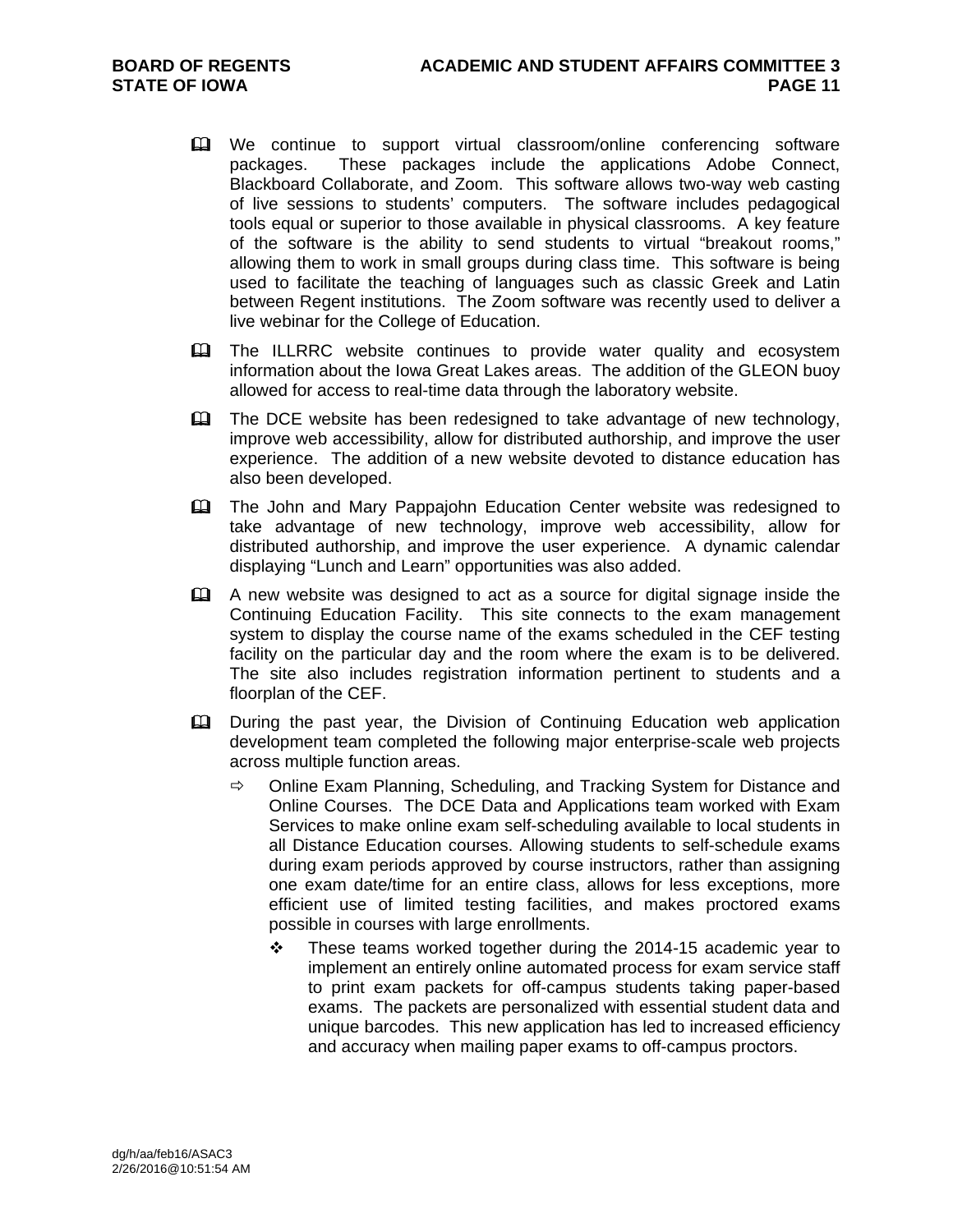DCE Exam Services administered 19,387 proctored student exams in academic year 2014, which is an increase of 2.9% from the previous year. We are not only administering more exams, we are transitioning courses to online exams to make the exam process more seamless and efficient for instructors and students.



- $\Rightarrow$  Integrated MAUI central data structure with Division data to significantly improve the efficiency and quality of the work done by advisors, course coordinators, instructional designers, instructors, students, and exam service staff by taking advantage of enterprise data capabilities of SUI central systems.
- $\Rightarrow$  BLS/BAS Student Course Planning and Scholarship Application Online Tool is an interactive online tool designed to help students understand vital components of the BLS/BAS degree requirements and to guide students in selecting courses. This online tool also helps expedite the advisor authorization process previously accomplished using email correspondence.
- $\Rightarrow$  Improve ILLRRC Centralized Event Management and Facility Reservation Web Application. We implemented online facility management and reservation web functions and improved the online registration process for summer courses and camps by adding user account and registration fee management functions to enhance web security, simplify the online registration process, and reduce staff work load.
- $\Rightarrow$  Improve SOLAAR (The Online Conferences, Registration and CEU Management System). We developed the online CEU certificates process and group conference registration features and improved the online registration website accessibility and user experience.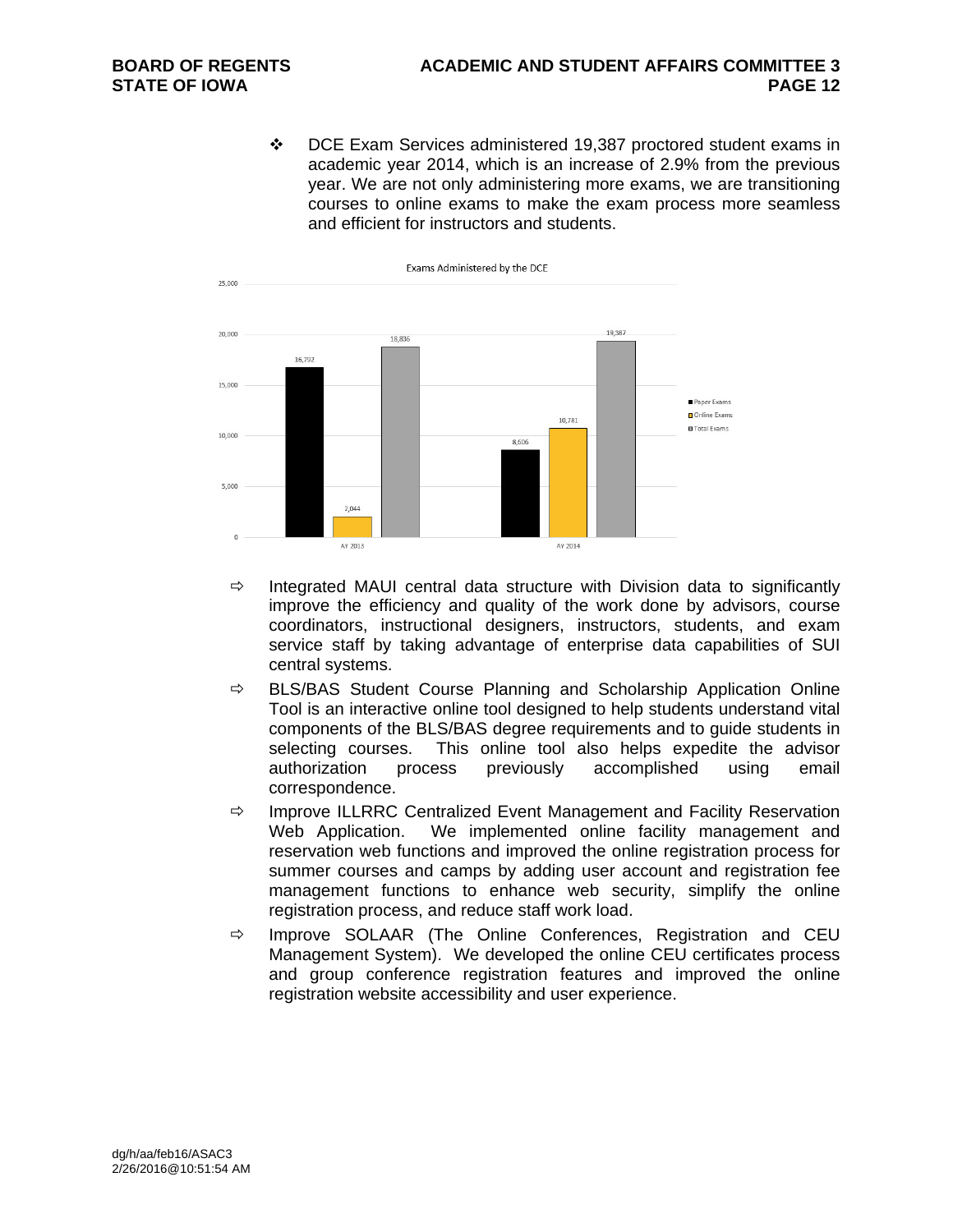- **Example 2** The web application development team is currently working on the following major projects.
	- $\Rightarrow$  Online Course Development Effort Tracking and Management System. This is an interactive online tool designed for staff to easily track the number of hours spent and progress on development of a particular course. We are also developing online reports for staff to easily access a summary of course development data. This application is integrated with the MAUI course information system and the Division's internal distance learning course attributes to provide pertinent data on each course. Using this system, staff can accurately track effort and tasks during the course development process.
	- $\Rightarrow$  Develop DCE Online Credit Card Payment Application and ICON Enrollment web portal to centralize management of online registration and the Division's payment workflow for non-credit distance learning courses. The system will also create user IDs and enroll users in ICON, the University's learning management system.
	- $\Rightarrow$  Develop the Division Reporting Framework. This is part of the OneIT@Iowa Business Intelligence project. We are working with the OneIT BI project team to build a self-serviceable model so Division staff can easily retrieve data regarding distance education student enrollments, programs of study, and courses.
	- $\Rightarrow$  Develop the Lakeside Lab billing and group room reservation web functions.
	- $\Rightarrow$  Online Drill Designer Instruction Software. This innovative web learning software is an online computer-assisted drill and practice instruction tool to provide an interactive web platform between the embedded Drill Designer API developed by the University of Iowa ITS and ICON, the University's learning management system. This online learning software provides an engaging learning experience through extensive integration of text, graphics, and animation. It can keep students interested and motivated and provide progressive levels of difficulty during the practice process based on students' answers to previous drill questions. Students can use this online tool on computers or tablets. They work at their own pace by selecting a range of topics and practice schedule, and can receive immediate and appropriate explanatory feedbacks on incorrect answers.

### **Ø** lowa State University.

 Non-credit professional development online courses are serving working professionals within the state to advance their knowledge and job skills. Many of these students do not need or want additional advanced degrees but desire the new knowledge gleaned from cutting edge research occurring at ISU.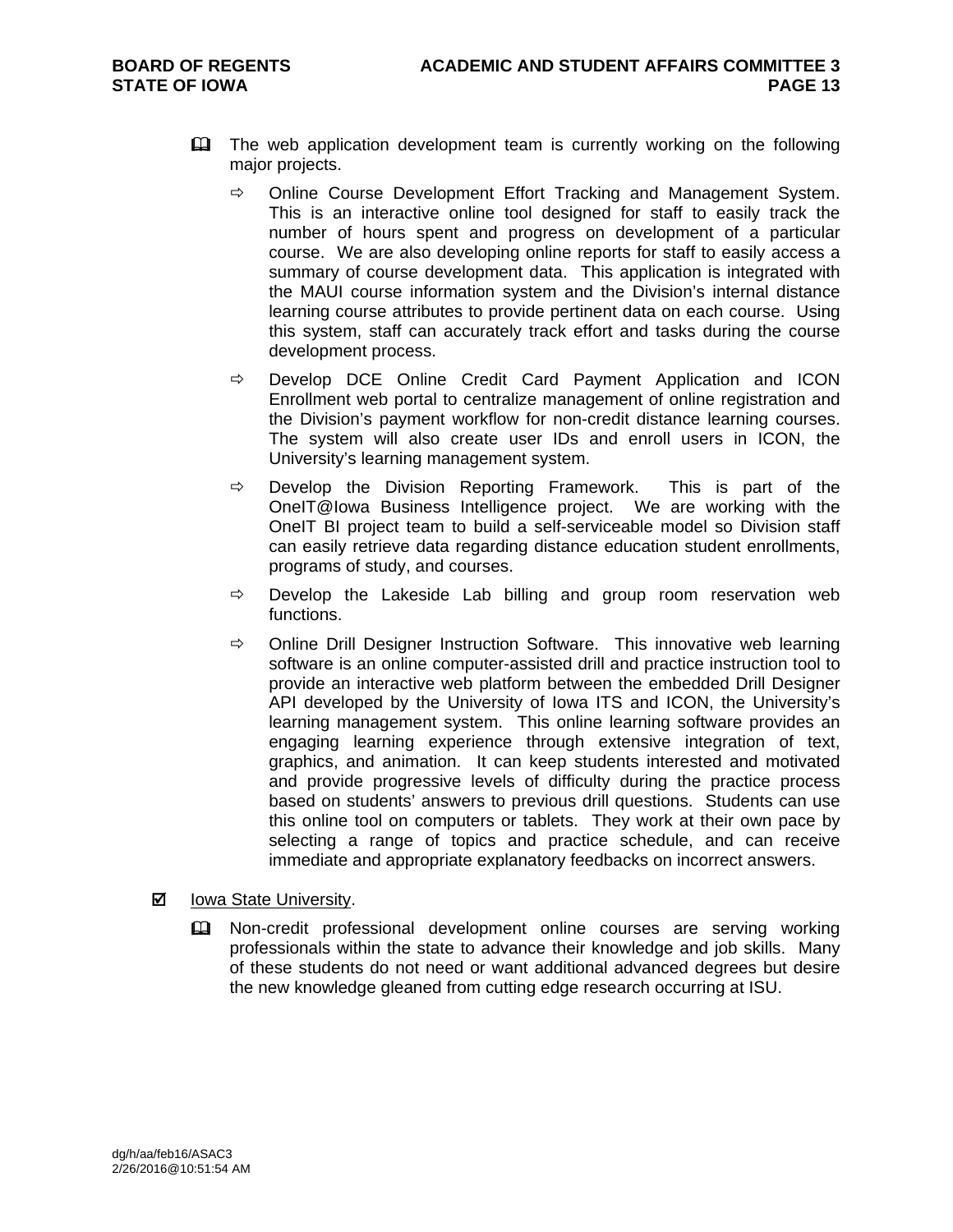#### $\boxtimes$  University of Northern Iowa.

- UNI continuously seeks opportunities to develop and deliver online courses and programs that address unmet educational needs in the state. While off-campus face-to-face instruction continues to provide important access to UNI's courses and programs, online delivery has grown at a rapid pace. Enrollments in online courses increased by 18% from 2013-2014 to 2014-2015.
- Since 2011-2012, UNI has increased the number of degree, certificate, and endorsement programs available entirely online from 3 to 21. In addition, new online graduate programs in Early Childhood Education, Art Education, and Public Policy were developed in 2014-2015 and launched in fall 2015.
- UNI continues to expand its Quality Matters (QM) initiative, a nationally recognized framework designed to promote continuous improvement and best practices in online course development. This initiative is instrumental in UNI's goal of increasing access to high-quality distance education offerings. To date, 230 faculty and staff have completed the professional development workshop and developed online courses using the Quality Matters standards, with 49 new courses developed in 2014-2015. Forty-four faculty members have completed additional requirements to earn the Quality Matters Peer Review Certification.
- In 2014-2015, UNI received the following recognition for its efforts to provide high-quality distance education offerings.
	- $\Rightarrow$  AffordableCollegesOnline.org ranked UNI #1 in Iowa and #18 in the nation in 2014-2015, based on affordability and quality of distance education offerings.
	- $\Rightarrow$  BestColleges.com. ranked UNI #17 in the nation on its 2015 list of "Top" Online Master's in Education Programs."
	- $\Rightarrow$  TeachTomorrow.org ranked UNI #13 in the nation on its 2015 list of "Top" Online Master's in Education Degrees."
- International efforts present an opportunity to increase enrollments in targeted program areas. More than 40 educators from American International Schools located in more than 14 countries participated in an online graduate program in Educational Leadership, Principalship, designed to prepare teacher leaders in international settings.
- $\Diamond$  The following describe the evaluation processes used by the Regent universities for web-based instructional activities.
	- **Ø** University of Iowa.
		- **EQ The Division of Continuing Education has administered online course** evaluations since Fall 2008. Students are invited to complete the course evaluation by e-mail and non-respondents receive up to two e-mail reminders. More than 84,000 students have completed the survey since 2008.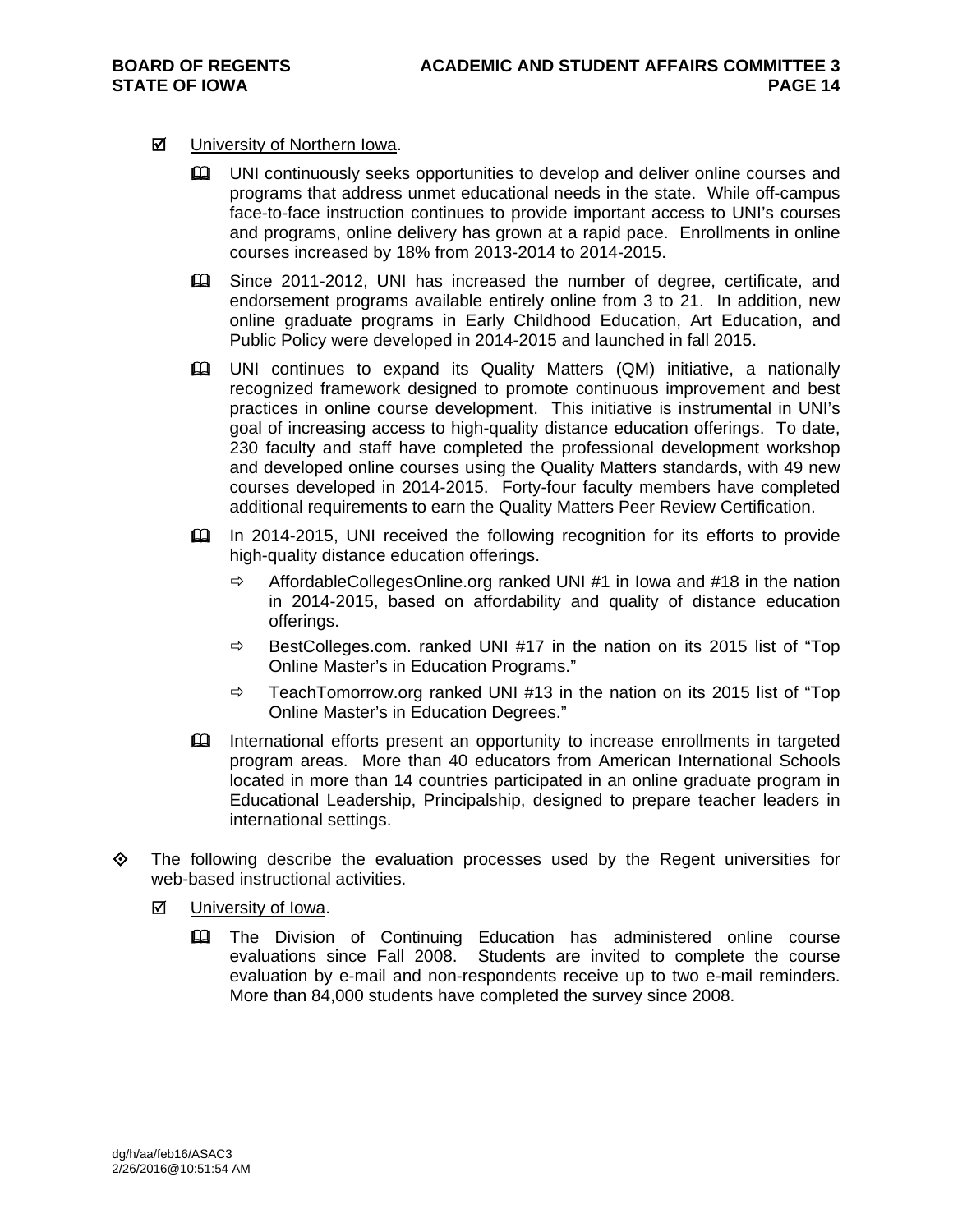- $\Rightarrow$  There are 21 multiple-choice and three open-ended questions. The multiple choice questions allow students to respond from strongly agree to strongly disagree. The average response to these questions is between "moderately agree" and "strongly agree." In the open-ended questions, students submit suggestions to help improve the course content and/or instructional methods used. Overall, students respond very positively to the distance education courses and instructors.
- $\Rightarrow$  Following a successful pilot, starting Fall 2015 the majority of courses offered at the University will be surveyed using ACE Online, a campuswide online course evaluation system. The ACE online evaluations can be filled out on any device, including a smart phone, tablet, or laptop. Faculty who piloted the software last spring reported that the online evaluation system is easy to use and provides reporting capacities and other useful tools for instructors; departmental staff members processing the forms report saving valuable time because the data are collected and reported electronically.
- $\Rightarrow$  ACE Online will be used to survey online and on-campus courses, allowing faculty and administrators to compare students' responses to standardized questions across delivery methods. Course evaluations for distance education courses will include five additional questions designed to evaluate the efficacy of the online course delivery. Students will be able to respond on a continuum from Strongly Agree to Strongly Disagree.
	- "I received adequate technical support to succeed in this course.
	- \* The online resources were effective tools for meeting course objectives.
	- \* Would you recommend a different type of delivery method for this course?
	- $\cdot \cdot$  If you answered yes to the question above, please explain why.
	- $\cdot \cdot$  In the space provided, list the things about the course that you disliked.
	- $\div$  In the space provided, list the things about the course that you especially liked."

#### **Ø** Iowa State University.

**EQ Online distance courses are identical to on-campus courses, both using a** variety of delivery tools, such as lecture capture, live sessions, and web delivery. Courses are evaluated each time they are taught and the results are shared with the faculty and course support staff for improvements to be made. Webinars are also developed to share the knowledge learned beyond the course instructor so that others in the college can compare and adjust their teaching and learning activities to include the latest best practices.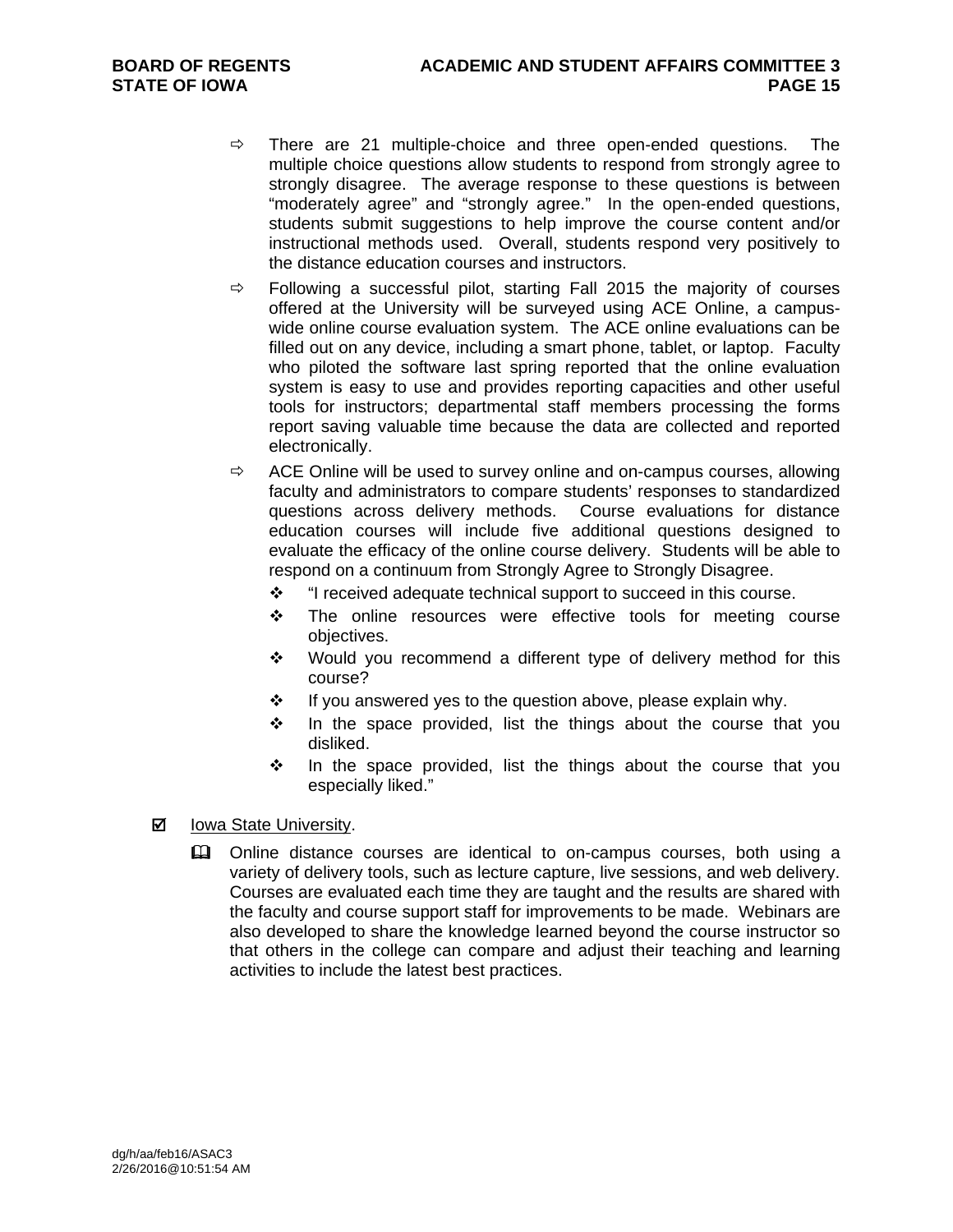- **Ø** University of Northern Iowa.
	- **Example 3** Distance education offerings are expected to meet the same high standards as face-to-face courses. All courses and teaching assignments are approved by the appropriate academic department heads and deans. All offerings must be approved through UNI's standard curriculum processes. UNI continues to rely primarily on campus-based faculty to ensure the quality of distance education courses matches the quality of on-campus offerings.
	- Outcomes assessment and academic program reviews for distance education programs mirror the process for on-campus programs. Assessment plans have been developed by the respective academic areas for each program; each area is expected to collect outcomes data. The purpose of these plans is to provide a systematic way to collect data that can be used to make improvements in teaching and learning. The process for administering student assessments for distance education courses follows the same protocols used for courses taught on-campus.
	- Support services for distance education students are assessed by the Office of Continuing and Distance Education. Results are used to make improvements in systems and processes. For example, as a result of the feedback received, a process improvement effort was undertaken to ensure students receive registration and course information in a more timely manner.

|                                                                                             | <b>SUI</b> | <b>ISU</b>      | <b>UNI</b> | <b>REGENT</b><br><b>TOTAL</b> |
|---------------------------------------------------------------------------------------------|------------|-----------------|------------|-------------------------------|
| Number of new courses added during 2014-2015                                                | 113        | 41 <sup>9</sup> | 49         | 209                           |
| Number of undergraduate programs available entirely<br>online                               | 7          | 1               | 2          | 10                            |
| Number of graduate programs available entirely online                                       | 9          | 31              | 15         | 55                            |
| Number of certificate programs available entirely online                                    | 17         | 27              | 4          | 48                            |
| Number of faculty trained to use web-based technology<br>for delivery of distance education | 400        | 2961011         | 230        | 926                           |
| Total number of online courses in 2014-2015                                                 | 557        | 61412           | 503        | 1,674                         |

The following table describes the level of activity related to web-based programs.

- $\Diamond$  The following are highlights of the distance education programs at the public universities.
	- **☑** University of Iowa.
		- Advising. The Advising Team has undertaken several initiatives to strengthen recruiting, communication, and advising services.

 $\overline{a}$ 

 $9$  Counted those with an enrollment count greater than or equal to 1.

<sup>&</sup>lt;sup>10</sup> Represents seats in workshops. A single faculty member could be counted twice.

<sup>11</sup> This number is down because CELT no longer does workshops. CELT works with instructors one-on-one to develop web-based technology for their courses.

<sup>&</sup>lt;sup>12</sup> Unduplicated count; enrollment count greater than or equal to 1 where delivery is WWW or VS.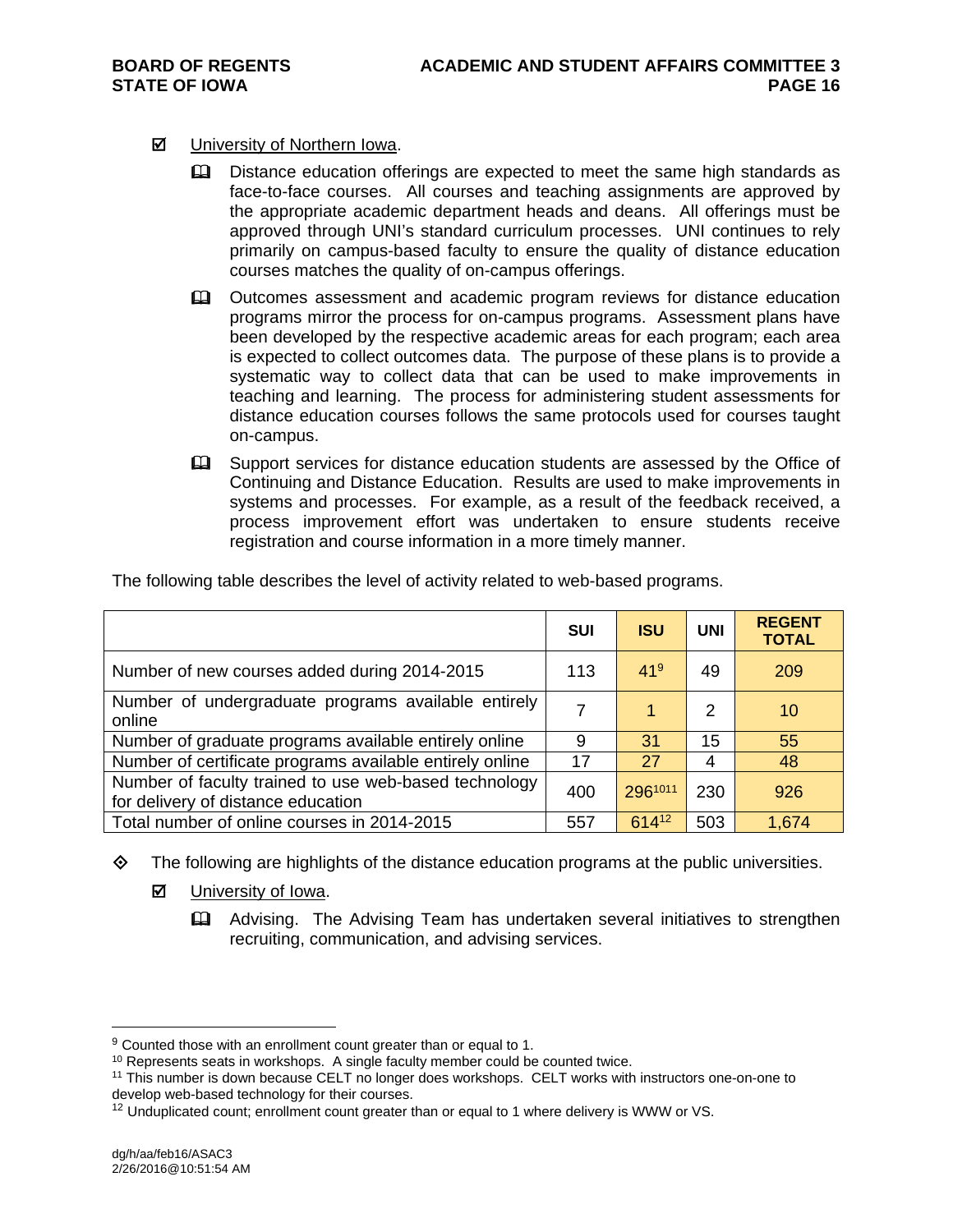- $\Rightarrow$  Prospective students hear about the BAS/BLS programs in many ways, such as college fairs, marketing advertisements, website searches, referrals from campus and community college colleagues, and word of mouth from friends. Our prospect process aims to ensure that all students, regardless of how they first approach our department, receive the same high quality information and support. We understand that our students lead busy lives and the decision to return to further their education can be overwhelming. We recognize they may need to receive information multiples time and in various formats before they feel prepared to make the best decision for their future. Our prospect process has a coordinated pathway for sending vital program information by both email and mail, a framework for checking in with students at timed intervals to assist with questions, as well as a reminder system set to disperse information at key dates in relation to application deadlines and university course cycles. Our *hands on* approach to assisting prospective students strives to convey a sense of the support system they will encounter as they proceed through our online programs.
- $\Rightarrow$  After prospective students have formally applied to admission and matriculated, our communication plan ensures that they are aware of vital program requirements and university policies at relevant times throughout each semester. Although most of our students do not set foot on the Iowa City campus, we want them to feel that they receive the same high quality advising service that is available on-campus. We track students as they progress through their online degree program and alert them to information and opportunities to help them succeed and accomplish their goals. We realize that many BAS and BLS students are balancing career, family, and education, and the purpose of our communication plan is to keep them informed, provide support, and give reminders to keep them on track to degree completion.
- Marketing. At the end of 2014-15, Distance and Online Education contracted with the Press Citizen Media consulting group (PC Media) to provide strategic placement of ads on social media sites (Facebook) and search engines (Google, Yahoo, and Bing). During the first quarter, there were 231,704 impressions made on search engines with 1,583 clicks (0.68% CTR) to the Distance and Online Education website. In terms of social media advertising, there were 1,183,210 impressions and 5,220 clicks (0.44% CTR) to the website. These advertisements focus on the Bachelor of Liberal Studies and the Bachelor of Applied Studies degree programs, as well as the RN-BSN program.
	- $\Rightarrow$  The Department of Journalism and Mass Communication is working with DCE Marketing and PC Media in a similar manner to increase enrollment. However the figures above reflect only statistics for the BLS, BAS, and RN-BSN marketing. We continue to refine and optimize the end-user experience to ensure the information is easily accessible.
	- $\Rightarrow$  In collaboration with central Strategic Communications and Admissions, Distance and Online Education developed a new brochure targeted at working adults. A marketing campaign was developed which reached out to any former SUI student who had not completed a degree, and was also sent to SUI staff members who had not completed their degree.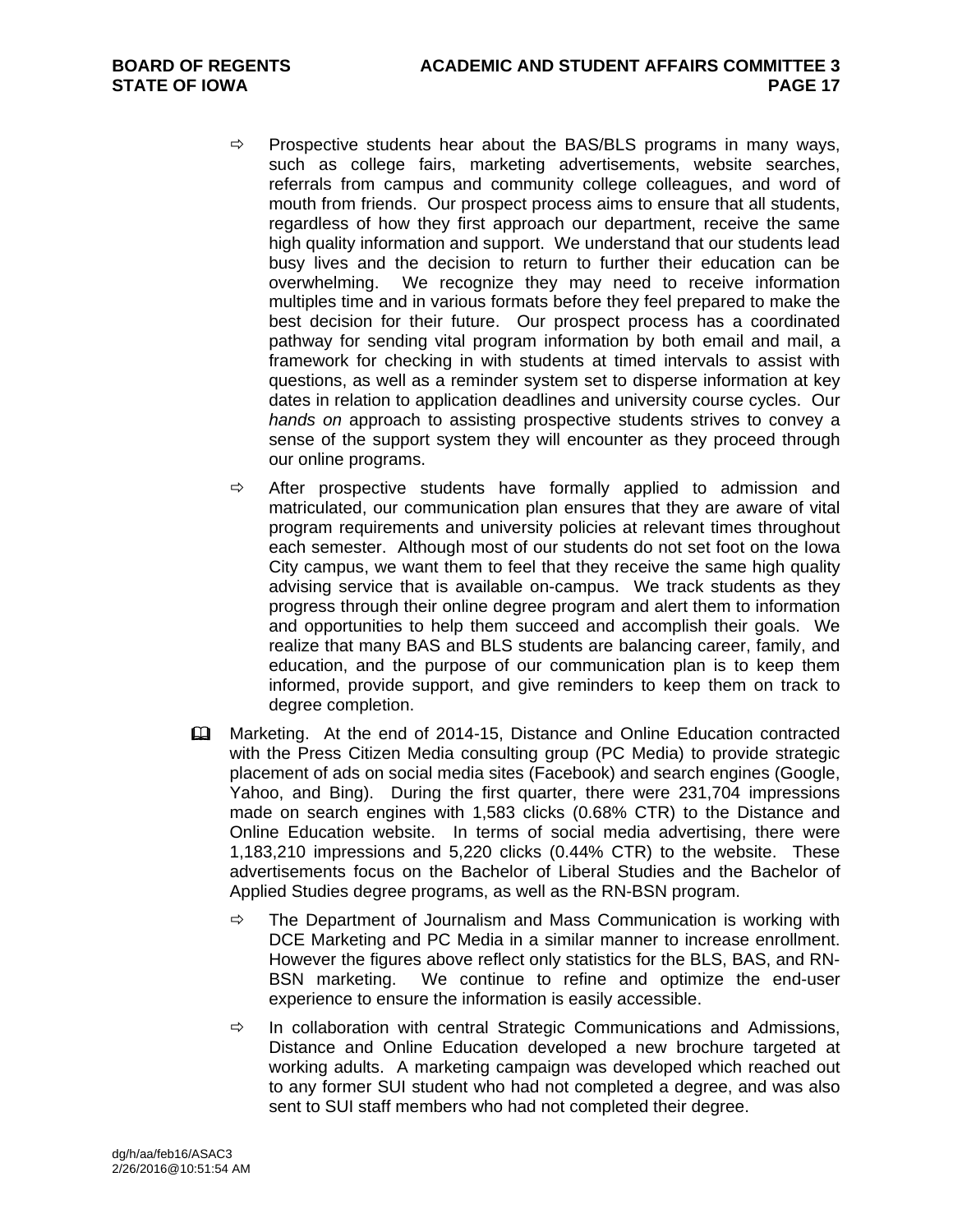- **Example 20** Course Transition. The DCE has been evaluating the efficacy of Guided Independent Study (GIS) courses for several years. There is evidence that students are more likely to complete online courses with a slightly higher grade point if they enroll in a one-term instructor-paced (EXW) online course compared to a two-term self-paced (GIS) course. Increased student success in synchronous online courses can be attributed to effective student engagement, structured course deadlines, a collaborative environment enabling students to enhance learning, seek assistance, and find resources, as well as timely student feedback.
	- $\Rightarrow$  The DCE has been working closely with administrators in the College of Liberal Arts and Sciences (CLAS) and University College and we agreed to move the Division toward all one-term EXW courses and to gradually convert GIS courses to the EXW format. Most peer institutions have made the same change. New GIS courses are no longer being developed. Additionally, the DCE is working with departments and instructors to transition GIS courses in need of revision to the EXW format and instructors are no longer being compensated for GIS course revisions. This is a large conversion and it will take time to shift all of the course materials from GIS to EXW.
	- $\Rightarrow$  The DCE is fully committed to transitioning the two-term synchronous independent study courses into single term course synchronous courses. There is a plan to have all courses completed by Fall 2017. To accomplish this, staff have been added and reorganized the instructional design team to be more efficient and effective at working with faculty to move their courses from one format to another, as well as to review the courses using Quality Matters. It is anticipated that this change will allow students to work more effectively, help time to degree, create deeper engagement and maintain a higher grade point.
- **Ø** lowa State University.
	- CALS has invested in HD digital technology to capture courses for online delivery.
		- $\Rightarrow$  Courses use a standardized format and are branded to present the highest quality from ISU. This investment has provided the online learner a higher quality online lecture which is delivered from our cloud delivery server.
		- $\Rightarrow$  CALS has partnered with the Student Disability Office to provide technology for closed captioning of courses.
		- $\Rightarrow$  CALS has implemented an AgOnline Learning Advisory Committee that will allow faculty with demonstrated experience or interest in online learning to play a key advisory role in helping to shape our five year plan in the areas of CALS on-campus online and online distance learning taking into account new technologies while maintaining our current strengths. The committee's efforts are to supplement and enhance what is currently happening in the classroom and to help us learn about future needs for this fast-changing area so we can identify ways to improve learning and teaching in CALS AgOnline courses. The committee will also provide a forum for discussing online learning issues, establishing guidelines/procedures, and recommendations regarding online learning.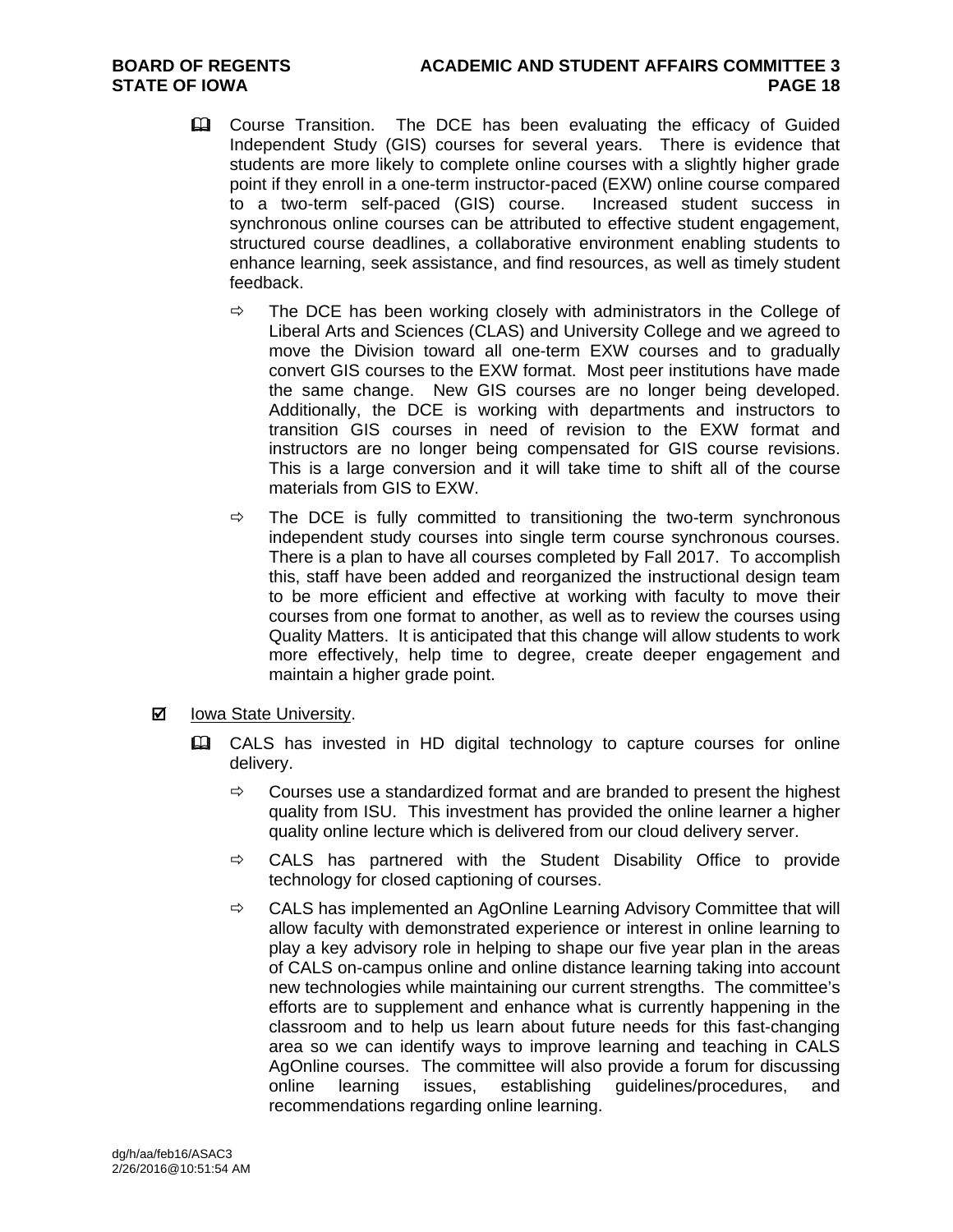- $\Rightarrow$  CALS has implemented the use of a CRM to track and manage online students which has allowed us to capture more students and better serve them once they enroll in our online courses.
- $\Rightarrow$  CALS has developed an effective marketing and communications program to reach out to prospective students needing our online course content
- **Ø** University of Northern Iowa.
	- **Example 3** The graph on the following page provides 10-year trend data for distance education enrollments at UNI using different delivery methods.



- Guided Independent Study-Web
- Guided Independent Study-Print
- World Wide Web (WWW)
- lowa Communications Network (ICN)
- Off-Campus

#### **♦ Regional Study Centers.**

Highlights of the regional study centers are provided in Attachment H.

| <b>STATE FUNDING AT REGIONAL STUDY CENTERS</b> |
|------------------------------------------------|
| 2014-2015                                      |

|                      | <b>IOWA</b> | <b>NEBRASKA</b> | <b>S. DAKOTA</b> | <b>ILLINOIS</b>     |
|----------------------|-------------|-----------------|------------------|---------------------|
| <b>SWIRRC</b>        |             |                 |                  |                     |
| <b>State Funding</b> | \$182,734   | <b>NA</b>       | <b>NA</b>        | <b>NA</b>           |
|                      |             |                 |                  |                     |
| <b>NWIRRC</b>        |             |                 |                  |                     |
| <b>State Funding</b> | \$96,114    | <b>NA</b>       | <b>NA</b>        | <b>NA</b>           |
|                      |             |                 |                  |                     |
| <b>GRADCENTER</b>    |             |                 |                  |                     |
| <b>State Funding</b> | \$5,000     | <b>NA</b>       | NA               | <b>NOT PROVIDED</b> |

Detailed enrollment and program information is available on Attachments A-I.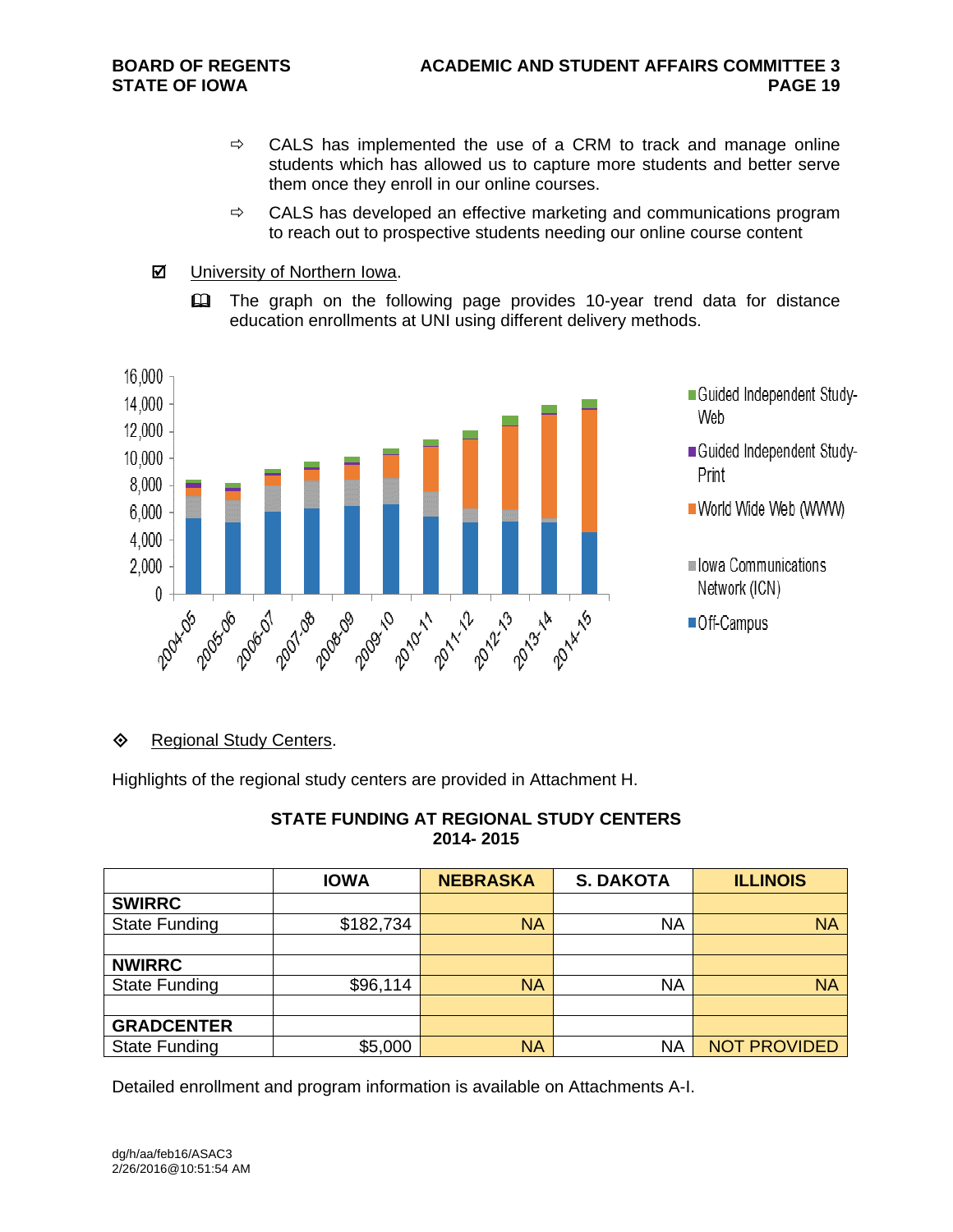

Attachment A  $\mathcal{L}_{\mathbf{a}}$ 2014-2015 Distance Education Credit Courses By Iowa County: Communities and Enrollments

dg/h/aa/feb16/ASAC3 2/26/2016@10:51:54 AM = Number of communities in which one or more of the Regent universities offered credit courses and number of sections offered. Each community is only counted once. Total = 833 lowa communities. Total number of courses = 18,976. Enrollments in credit courses by lowa residents. Total = 52,728 enrollments. Note: The Regent universities enroll many non-lowa residents in distance education courses. Out-

of-state enrollments are not shown on this map.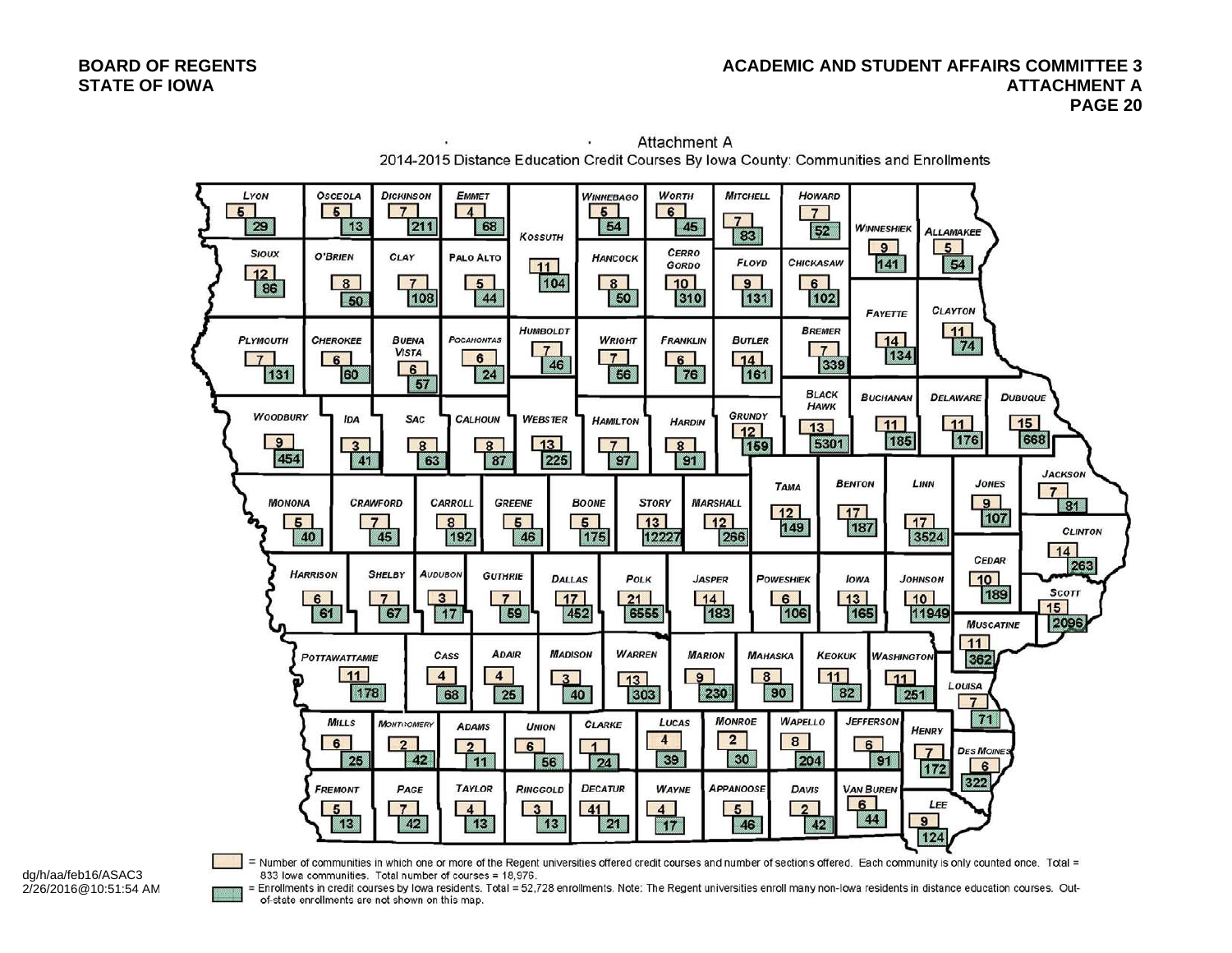#### **SUMMARY OF ENROLLMENT BY DELIVERY, LEVEL, AND CREDIT/NON-CREDIT CATEGORY 2014-2015**

| <b>DELIVERY MODE</b>                               | <b>UNDERGRADUATE CREDIT</b> |                |            |              | <b>GRADUATE CREDIT</b> |            |                | <b>CREDIT TOTAL</b> |            |              | <b>NON-CREDIT TOTAL</b> |              |           |                |            |              |
|----------------------------------------------------|-----------------------------|----------------|------------|--------------|------------------------|------------|----------------|---------------------|------------|--------------|-------------------------|--------------|-----------|----------------|------------|--------------|
|                                                    | SUI                         | <b>ISU</b>     | <b>UNI</b> | <b>TOTAL</b> | SUI                    | <b>ISU</b> | <b>UNI</b>     | <b>TOTAL</b>        | <b>SUI</b> | <b>ISU</b>   | <b>UNI</b>              | <b>TOTAL</b> | SUI       | <b>ISU</b>     | <b>UNI</b> | <b>TOTAL</b> |
| <b>ICN</b>                                         | 0                           | $\mathbf{0}$   | 4          | 4            | $\Omega$               | $\Omega$   | 31             | 31                  | 0          | $\Omega$     | 35                      | 35           | $\Omega$  | $\Omega$       | $\Omega$   | $\mathbf 0$  |
| <b>World Wide Web</b><br><b>Semester</b><br>based  | 13,288                      | 15,785         | 5,665      | 34,738       | 2,421                  | 4,412      | 3,378          | 10,211              | 15,709     | 20,197       | 9,043                   | 44,949       | 21,866    | 52<br>$\Omega$ | 2,592      | 52<br>24,458 |
| courses<br><b>Guided</b><br>$\bullet$              | 6,044                       | $\Omega$       | 637        | 6,681        | 239                    | $\Omega$   | 76             | 315                 | 6,283      | $\Omega$     | 713                     | 6,996        | 48,040    | 2,604          | $\Omega$   | 50,644       |
| independent<br>study<br><b>Hybrid</b>              | 517                         | $\mathbf{0}$   | 0          | 517          | 534                    | $\Omega$   | $\Omega$       | 534                 | 1,051      | $\mathbf{0}$ | $\Omega$                | 1,051        | $\Omega$  | $\mathbf{0}$   | 0          | $\mathbf 0$  |
| On-site<br>(face-to-face)                          | 1,480                       | 3              | 1,079      | 2,562        | 5,200                  | 788        | 1,325          | 7,313               | 6,680      | 791          | 2,404                   | 9,875        | 77,841    | 276,993        | 8,811      | 363,645      |
| <b>Mailed media</b><br>(video/audio/tape,<br>etc.) | $\Omega$                    | 53             | 38         | 91           | $\Omega$               | $\Omega$   | $\overline{2}$ | $\mathbf{2}$        | $\Omega$   | 53           | 40                      | 93           | 2,110     | 9,020          | $\Omega$   | 11,130       |
| <b>Other off-campus</b>                            | $\Omega$                    | $\overline{1}$ | 1,668      | 1,669        | $\Omega$               | 271        | 489            | 760                 | $\Omega$   | 272          | 2,157                   | 2,429        | 47,178    | 102,445        | $\Omega$   | 149,623      |
| <b>GRAND TOTAL</b>                                 | 21,329                      | 15,842         | 9,091      | 46,262       | 8,394                  | 5,471      | 5,301          | 19,166              | 29,723     | 21,313       | 14,392                  | 65,428       | 197,03513 | 391,114        | 11,403     | 599,552      |

<sup>&</sup>lt;sup>13</sup> This number is significantly higher than in previous reporting years. The variance resulted from an improvement in collecting information. In previous years, deans requested non-credit activities from their colleges. For the 2014-2015 report, the Division of Continuing Education provided a description of "non-credit" as well as reached out to staff other than the deans' administrative support staff. This was particularly true for University College.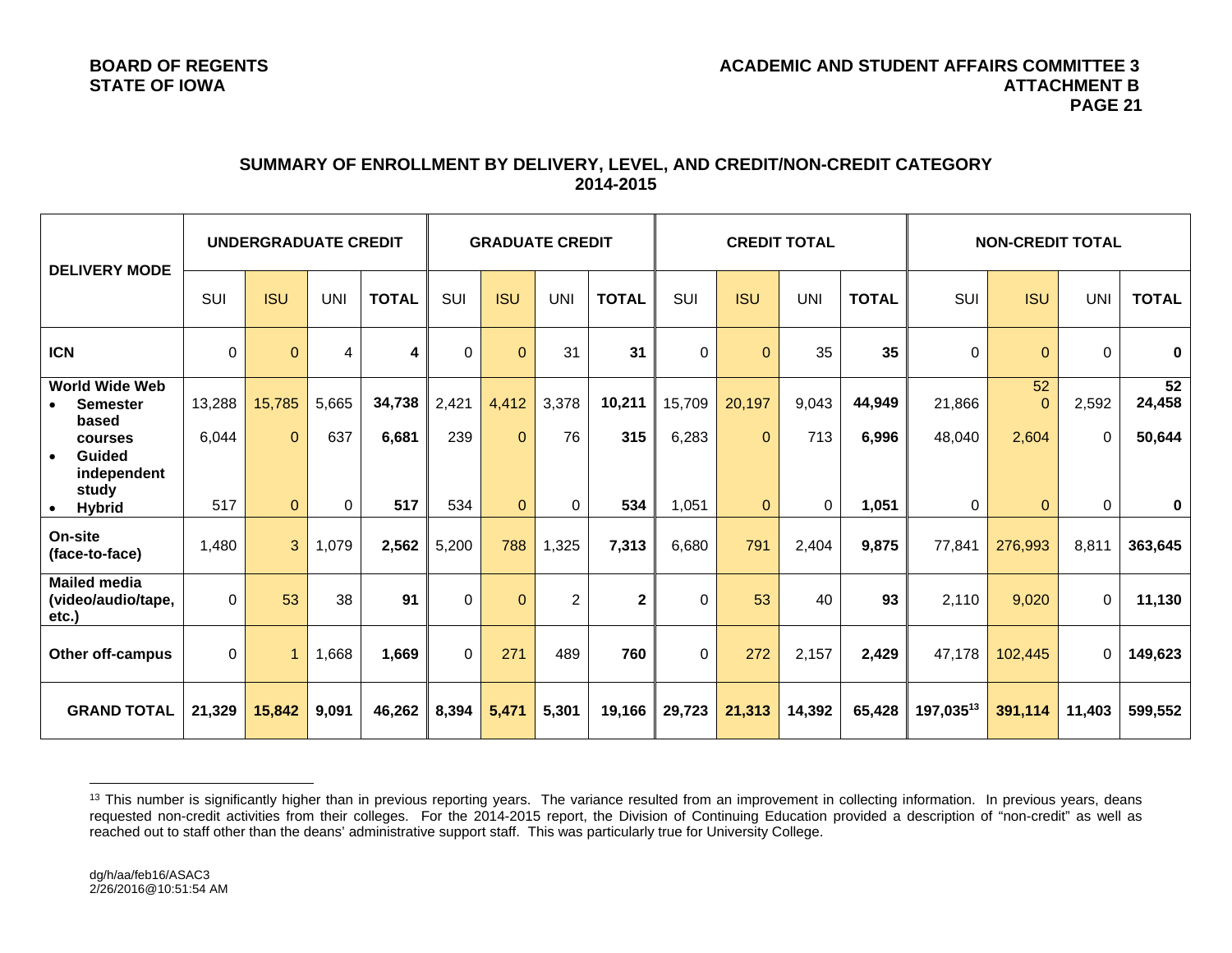#### **BOARD OF REGENTS ACADEMIC AND STUDENT AFFAIRS COMMITTEE 3 STATE OF IOWA ATTACHMENT C PAGE 22**

|                                             | <b>SUI</b>   |                | <b>ISU</b>  |             |              | <b>UNI</b>     |          | <b>Regent Total</b> |          | $%$ of<br><b>Regent</b><br><b>Total</b> | <b>Number of Credit Hours</b><br><b>Regent Total</b> |             |             |              |
|---------------------------------------------|--------------|----------------|-------------|-------------|--------------|----------------|----------|---------------------|----------|-----------------------------------------|------------------------------------------------------|-------------|-------------|--------------|
| <b>Subject Matter</b>                       | <b>UG</b>    | Grad           | <b>UG</b>   | Grad        | <b>UG</b>    | Grad           | UG       | Grad                | Total    |                                         | <b>SUI</b>                                           | <b>ISU</b>  | <b>UNI</b>  | <b>TOTAL</b> |
| <b>Agriculture &amp; Related Sciences</b>   | $\Omega$     | $\Omega$       | 2,028       | 1,366       | $\Omega$     | $\overline{0}$ | 2,028    | 1,366               | 3,394    | 5.2%                                    | 0                                                    | 10,124      | $\Omega$    | 10,124       |
| <b>Natural Resources &amp; Conservation</b> | 80           | $\overline{0}$ | 386         | 4           | $\mathbf 0$  | $\Omega$       | 466      | 4                   | 470      | 0.8%                                    | 237                                                  | 926         | $\mathbf 0$ | 1,163        |
| <b>Architecture &amp; Related Services</b>  | $\mathbf{0}$ | 19             | 39          | 115         | $\Omega$     | $\Omega$       | 39       | 134                 | 173      | 0.3%                                    | 48                                                   | 460         | $\Omega$    | 508          |
| Ethnic, Cultural, & Gender Studies          | 46           | 8              | 967         | 11          | 15           |                | 1,028    | 19                  | 1,047    | 1.6%                                    | 162                                                  | 2,934       | 43          | 3,139        |
| Communication & Journalism                  | 1,252        | 107            | 746         | 31          | 260          | 28             | 2,258    | 166                 | 2.424    | 3.7%                                    | 3,808                                                | 2,331       | 818         | 6,957        |
| <b>Computer &amp; Information Sciences</b>  | 241          | 12             | 517         | 419         | 28           | 69             | 786      | 500                 | 1,286    | 2.0%                                    | 750                                                  | 2,568       | 165         | 3,483        |
| Education                                   | 384          | 482            | 178         | 1,108       | 1,081        | 3,055          | 1,643    | 4,645               | 6,288    | 9.6%                                    | 2,396                                                | 3,681       | 10,979      | 17,056       |
| Engineering                                 | 698          | 22             | 824         | 754         | $\Omega$     | $\mathbf{0}$   | 1,522    | 776                 | 2,298    | 3.5%                                    | 2,168                                                | 4,664       | $\Omega$    | 6,832        |
| Foreign Languages & Linguistics             | 99           | 12             | 420         | 11          | 52           | 30             | 571      | 53                  | 624      | 1.0%                                    | 319                                                  | 1,312       | 244         | 1,875        |
| <b>Family And Consumer Sciences</b>         | $\mathbf{0}$ | $\mathbf{0}$   | 3,008       | 588         | 1,711        | 73             | 4,719    | 661                 | 5,380    | 8.2%                                    | $\Omega$                                             | 9,507       | 5,260       | 14,767       |
| Technology Education/Ind. Arts              | $\mathbf{0}$ | $\mathbf 0$    | $\mathbf 0$ | 0           | 284          | 117            | 284      | 117                 | 401      | 0.6%                                    | 0                                                    | 0           | 1,061       | 1,061        |
| <b>Legal Professions and Studies</b>        | 22           | 6              | $\Omega$    | $\Omega$    | $\mathbf{0}$ | $\Omega$       | 22       | 6                   | 28       | 0.0%                                    | 78                                                   | $\Omega$    | $\Omega$    | 78           |
| English Language & Literature               | 334          | 16             | 523         | 38          | 96           | 198            | 953      | 252                 | 1,205    | 1.8%                                    | 1,011                                                | 1,683       | 850         | 3,544        |
| <b>Liberal Arts And Sciences</b>            | 2,459        | 507            | 100         | $\mathbf 0$ | 340          |                | 2,899    | 507                 | 3,406    | 5.2%                                    | 8,246                                                | 100         | 1.020       | 9,366        |
| <b>Library Science</b>                      | $\Omega$     | 91             | $\Omega$    | $\mathbf 0$ |              | 219            | $\Omega$ | 310                 | 310      | 0.5%                                    | 272                                                  | $\Omega$    | 655         | 927          |
| <b>Biological &amp; Biomedical Sciences</b> | 372          | 19             | 2,179       | 95          | 94           | 15             | 2,645    | 129                 | 2,774    | 4.2%                                    | 1,129                                                | 6,617       | 278         | 8,024        |
| <b>Mathematics &amp; Statistics</b>         | 164          | 14             | 628         | 227         | 202          | 335            | 994      | 576                 | 1,570    | 2.4%                                    | 514                                                  | 2,758       | 1,401       | 4,673        |
| Multi/Interdisciplinary Studies             | 1,339        | $\overline{1}$ | 29          | 3           | 511          |                | 1,879    | 4                   | 1,883    | 2.9%                                    | 3,925                                                | 96          | 2.048       | 6.069        |
| <b>Recreation &amp; Fitness Studies</b>     | 2,220        | 28             | $\mathbf 0$ | $\mathbf 0$ | 1,257        | 513            | 3,477    | 541                 | 4,018    | 6.1%                                    | 6,439                                                | $\mathbf 0$ | 6,370       | 12,809       |
| <b>Basic Skills</b>                         | $\mathbf{0}$ | $\mathbf{0}$   | $\mathbf 0$ | 0           | $\mathbf{0}$ | $\overline{0}$ | 0        | $\Omega$            | $\Omega$ | 0.0%                                    | 0                                                    | $\mathbf 0$ | $\mathbf 0$ | $\mathbf 0$  |
| Health-Related Knowledge & Skills           | $\mathbf{0}$ | $\mathbf{0}$   | $\Omega$    | $\Omega$    | 1,177        | 91             | 1,177    | 91                  | 1,268    | 1.9%                                    | $\Omega$                                             | $\Omega$    | 3,538       | 3,538        |
| Leisure And Recreational Activities         | $\pmb{0}$    | $\overline{0}$ | 0           | $\mathbf 0$ | $\pmb{0}$    | $\overline{0}$ | 0        | $\mathbf 0$         | 0        | 0.0%                                    | 0                                                    | $\mathbf 0$ | 0           | $\mathbf 0$  |
| <b>Personal Awareness</b>                   | $\Omega$     | $\Omega$       | 0           | $\mathbf 0$ | $\Omega$     | $\Omega$       | $\Omega$ | $\Omega$            | $\Omega$ | 0.0%                                    | 0                                                    | $\Omega$    | $\Omega$    | $\Omega$     |
| Philosophy & Religious Studies              | 54           | $\overline{a}$ | 0           | $\mathbf 0$ | 65           |                | 119      | $\overline{c}$      | 121      | 0.2%                                    | 168                                                  | 0           | 195         | 363          |

### **2014-2015 CREDIT COURSE REGISTRATIONS BY LEVEL BY INSTITUTION AND SUBJECT AREA (CIP CODE**)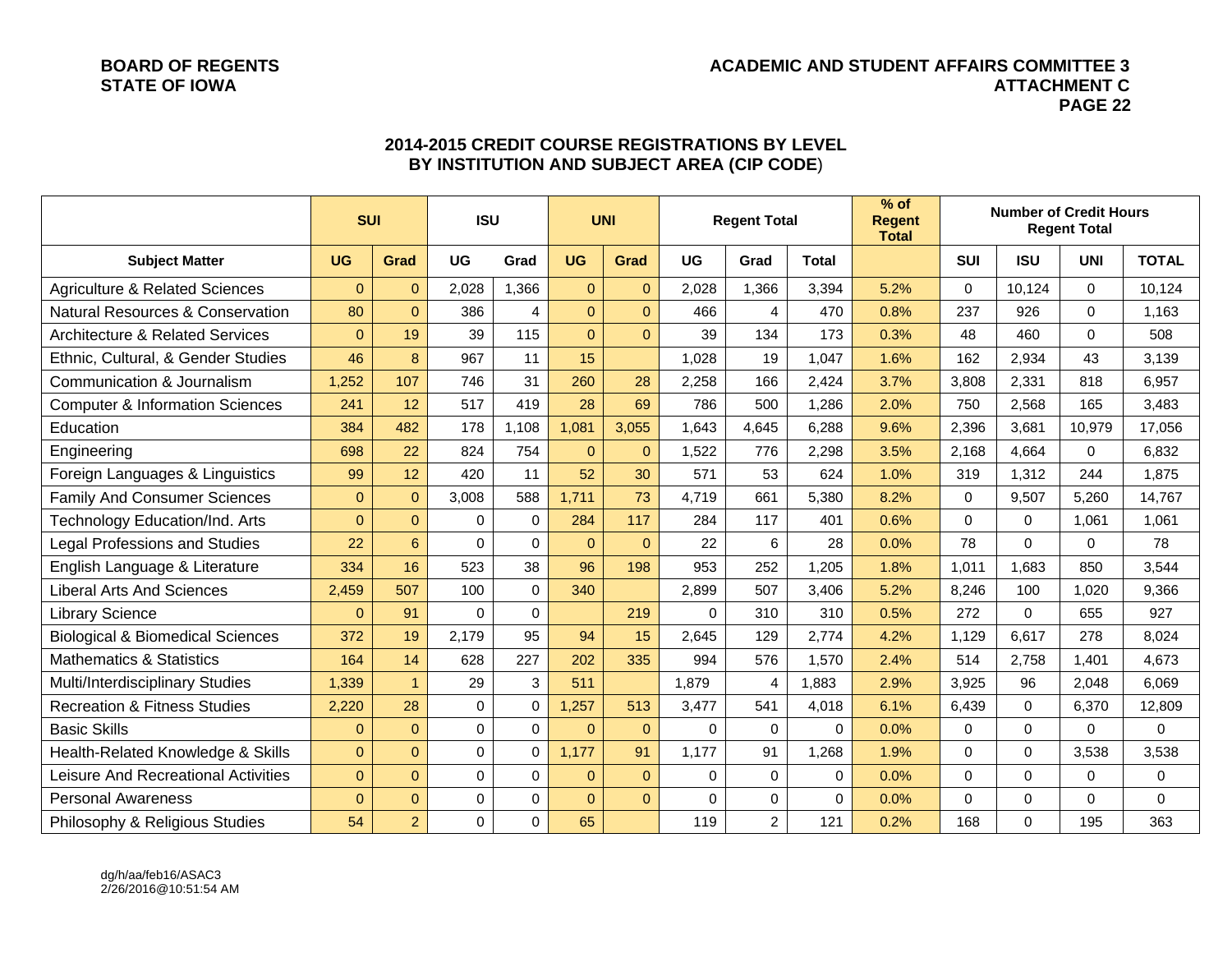#### **BOARD OF REGENTS ACADEMIC AND STUDENT AFFAIRS COMMITTEE 3 STATE OF IOWA ATTACHMENT C PAGE 23**

| <b>Subject Matter</b>            | <b>SUI</b> |                | <b>UNI</b><br><b>ISU</b><br><b>Regent Total</b> |       | $%$ of<br><b>Regent</b><br>Total | <b>Number of Credit Hours</b><br><b>Regent Total</b> |          |          |          |        |            |             |              |              |
|----------------------------------|------------|----------------|-------------------------------------------------|-------|----------------------------------|------------------------------------------------------|----------|----------|----------|--------|------------|-------------|--------------|--------------|
|                                  | <b>UG</b>  | Grad           | UG                                              | Grad  | <b>UG</b>                        | Grad                                                 | UG       | Grad     | Total    |        | <b>SUI</b> | <b>ISU</b>  | <b>UNI</b>   | <b>TOTAL</b> |
| <b>Physical Sciences</b>         | 123        | 6              | 452                                             | 8     | 207                              | 168                                                  | 782      | 182      | 964      | 1.5%   | 390        | 758         | 837          | 1,985        |
| Psychology                       | 1,325      | 55             | 546                                             | 8     | 501                              | 36                                                   | 2,372    | 99       | 2,471    | 3.8%   | 4.124      | .662        | ,401         | 7,187        |
| <b>Public Administration</b>     | 367        | 1,043          | 0                                               | 0     | 143                              | 29                                                   | 510      | 1,072    | 1,582    | 2.4%   | 3,925      | $\mathbf 0$ | 902          | 4,827        |
| Science Technologies/Technicians | 1,414      | 11             | 194                                             | 6     | $\Omega$                         | $\Omega$                                             | 194      | 6        | 200      | 0.3%   | 4,133      | 524         | $\Omega$     | 524          |
| <b>Social Sciences</b>           | $\Omega$   | $\mathbf{0}$   | 532,                                            | 53    | 582                              | 63                                                   | 3,528    | 127      | 3,655    | 5.6%   | $\Omega$   | 4,653       | ,877         | 10,663       |
| Visual & Performing Arts         | 486        | 34             | 351                                             | 8     | 309                              | 92                                                   | 1.146    | 134      | 1,280    | 2.0%   | A66,       | ,077        | ,151         | 3,694        |
| <b>Health Professions</b>        | 2,077      | 1,453          | $\Omega$                                        | 15    | $\Omega$                         | $\Omega$                                             | 2,077    | 1,468    | 3,545    | 5.4%   | 10.121     | 43          | $\mathbf{0}$ | 10,164       |
| Business, Management & Marketing | 5,629      | 4,430          | 61                                              | 600   | 118                              | 169                                                  | 5,808    | 5,199    | 11,007   | 16.8%  | 28,755     | .905        | 836          | 31,496       |
| History                          | 160        | $\mathbf{0}$   | 134                                             | 3     | 58                               |                                                      | 352      | 4        | 356      | 0.5%   | 459        | 411         | 159          | 1,029        |
| <b>Residency Programs</b>        | $\Omega$   | $\overline{0}$ | 0                                               | 0     | $\Omega$                         | $\Omega$                                             | $\Omega$ | $\Omega$ | $\Omega$ | 0.0%   | $\Omega$   | $\mathbf 0$ | $\Omega$     | 0            |
| <b>Total Registrations</b>       | 21,345     | 8,378          | 15,842                                          | 5,471 | 9,091                            | 5,301                                                | 46,278   | 19,150   | 65,428   | 100.0% | 85,043     | 60,794      | 42,088       | 187,925      |

#### **2014-2015 CREDIT COURSE REGISTRATIONS BY LEVEL BY INSTITUTION AND SUBJECT AREA (CIP CODE**)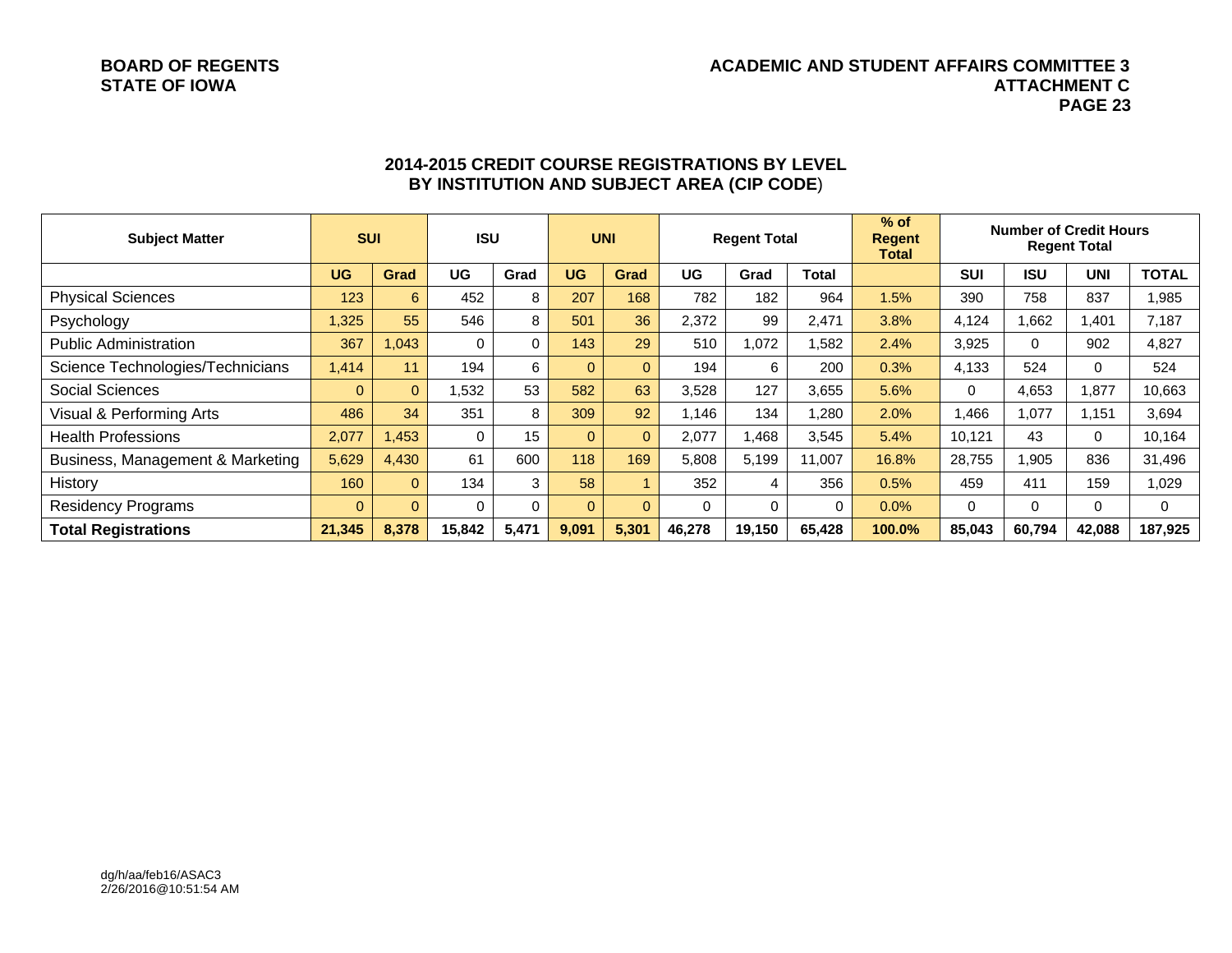#### **BOARD OF REGENTS ACADEMIC AND STUDENT AFFAIRS COMMITTEE 3 ATTACHMENT D PAGE 24**

### **2014-2015 NON-CREDIT COURSE REGISTRATIONS BY INSTITUTION AND SUBJECT AREA (CIP CODE**)

| <b>Subject Matter</b>                       | <b>SUI</b>     | <b>ISU</b> | <b>UNI</b>     | <b>REGENT</b><br><b>TOTAL</b> | <b>PERCENT OF</b><br><b>REGENT TOTAL</b> |
|---------------------------------------------|----------------|------------|----------------|-------------------------------|------------------------------------------|
| <b>Agriculture &amp; Related Sciences</b>   | 428            | 176,593    | $\Omega$       | 177,021                       | 29.5%                                    |
| <b>Natural Resources &amp; Conservation</b> | 108            | 333        | 1,784          | 2,225                         | 0.4%                                     |
| <b>Architecture &amp; Related Services</b>  | 0              | 1,388      | $\mathbf{0}$   | 1,388                         | 0.2%                                     |
| Ethnic, Cultural, & Gender Studies          | 525            | 0          | 120            | 645                           | 0.1%                                     |
| Communication & Journalism                  | 204            | 0          | 249            | 453                           | 0.1%                                     |
| <b>Communications Technologies</b>          | $\mathbf{0}$   | 0          | $\mathbf{0}$   | $\Omega$                      | 0.0%                                     |
| <b>Computer &amp; Information Sciences</b>  | 43             | 93         | $\overline{0}$ | 136                           | 0.0%                                     |
| <b>Personal and Culinary Services</b>       | 50             | 0          | $\overline{0}$ | 50                            | 0.0%                                     |
| Education                                   | 38,265         | 292        | 1,274          | 39,831                        | 6.6%                                     |
| Engineering                                 | 1,729          | 2,837      | $\mathbf{0}$   | 4,566                         | 0.8%                                     |
| Engineering Technologies/Technicians        | 213            | 0          | $\overline{0}$ | 213                           | 0.0%                                     |
| Foreign Languages & Linguistics             | 59             | $\Omega$   | $\mathbf{0}$   | 59                            | 0.0%                                     |
| <b>Family And Consumer Sciences</b>         | 68             | 79,272     | 0              | 79,340                        | 13.2%                                    |
| <b>Technology Education/Industrial Arts</b> | 135            | 0          | $\mathbf 0$    | 135                           | 0.0%                                     |
| Legal Professions & Studies                 | 917            | 1,157      | $\Omega$       | 2,074                         | 0.3%                                     |
| English Language & Literature               | 5,942          | 0          | 335            | 6,277                         | 1.0%                                     |
| <b>Liberal Arts And Sciences</b>            | 962            | 670        | 172            | 1,804                         | 0.3%                                     |
| <b>Library Science</b>                      | 56             | 0          | 0              | 56                            | 0.0%                                     |
| <b>Biological &amp; Biomedical Sciences</b> | 672            | 124        | $\mathbf{0}$   | 796                           | 0.1%                                     |
| <b>Mathematics &amp; Statistics</b>         | 743            | 0          | $\overline{0}$ | 743                           | 0.1%                                     |
| Military Science, Leadership & Op. Art.     | 208            | $\Omega$   | $\overline{0}$ | 208                           | 0.0%                                     |
| Multi/Interdisciplinary Studies             | 2,877          | 1,429      | $\Omega$       | 4,306                         | 0.7%                                     |
| Parks, Recreation, Leisure & Fitness        | $\overline{0}$ | 231        | 757            | 988                           | 0.2%                                     |
| Health-Related Knowledge & Skills           | 57,657         | 0          | 0              | 57,657                        | 9.6%                                     |
| Interpersonal & Social Skills               | 14,618         | 4,940      | $\mathbf 0$    | 19,558                        | 3.3%                                     |
| Leisure And Recreational Activities         | 80             | 212        | $\overline{0}$ | 292                           | 0.0%                                     |
| Basic Skills & Developmental Ed.            | 832            | 0          | $\mathbf{0}$   | 832                           | 0.1%                                     |
| Personal Awareness & Self-Improv.           | 18,461         | 98,880     | $\mathbf{0}$   | 117,341                       | 19.6%                                    |
| Philosophy & Religious Studies              | 275            | 0          | 65             | 340                           | 0.1%                                     |
| Theology and Religious Vocations            | 0              | 0          | $\mathbf 0$    | 0                             | 0.0%                                     |
| <b>Physical Sciences</b>                    | 119            | 0          | 1,427          | 1,546                         | 0.3%                                     |
| Science Technologies/Technicians            | $6\phantom{1}$ | 2,579      | $\mathbf{0}$   | 2,585                         | 0.4%                                     |
| Psychology                                  | 144            | 0          | $\mathbf{0}$   | 144                           | 0.0%                                     |
| <b>Public Administration</b>                | 1,951          | 12,015     | 456            | 14,422                        | 2.4%                                     |
| <b>Social Sciences</b>                      | 2,984          | 2,543      | 35             | 5,562                         | 0.9%                                     |
| Trades & Industry                           | 2,066          | 0          | $\mathbf 0$    | 2,066                         | 0.3%                                     |
| Visual & Performing Arts                    | 7,002          | 226        | 2,327          | 9,555                         | 1.6%                                     |
| <b>Health Professions</b>                   | 33,736         | 0          | $\mathbf{0}$   | 33,736                        | 5.6%                                     |
| Business, Management & Marketing            | 2,319          | 5,300      | 2,402          | 10,021                        | 1.7%                                     |
| <b>History</b>                              | 581            | 0          | $\mathbf{0}$   | 581                           | 0.1%                                     |
| <b>Total Registrations</b>                  | 197,035        | 391,114    | 11,403         | 599,552                       | 100.0%                                   |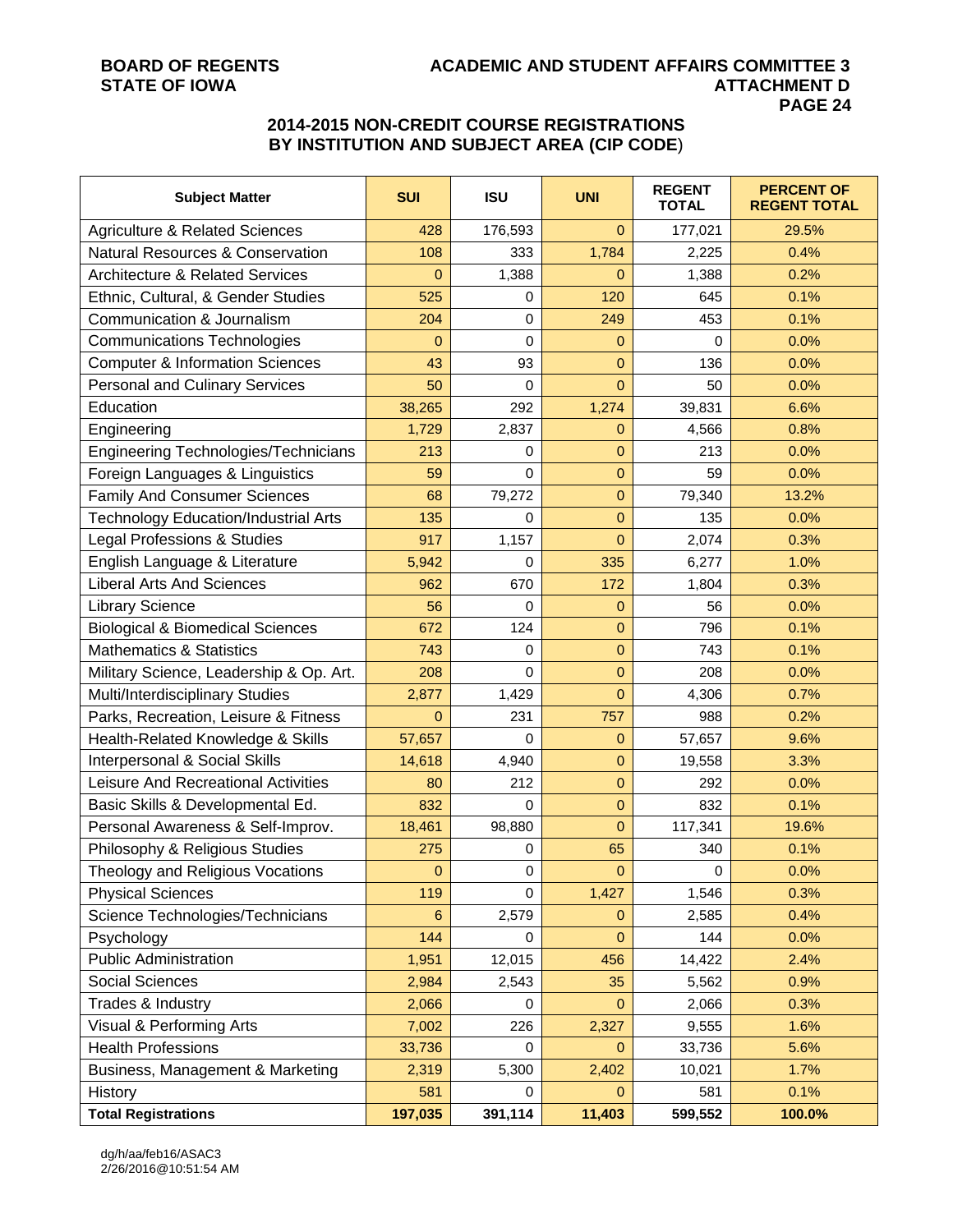#### **ACADEMIC CREDIT PROGRAMS14 2014-2015**

### **UNIVERSITY OF IOWA**

| Degree or<br>Certificate <sup>15</sup>                        | Program Major <sup>16</sup>                             | <b>Delivery Method/Site(s)</b>                                                                       | <b>Requires</b><br>on-campus<br>component |
|---------------------------------------------------------------|---------------------------------------------------------|------------------------------------------------------------------------------------------------------|-------------------------------------------|
| <b>DNP</b>                                                    | <b>Nursing</b>                                          | Statewide via Web and on-site                                                                        | X                                         |
| <b>Advance Practice</b><br>Certificate AGNP                   | Nursing                                                 | Online course work; on-site clinical                                                                 |                                           |
| <b>Advance Practice</b><br>Certificate AGNP/Acute<br>Care     | Nursing                                                 | Online course work; on-site clinical                                                                 |                                           |
| <b>Advance Practice</b><br><b>Certificate FNP</b>             | Nursing                                                 | Online course work; on-site clinical                                                                 |                                           |
| <b>Advance Practice</b><br>Certificate FNP Acute<br>Care      | Nursing                                                 | Online course work; on-site clinical                                                                 |                                           |
| <b>Advance Practice</b><br>Certificate PNP Primary<br>Care    | Nursing                                                 | Online course work; on-site clinical                                                                 |                                           |
| <b>Advance Practice</b><br>Certificate Psych Mental<br>Health | Nursing                                                 | Online course work; on-site clinical                                                                 |                                           |
| <b>MBA</b>                                                    | <b>Business Administration</b>                          | On-site and via Polycom/ElluminateLive<br>(Cedar Rapids, Des Moines, Quad Cities,<br>and Hong Kong). |                                           |
| <b>MSN/CNL</b>                                                | <b>Nursing</b>                                          | Statewide via Web, on-site in Des Moines<br>(Mercy Hospital)                                         |                                           |
| <b>MA</b>                                                     | <b>Business Analytics</b>                               | <b>On-site (Cedar Rapids)</b>                                                                        |                                           |
| <b>MSW</b>                                                    | <b>Social Work</b>                                      | On-site and via Adobe Connect                                                                        |                                           |
| <b>MA</b>                                                     | <b>Strategic Communications</b>                         | On-site and via Adobe Connect                                                                        |                                           |
| <b>MA</b>                                                     | <b>Educational Measurement and</b><br><b>Statistics</b> | Statewide via Web                                                                                    |                                           |
| <b>MA</b>                                                     | <b>Educational Administration</b>                       | Statewide via Adobe Connect and on-site                                                              |                                           |
| RN to BSN                                                     | Nursing                                                 | Statewide via Web                                                                                    |                                           |
| <b>BLS</b>                                                    | <b>Liberal Studies</b>                                  | Statewide via Web                                                                                    |                                           |
| <b>BAS</b>                                                    | <b>Applied Studies</b>                                  | Statewide via Web                                                                                    |                                           |

<sup>&</sup>lt;sup>14</sup> Note: Program requirements may include designated hours for residential (on-campus) registration.<br><sup>15</sup> Certificate, B.A., B.S., M.B.A., Ph.D., etc.

l

<sup>16</sup> Business Administration; Computer Science, Dietetics; etc.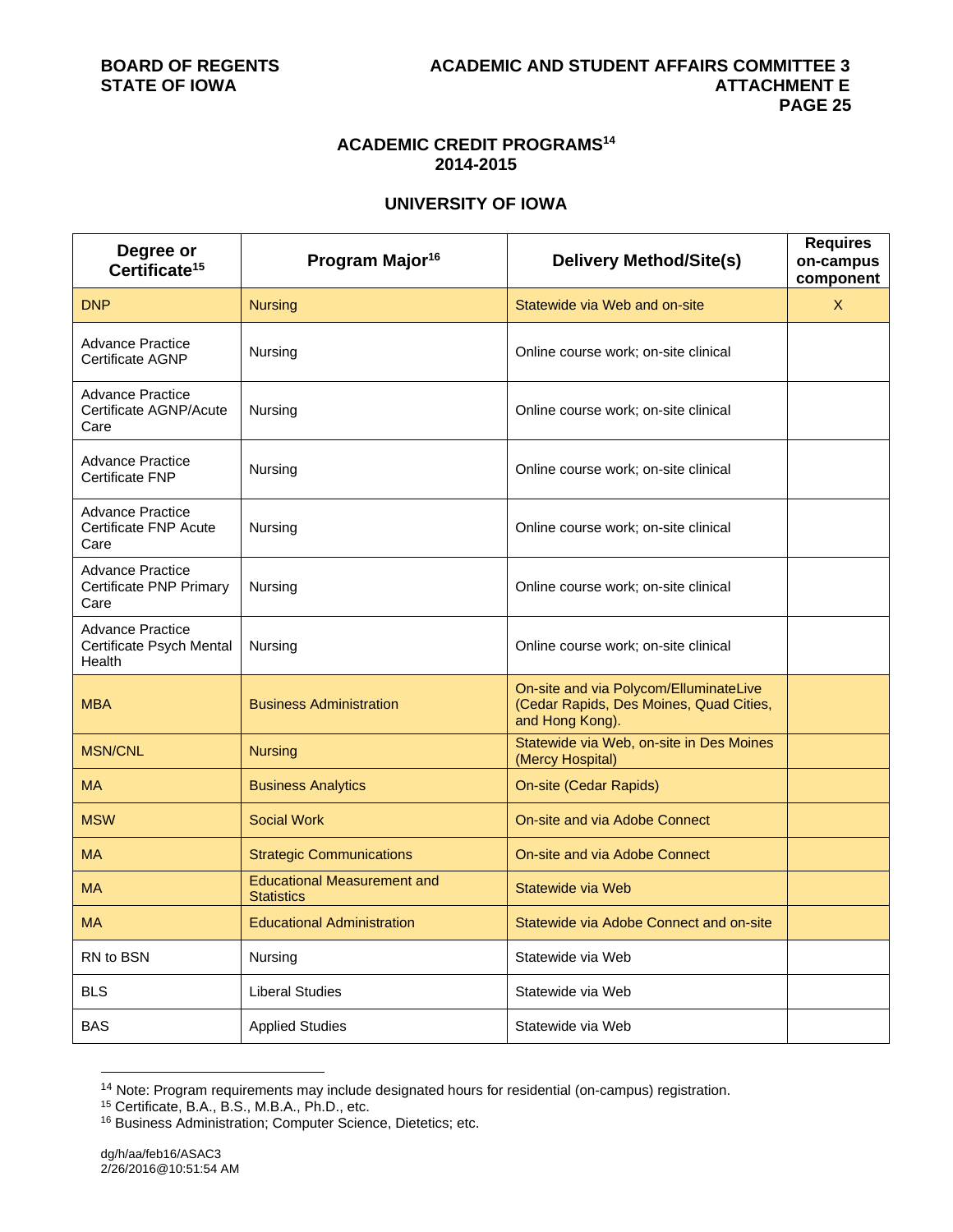#### **BOARD OF REGENTS ACADEMIC AND STUDENT AFFAIRS COMMITTEE 3 ATTACHMENT E PAGE 26**

| Degree or<br>Certificate <sup>17</sup>                                                  | Program Major <sup>18</sup>                                                                                        | <b>Delivery Method/Site(s)</b>                            | <b>Requires</b><br>on-campus<br>component |
|-----------------------------------------------------------------------------------------|--------------------------------------------------------------------------------------------------------------------|-----------------------------------------------------------|-------------------------------------------|
| <b>BA</b>                                                                               | <b>Political Science</b>                                                                                           | Statewide via Web                                         |                                           |
| <b>BA</b>                                                                               | Social Work                                                                                                        | On-site and via Adobe Connect                             |                                           |
| <b>BBA</b>                                                                              | Management & Entrepreneurial Studies                                                                               | Statewide via Elluminate Live                             |                                           |
| <b>BS</b>                                                                               | <b>Radiation Sciences</b>                                                                                          | Statewide via Web                                         |                                           |
| Certificate                                                                             | <b>Non-Profit Management</b>                                                                                       | Statewide via Web                                         |                                           |
| Certificate                                                                             | Entrepreneurship                                                                                                   | Statewide via Web                                         |                                           |
| Certificate                                                                             | <b>Public Health</b>                                                                                               | Statewide via Web                                         |                                           |
| Certificate                                                                             | <b>Leadership Studies</b>                                                                                          | Statewide via Web                                         |                                           |
| Certificate                                                                             | <b>Business Analytics</b>                                                                                          | On-site (Cedar Rapids and Des Moines)                     |                                           |
| <b>TAG Endorsement</b>                                                                  | Talented and Gifted Endorsement-<br>Belin-Blank International Center for<br><b>Talented and Gifted Development</b> | On-campus and selected ICN sites<br>throughout the state. |                                           |
| <b>Certificate in Online</b><br>Teaching                                                | <b>College of Education</b>                                                                                        | Statewide via Web                                         |                                           |
| <b>Certificate in Teaching</b><br>English as a Foreign<br>Language                      | <b>College of Education</b>                                                                                        | Statewide via Web                                         |                                           |
| <b>Special Education</b><br><b>Teacher Program for</b><br><b>International Students</b> | <b>College of Education</b>                                                                                        | Web                                                       |                                           |
| Endorsement                                                                             | <b>Superintendent Endorsement</b>                                                                                  | Statewide via Web and on-site                             |                                           |
| Licensure                                                                               | <b>Principal Licensure</b>                                                                                         | Statewide via Web and on-site                             |                                           |

l 17 Certificate, B.A., B.S., M.B.A., Ph.D., etc.

<sup>&</sup>lt;sup>18</sup> Business Administration; Computer Science, Dietetics; etc.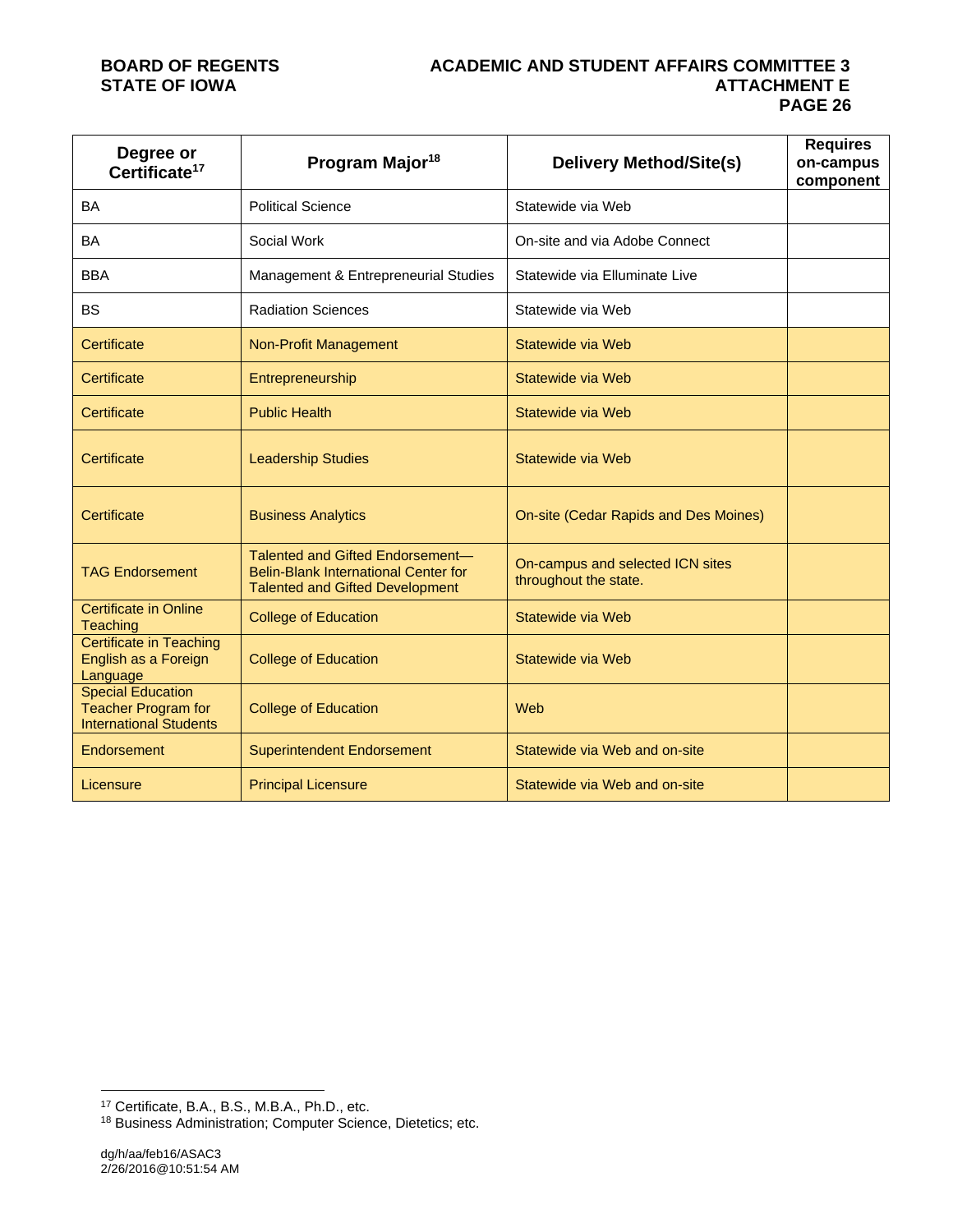### **ACADEMIC CREDIT PROGRAMS 2014-2015**

### **IOWA STATE UNIVERSITY**

| Degree or<br><b>Certificate</b> | <b>Program Major</b>                         | <b>Delivery Method/Site(s)</b> | <b>Requires</b><br>on-campus<br>component |
|---------------------------------|----------------------------------------------|--------------------------------|-------------------------------------------|
| Certificate                     | <b>Occupational Safety</b>                   | WWW & Streaming Media          |                                           |
| Certificate                     | <b>Family Financial Planning</b>             | <b>WWW</b>                     |                                           |
| Certificate                     | Gerontology                                  | <b>WWW</b>                     |                                           |
| Certificate                     | Food Safety & Defense                        | WWW & Streaming Media          |                                           |
| Certificate                     | <b>Advanced Manufacturing</b>                | <b>WWW</b>                     |                                           |
| Certificate                     | Biorenewable Resources and Technology        | <b>WWW</b>                     |                                           |
| Certificate                     | <b>Computer Networking</b>                   | <b>WWW</b>                     |                                           |
| Certificate                     | <b>Construction Management</b>               | <b>WWW</b>                     |                                           |
| Certificate                     | <b>Embedded Systems</b>                      | <b>WWW</b>                     |                                           |
| Certificate                     | <b>Energy Systems Engineering</b>            | <b>WWW</b>                     |                                           |
| Certificate                     | <b>Environmental Engineering</b>             | <b>WWW</b>                     |                                           |
| Certificate                     | <b>Environmental Systems</b>                 | <b>WWW</b>                     |                                           |
| Certificate                     | Human Computer Interaction                   | <b>WWW</b>                     |                                           |
| Certificate                     | <b>Information Assurance</b>                 | <b>WWW</b>                     |                                           |
| Certificate                     | Literacy Coaching                            | <b>WWW</b>                     |                                           |
| Certificate                     | Nondestructive Evaluation                    | <b>WWW</b>                     |                                           |
| Certificate                     | Power Systems Engineering                    | <b>WWW</b>                     |                                           |
| Certificate                     | <b>Public Management</b>                     | <b>WWW</b>                     |                                           |
| Certificate                     | Seed Business Management                     | <b>WWW</b>                     |                                           |
| Certificate                     | Seed Science Technology                      | <b>WWW</b>                     |                                           |
| Certificate                     | Software Systems                             | <b>WWW</b>                     |                                           |
| Certificate                     | <b>Systems Engineering</b>                   | <b>WWW</b>                     |                                           |
| Certificate                     | Teaching English as a Second Language (TESL) | <b>WWW</b>                     |                                           |
| Certificate                     | Youth Development Specialist                 | <b>WWW</b>                     |                                           |
| Certificate                     | Youth Program Management and Evaluation      | <b>WWW</b>                     |                                           |
| Certificate                     | Veterinary Preventative Medicine             | <b>WWW</b>                     |                                           |
| Internship                      | <b>Dietetics</b>                             | On-site (various)              |                                           |
| <b>Bachelors</b>                | <b>Bachelor of Liberal Studies</b>           | WWW/On-site                    |                                           |
|                                 |                                              |                                |                                           |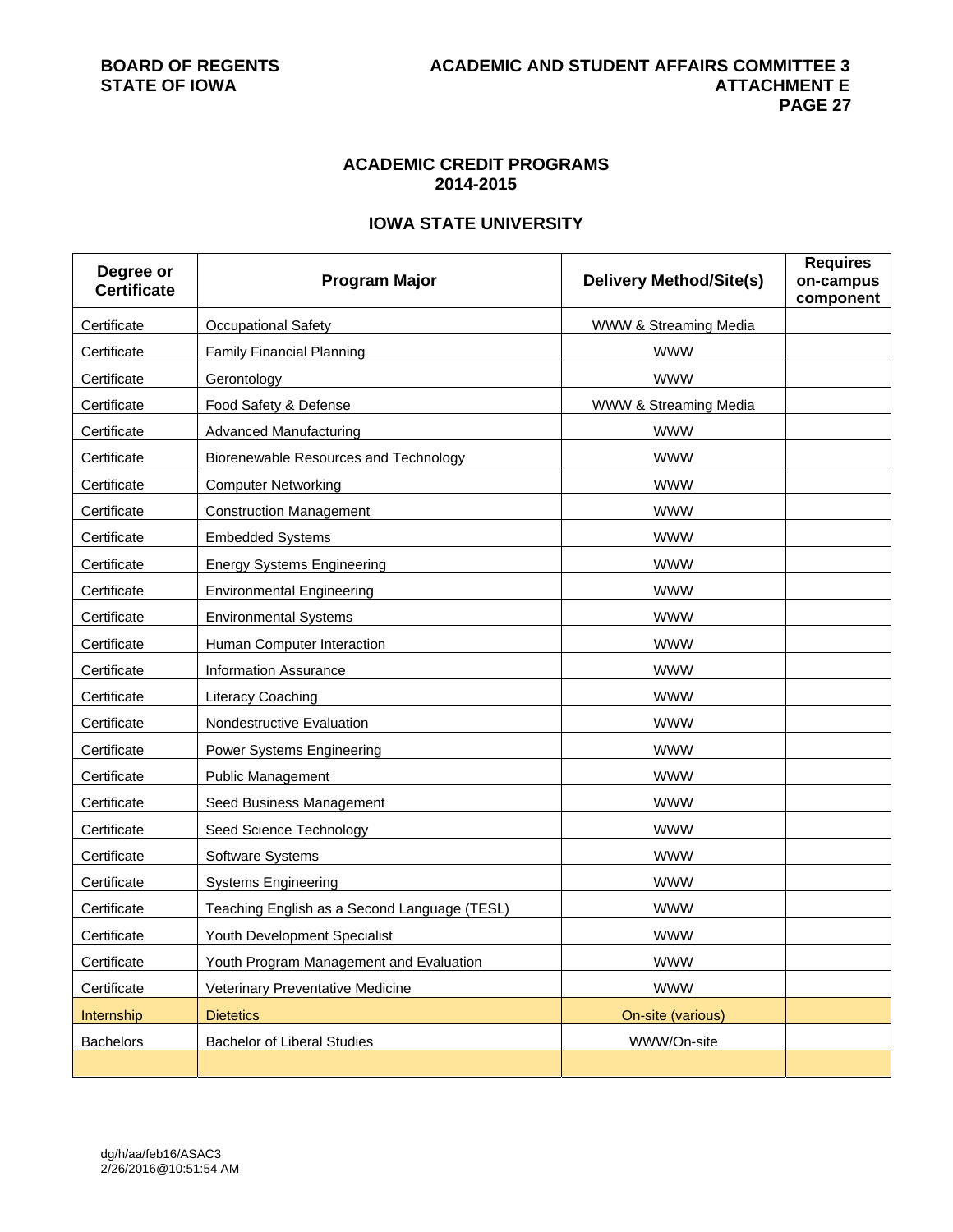#### **BOARD OF REGENTS ACADEMIC AND STUDENT AFFAIRS COMMITTEE 3 ATTACHMENT E PAGE 28**

| Degree or<br><b>Certificate</b> | <b>Program Major</b>                                                                                                                                                                                                                                                                                                                              | <b>Delivery Method/Site(s)</b>                                                | <b>Requires</b><br>on-campus<br>component |
|---------------------------------|---------------------------------------------------------------------------------------------------------------------------------------------------------------------------------------------------------------------------------------------------------------------------------------------------------------------------------------------------|-------------------------------------------------------------------------------|-------------------------------------------|
| Masters                         | Aerospace Engineering                                                                                                                                                                                                                                                                                                                             | <b>WWW</b>                                                                    |                                           |
| <b>Masters</b>                  | <b>Agricultural Education</b>                                                                                                                                                                                                                                                                                                                     | WWW & Streaming Media or CD                                                   |                                           |
| <b>Masters</b>                  | Agronomy                                                                                                                                                                                                                                                                                                                                          | WWW/CD                                                                        | Practicum                                 |
| <b>Masters</b>                  | <b>Plant Breeding</b>                                                                                                                                                                                                                                                                                                                             | WWW/CD                                                                        | Practicum                                 |
| <b>Masters</b>                  | Seed Technology & Business                                                                                                                                                                                                                                                                                                                        | WWW & Streaming Media or CD                                                   |                                           |
| Masters                         | <b>Systems Engineering</b>                                                                                                                                                                                                                                                                                                                        | <b>Streaming Media</b>                                                        |                                           |
| <b>Masters</b>                  | <b>Computer Engineering</b>                                                                                                                                                                                                                                                                                                                       | <b>WWW</b>                                                                    |                                           |
| <b>Masters</b>                  | <b>Electrical Engineering</b>                                                                                                                                                                                                                                                                                                                     | <b>WWW</b>                                                                    |                                           |
| Masters                         | <b>Mechanical Engineering</b>                                                                                                                                                                                                                                                                                                                     | <b>WWW</b>                                                                    |                                           |
| <b>Masters</b>                  | Industrial Engineering                                                                                                                                                                                                                                                                                                                            | <b>WWW</b>                                                                    |                                           |
| <b>Masters</b>                  | Civil Engineering                                                                                                                                                                                                                                                                                                                                 | <b>WWW</b>                                                                    |                                           |
| <b>Masters</b>                  | <b>Information Assurance</b>                                                                                                                                                                                                                                                                                                                      | <b>WWW</b>                                                                    |                                           |
| <b>Masters</b>                  | Human Computer Interaction                                                                                                                                                                                                                                                                                                                        | <b>WWW</b>                                                                    |                                           |
| Masters                         | Family & Consumer Science - Comprehensive<br>Educational Studies - Curriculum & Instruction;<br>Educational Leadership & Policy Studies; Special<br>Education<br>Human Development and Family Studies - Family<br>Financial Planning; Gerontology; Human Development<br>& Family Studies<br>Nutrition - Dietetics; Food Science & Human Nutrition | <b>WWW</b>                                                                    |                                           |
| <b>Masters</b>                  | <b>Dietetics</b>                                                                                                                                                                                                                                                                                                                                  | <b>WWW</b>                                                                    |                                           |
| Masters                         | <b>Family Financial Planning</b>                                                                                                                                                                                                                                                                                                                  | <b>WWW</b>                                                                    |                                           |
| <b>Masters</b>                  | Gerontology                                                                                                                                                                                                                                                                                                                                       | <b>WWW</b>                                                                    |                                           |
| <b>Masters</b>                  | Educational Studies (no new admits)                                                                                                                                                                                                                                                                                                               | WWW/FF                                                                        |                                           |
| <b>Masters</b>                  | Interdisciplinary Studies, Comm. Dev. Specialization                                                                                                                                                                                                                                                                                              | WWW & Streaming Media                                                         |                                           |
| <b>Masters</b>                  | Curriculum & Instructional Technology                                                                                                                                                                                                                                                                                                             | <b>WWW</b>                                                                    |                                           |
| <b>Masters</b>                  | <b>Statistics</b>                                                                                                                                                                                                                                                                                                                                 | <b>WWW</b>                                                                    |                                           |
| <b>Masters</b>                  | <b>School Mathematics</b>                                                                                                                                                                                                                                                                                                                         | WWW/On-Site                                                                   |                                           |
| <b>Masters</b>                  | <b>Energy Systems Engineering</b>                                                                                                                                                                                                                                                                                                                 | <b>WWW</b>                                                                    |                                           |
| Masters                         | <b>Engineering Management</b>                                                                                                                                                                                                                                                                                                                     | <b>WWW</b>                                                                    |                                           |
| <b>Masters</b>                  | Youth Development                                                                                                                                                                                                                                                                                                                                 | <b>WWW</b>                                                                    |                                           |
| Masters                         | Higher Education - Community College                                                                                                                                                                                                                                                                                                              | <b>WWW</b>                                                                    |                                           |
| Ph.D.                           | Foodservice & Lodging Management                                                                                                                                                                                                                                                                                                                  | WWW/FF                                                                        | $\mathsf{X}$                              |
|                                 |                                                                                                                                                                                                                                                                                                                                                   |                                                                               |                                           |
|                                 | <b>Available only in lowa</b>                                                                                                                                                                                                                                                                                                                     |                                                                               |                                           |
| Masters                         | <b>Educational Administration</b>                                                                                                                                                                                                                                                                                                                 | On-Site (Ankeny, Atlantic, Des<br>Moines, Mason City, Ottumwa,<br>Storm Lake) |                                           |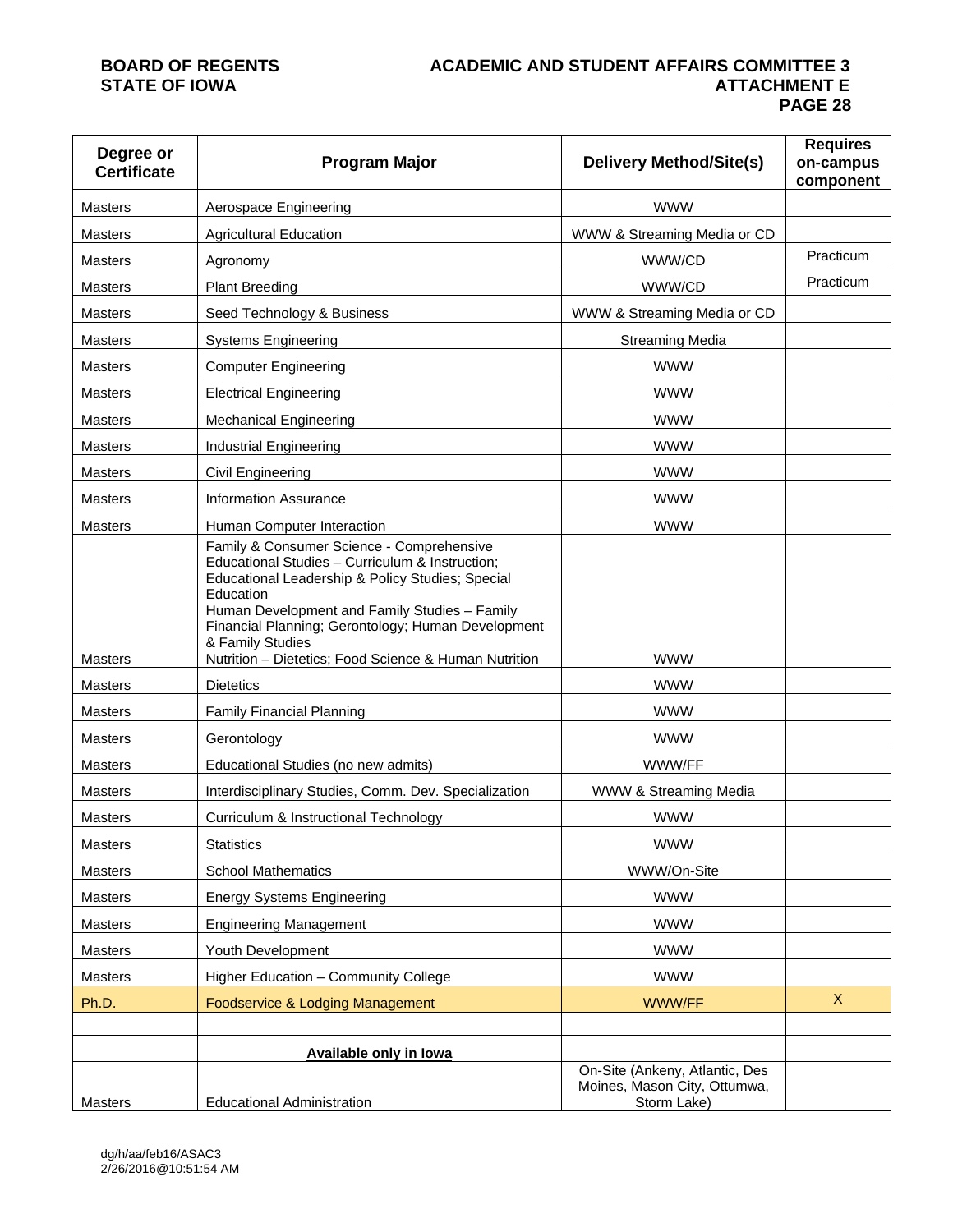#### **BOARD OF REGENTS ACADEMIC AND STUDENT AFFAIRS COMMITTEE 3 ATTACHMENT E PAGE 29**

| Degree or<br><b>Certificate</b> | <b>Program Major</b>                            | <b>Delivery Method/Site(s)</b> | <b>Requires</b><br>on-campus<br>component |
|---------------------------------|-------------------------------------------------|--------------------------------|-------------------------------------------|
| Ph.D.                           | <b>Education Administration</b>                 | WWW/On-site (Ames)             | Χ                                         |
|                                 |                                                 |                                |                                           |
|                                 | <b>Available only in Greater Des Moines</b>     |                                |                                           |
| <b>Masters</b>                  | <b>Business Administration</b>                  | On-site (Des Moines)/WWW       |                                           |
| Certificate                     | Advanced Studies - Superintendent Certification | WWW/On-site (Ames)             |                                           |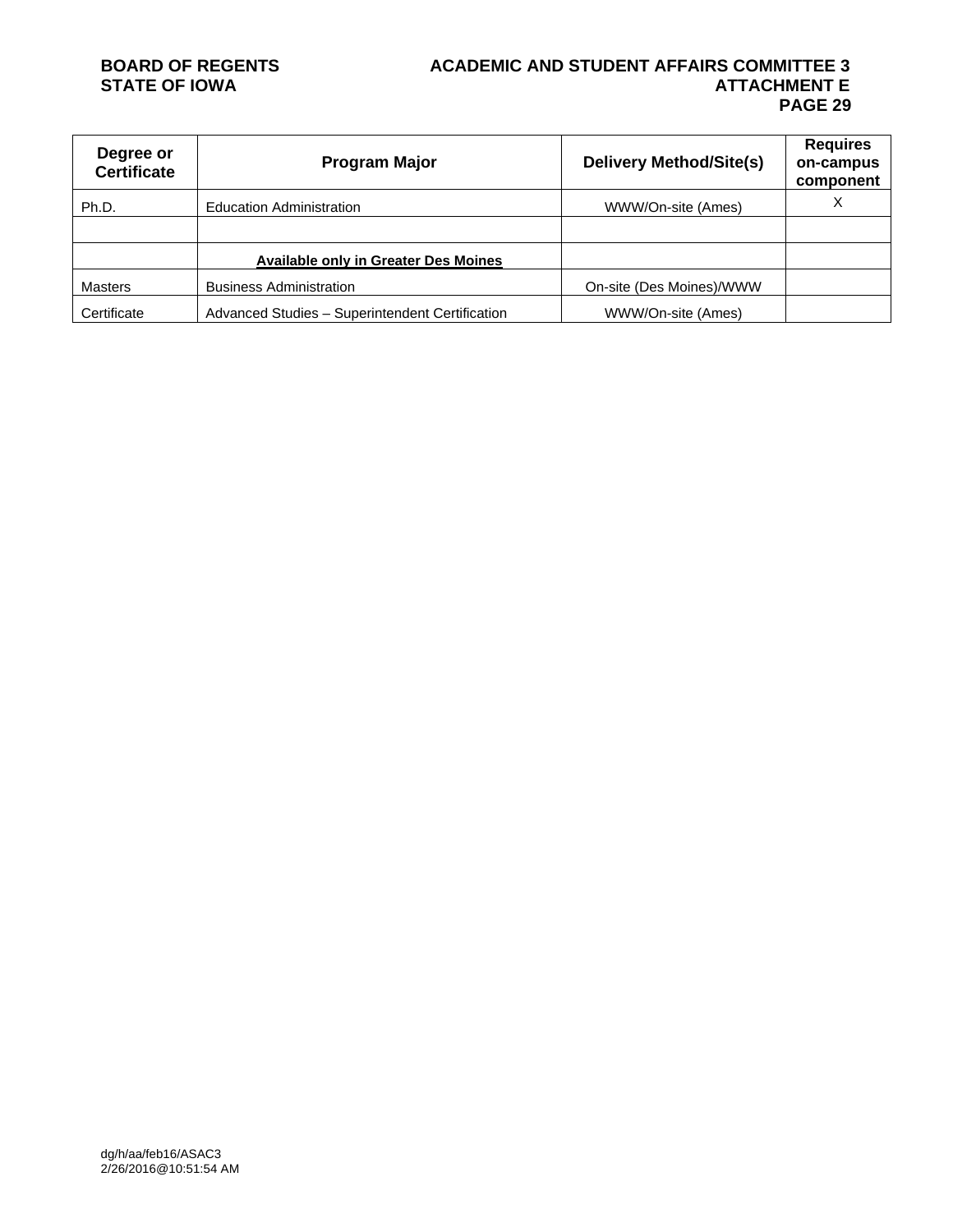#### **ACADEMIC CREDIT PROGRAMS 2014-2015**

### **UNIVERSITY OF NORTHERN IOWA**

| Degree or<br><b>Certificate</b> | <b>Program Major</b>                                                                               | <b>Delivery Method/Site(s)</b>                                  | <b>Requires</b><br>on-campus<br>component |
|---------------------------------|----------------------------------------------------------------------------------------------------|-----------------------------------------------------------------|-------------------------------------------|
| Certificate                     | Advanced Studies: Literacy Coach                                                                   | On-site/WWW (various locations)                                 | X                                         |
| Certificate                     | <b>Advanced Studies: Reading</b><br>Recovery Teacher Leader                                        | On-site/WWW (various locations)                                 | X                                         |
| Certificate                     | <b>Advanced Studies:</b><br>Superintendency                                                        | <b>WWW</b>                                                      | X                                         |
| <b>Bachelors</b>                | <b>Bachelor of Liberal Studies</b>                                                                 | <b>WWW</b>                                                      |                                           |
| <b>Bachelors</b>                | <b>Elementary Education 2+2 DMACC</b>                                                              | On-site, WWW - (Ankeny, Carroll)                                |                                           |
| <b>Bachelors</b>                | <b>Technology Management</b>                                                                       | <b>WWW</b>                                                      | $\mathsf{X}$                              |
| Masters                         | <b>Business Administration</b>                                                                     | On-site (Guangzhou, China)                                      |                                           |
| <b>Masters</b>                  | <b>Business Administration</b>                                                                     | On-site (Hong Kong)                                             |                                           |
| <b>Masters</b>                  | <b>Business Administration</b>                                                                     | On-site (Pella)                                                 |                                           |
| <b>Masters</b>                  | Early Childhood Education                                                                          | <b>WWW</b>                                                      |                                           |
| Masters/<br><b>ASC</b>          | Educational Leadership-<br>Principalship                                                           | <b>WWW</b>                                                      | X                                         |
| <b>Masters</b>                  | Educational Leadership-<br>Principalship (for Teacher Leaders<br>in American International Schools | WWW (India)                                                     |                                           |
| <b>Masters</b>                  | Educational Leadership-<br>Principalship (for Teacher Leaders<br>in American International Schools | WWW (Pakistan, Saudi Arabia, Italy, Israel, UAE)                |                                           |
| <b>Masters</b>                  | Educational Leadership-<br>Principalship (for Teacher Leaders<br>in American International Schools | WWW (South Korea, Philippines, Germany, Egypt,<br>Saudi Arabia) |                                           |
| Masters/<br><b>ASC</b>          | Educational Leadership-<br>Principalship - UEN                                                     | <b>WWW</b>                                                      | $\pmb{\times}$                            |
| <b>Masters</b>                  | <b>Elementary Education</b>                                                                        | <b>WWW</b>                                                      |                                           |
| <b>Masters</b>                  | Instructional Technology                                                                           | <b>WWW</b>                                                      |                                           |
| Masters                         | <b>Literacy Education</b>                                                                          | <b>WWW</b>                                                      |                                           |
| <b>Masters</b>                  | Mathematics - Middle Grades (4-8)                                                                  | WWW and summers on the UNI campus (2 weeks)                     | X                                         |
| <b>Masters</b>                  | <b>Mathematics: Community College</b><br>Teaching Emphasis                                         | WWW and summers on UNI campus (2 weeks)                         | X                                         |
| Masters                         | Mathematics - Secondary<br><b>Teaching Emphasis</b>                                                | WWW and summers on the UNI campus (2 weeks)                     | X                                         |
| <b>Masters</b>                  | Music Education                                                                                    | <b>WWW</b>                                                      |                                           |
| Masters                         | Philanthropy & Nonprofit Develop.                                                                  | <b>WWW</b>                                                      |                                           |
| Masters                         | <b>Physical Education</b><br>Teaching/Coaching                                                     | <b>WWW</b>                                                      |                                           |
| Masters                         | Professional Development for<br>Teachers                                                           | <b>WWW</b>                                                      |                                           |
| <b>Masters</b>                  | <b>School Library Studies</b>                                                                      | <b>WWW</b>                                                      | X                                         |
| Masters                         | <b>Science Education</b>                                                                           | <b>WWW</b>                                                      |                                           |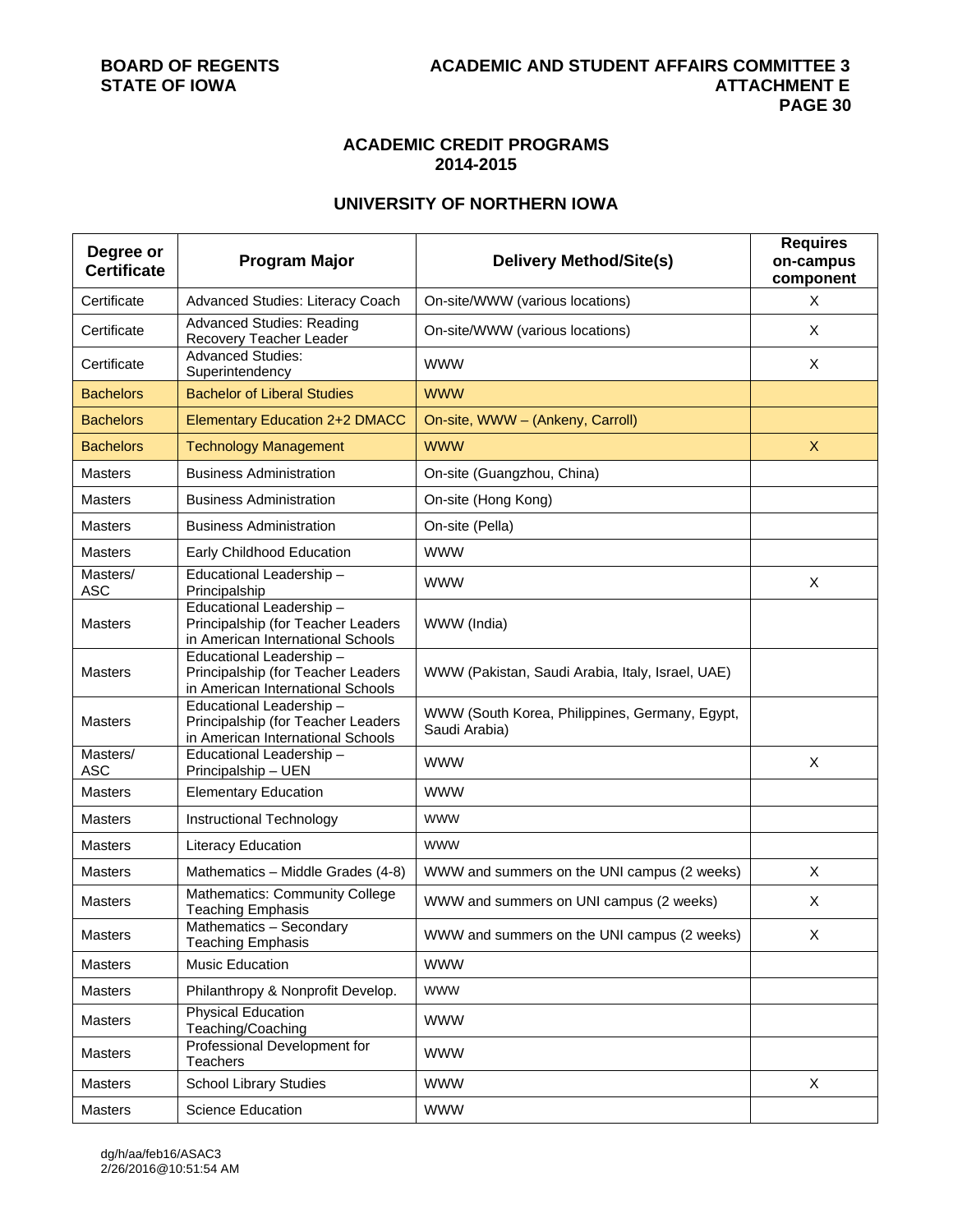# **STATE OF IOWA**

# **BOARD OF REGENTS ACADEMIC AND STUDENT AFFAIRS COMMITTEE 3 PAGE 31**

| Degree or<br><b>Certificate</b> | <b>Program Major</b>                                       | <b>Delivery Method/Site(s)</b> | Requires on-<br>campus<br>component |
|---------------------------------|------------------------------------------------------------|--------------------------------|-------------------------------------|
| <b>Masters</b>                  | Social Science for Teachers<br>Grades 6-12                 | <b>WWW</b>                     |                                     |
| <b>Masters</b>                  | Teaching English in Secondary<br>Schools (TESS)            | <b>WWW</b>                     | X                                   |
| <b>Masters</b>                  | Teaching English to Speakers of<br>Other Languages (TESOL) | <b>WWW</b>                     |                                     |
| <b>Masters</b>                  | Technology                                                 | <b>WWW</b>                     |                                     |
| Endorsement                     | <b>Driver Education</b>                                    | On-site/WWW                    | X                                   |
| Endorsement                     | Education of the Gifted                                    | <b>WWW</b>                     |                                     |
| Endorsement                     | English as a Second Language<br>(ESL)                      | <b>WWW</b>                     |                                     |
| Endorsement                     | lowa Reading K-8                                           | <b>WWW</b>                     |                                     |
| Endorsement                     | Iowa Secondary School Health<br><b>Education Teaching</b>  | On-site/WWW                    | X                                   |
| Endorsement                     | Early Childhood - Special<br>Education                     | <b>WWW</b>                     |                                     |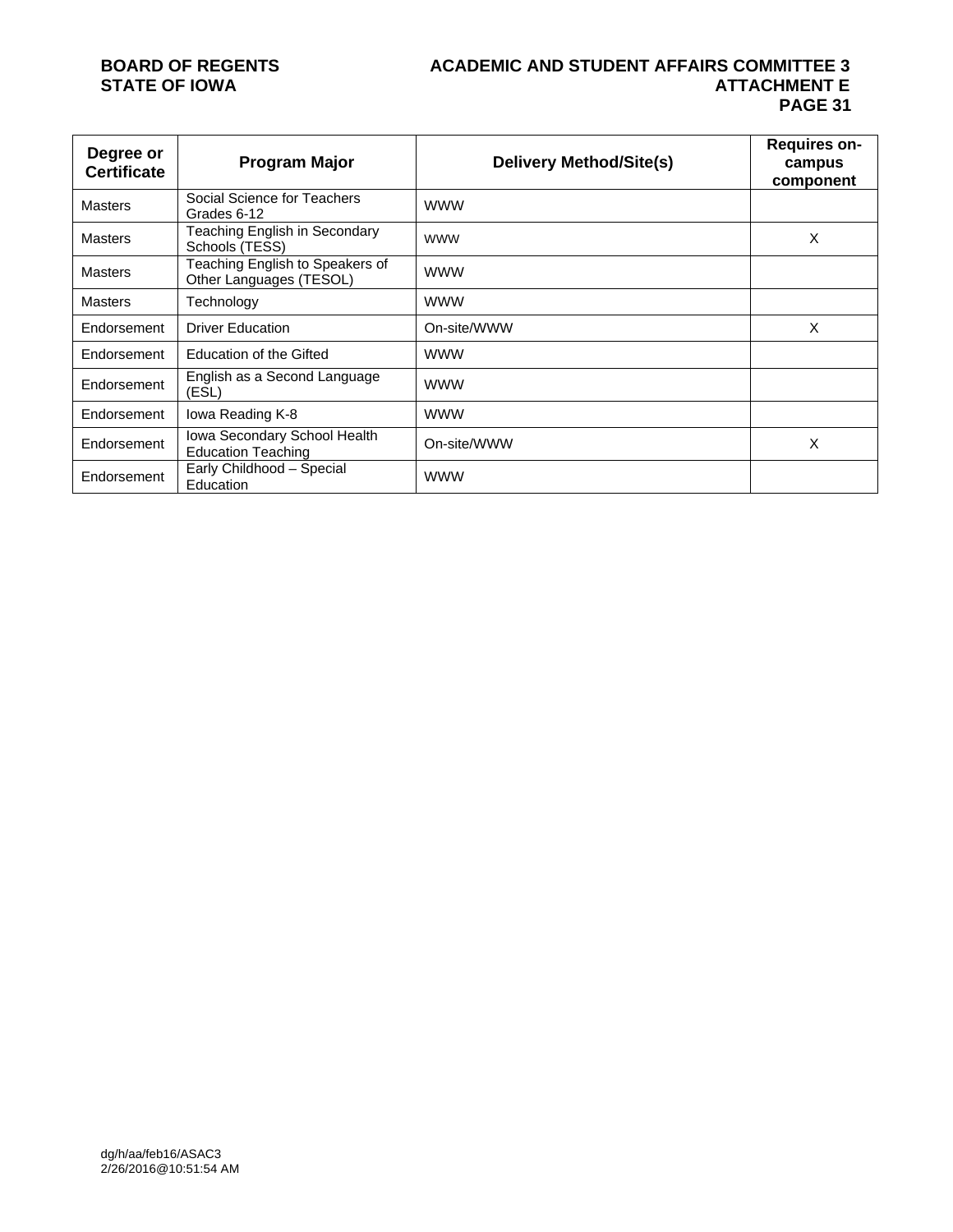#### **BOARD OF REGENTS ACADEMIC AND STUDENT AFFAIRS COMMITTEE 3**  STATE OF IOWA **ATTACHMENT F ATTACHMENT F PAGE 32**

Welcome To Evaluation Form

Page 1 of 2



University of Iowa Student Course Evaluation Sity of Towa Student Course Eval<br>Questionnaire<br>Division of Continuing Education

Form<br>Code: -99999

This questionnaire is designed to learn your reactions and suggestions for a distance learning course (or part of a<br>blended course) in which you are currently enrolled through the Division of Continuing Education at the Un

Anne Zalenski, Ph.D.<br>Associate Dean<br>Division of Continuing Education<br>University of Iowa

## 000:000:EXW [COURSE TITLE]<br>[INSTRUCTOR NAME]

|      |                                                                                           | Agree | Agree   |            |            |    | Strongly Moderately Slightly Slightly Moderately Strongly<br>Agree Disagree Disagree |   | Not<br>Disagree Applicable |
|------|-------------------------------------------------------------------------------------------|-------|---------|------------|------------|----|--------------------------------------------------------------------------------------|---|----------------------------|
|      | I. I learned a lot in this course.                                                        |       | ∩       | $\bigcirc$ | $\bigcirc$ | Œ  | Ω                                                                                    | ∩ | Ο                          |
|      | 2. The course was well organized.                                                         |       | ∩       | ∩          | Ō          | c  | ∩                                                                                    |   | ⊙                          |
|      | 3. Course requirements were clear.                                                        |       |         | ∩          | $\bigcap$  | C. | ⊙                                                                                    | ∩ | ⊙                          |
|      | 1. The syllabus for the course provided<br>a good guide to course requirements.           |       | ∩       | ⊙          | 0          | C  | 0                                                                                    |   | ⊙                          |
| 5.   | The assigned readings were<br>important for understanding the<br>course objectives.       |       |         | ∩          | $\bigcap$  | Õ. | ∩                                                                                    |   | $\bigcirc$                 |
| 5. . | The written assignments contributed<br>to my learning.                                    |       | ⊙       | $\circ$    | $\bigcirc$ | ⊙  | ⊙                                                                                    | Ó | ⊙                          |
|      | 7. The computer (on-line) resources<br>were valuable.                                     |       | ⊙       | ∩          | ∩          | C. | 0                                                                                    |   | ⊙                          |
|      | 8. The media usage was very helpful for<br>learning the objectives of the course.         |       | 0       | ⊙          | ∩          | C  | $\bigcirc$                                                                           | ∩ | ⊙                          |
|      | . The feedback I received on<br>assignments improved my<br>understanding of the material. |       | ⊙       | $\odot$    | $\bigcirc$ | C  | ⊙                                                                                    |   | ⊙                          |
|      | 10. The exams were fair.                                                                  |       | Ō       | O)         | $\bigcap$  |    | Ō                                                                                    | € | Ō                          |
|      | 11. Adequate time was allowed for the<br>exams.                                           |       | ⋒       | ⊙          | O          | c  | ∩                                                                                    | ∩ | Ō                          |
|      | 12. Supplementary materials provided<br>for the course were valuable.                     |       | $\circ$ | $^{(2)}$   | $\bigcirc$ | 0  | $\odot$                                                                              | O | Ø                          |
|      | 13. Grading criteria were clearly defined.                                                |       | ⊙       | ⊙          | €          | ◎  | 0                                                                                    | O | ⊙                          |
|      | 14. Important concepts were clarified by<br>good examples.                                |       | ∩       |            | ∩          |    | ∩                                                                                    |   | ∩                          |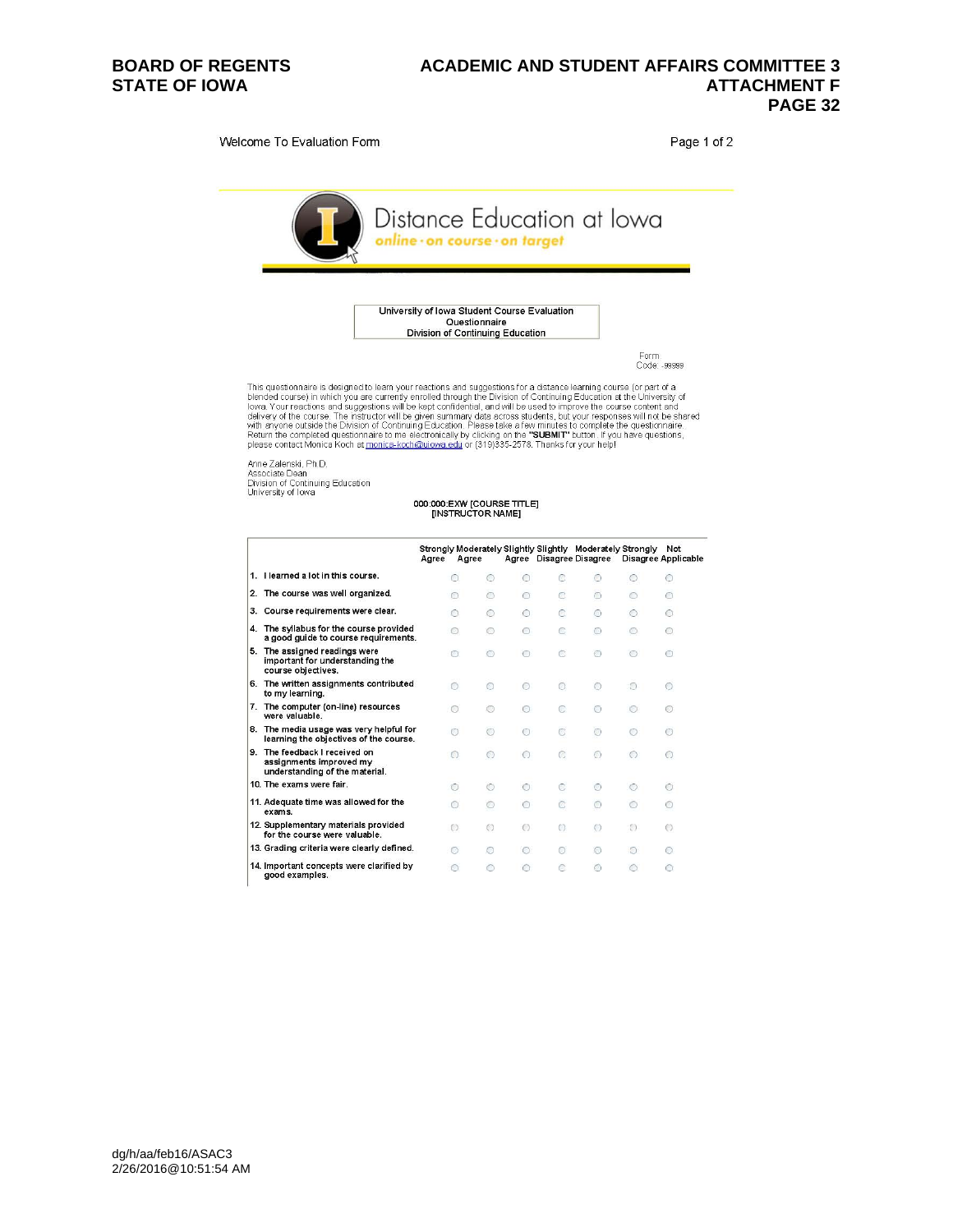#### **BOARD OF REGENTS ACADEMIC AND STUDENT AFFAIRS COMMITTEE 3**  STATE OF IOWA **ATTACHMENT F ATTACHMENT F PAGE 33**

#### Welcome To Evaluation Form

Page 2 of 2

|                                                                                                                                                                    | $\bigcap$  | O              | $\circ$ | C            | $\bigcirc$ | $\bigcirc$ | O       |  |
|--------------------------------------------------------------------------------------------------------------------------------------------------------------------|------------|----------------|---------|--------------|------------|------------|---------|--|
| 16. The instructor was interested in my<br>progress.                                                                                                               | $\bigcirc$ | $\circ$        | $\circ$ | $\mathbb{C}$ | $\circ$    | $\bigcirc$ | $\circ$ |  |
| 17. My questions about the material in<br>the course were answered promptly<br>by the instructor.                                                                  | ∩          | ∩              | O.      | o            | $\bigcirc$ | O          | ⊙       |  |
| 18. Overall, this was a valuable course.                                                                                                                           | $\bigcirc$ | $\odot$        | 0       | ⊙            | 0          | О          | ⊙       |  |
| 19. I would recommend this course<br>taught by this instructor to other<br>students.                                                                               | ⊙          | $\circledcirc$ | $\circ$ | C            | $\odot$    | $\circ$    | ⊙       |  |
| 20. Overall, the instructor is an effective<br>teacher.                                                                                                            | ⊙          | $\circ$        | $\circ$ | Ō            | 0          | $\bigcirc$ | ⊙       |  |
| 21. I think I learned as much in this<br>course as I would have if I had taken<br>it on campus.                                                                    | ∩          | $\circ$        | 0       | O            | 0          | $\circ$    | ⊙       |  |
|                                                                                                                                                                    |            |                |         |              |            |            |         |  |
|                                                                                                                                                                    |            |                |         |              |            |            |         |  |
|                                                                                                                                                                    |            |                |         |              |            |            |         |  |
| 23. In the space below, list the things about the course that you disliked.<br>24. In the space below, list the things about the course that you especially liked. |            | Submit         |         |              |            |            |         |  |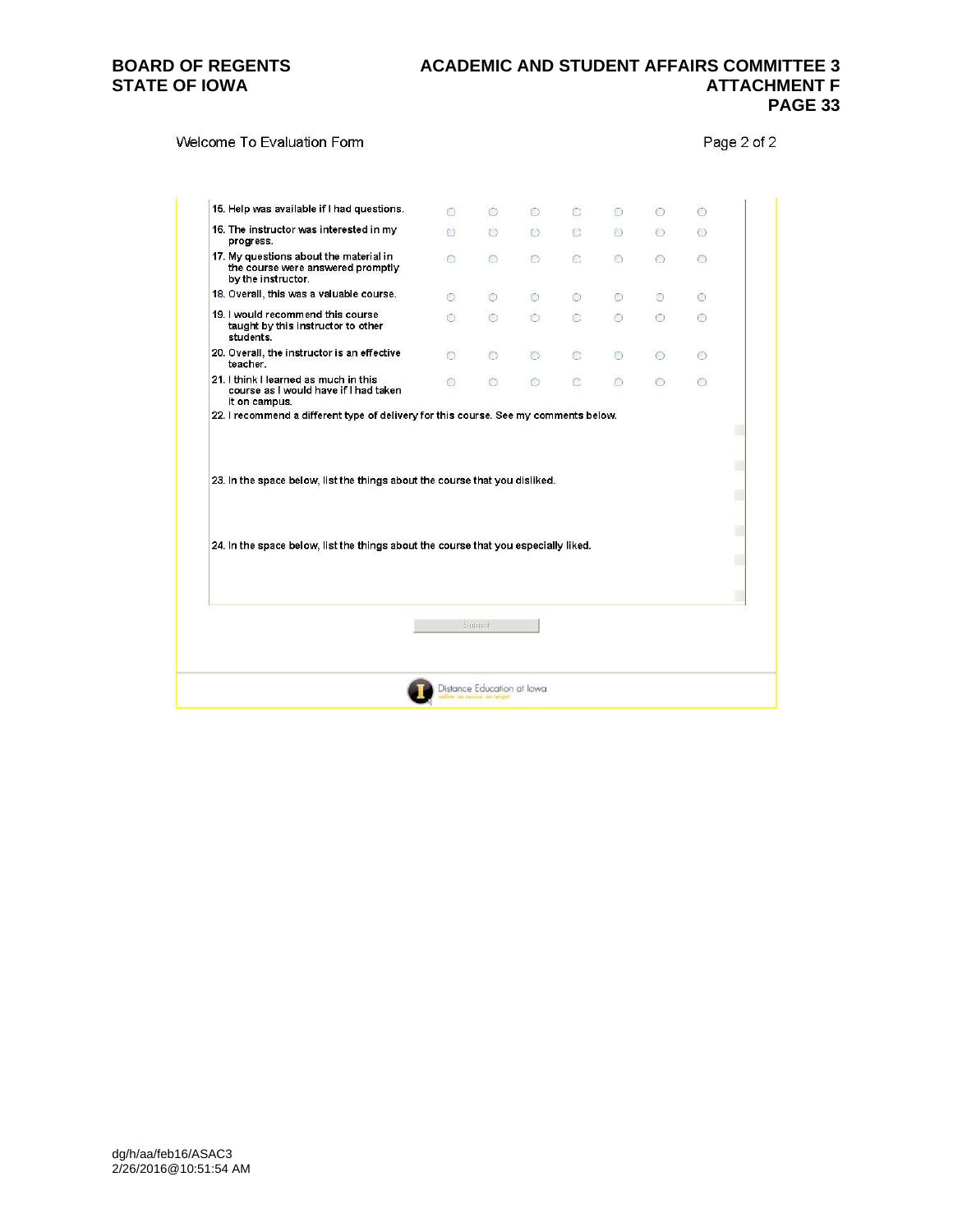

|                |                             | <b>Undergraduate Courses</b>     |                       |                     | <b>Graduate Courses</b>          |                       |                                     |                                        |
|----------------|-----------------------------|----------------------------------|-----------------------|---------------------|----------------------------------|-----------------------|-------------------------------------|----------------------------------------|
| Fiscal<br>Year | Undergrad<br><b>Courses</b> | % Increase<br>over Prior<br>Year | % of Total<br>Courses | Graduate<br>Courses | % Increase<br>over Prior<br>Year | % of Total<br>Courses | Total<br>Courses<br><b>Sections</b> | $\%$<br>Increase<br>over Prior<br>Year |
| 2010           | 577                         | 12.9%                            | 63.4%                 | 333                 | 7.1%                             | 36.6%                 | 910                                 | 10.7%                                  |
| 2011           | 624                         | 8.2%                             | 65.3%                 | 332                 | $-0.3%$                          | 34.7%                 | 956                                 | 5.1%                                   |
| 2012           | 674                         | 8.0%                             | 64.1%                 | 378                 | 13.9%                            | 35.9%                 | 1,052                               | 10.0%                                  |
| 2013           | 694                         | 3.0%                             | 63.1%                 | 406                 | 7.4%                             | 36.9%                 | 1,100                               | 4.6%                                   |
| 2014           | 794                         | 14.4%                            | 66.6%                 | 398                 | $-2.0%$                          | 33.4%                 | 1,195                               | 8.4%                                   |
| 2015           | 846                         | 6.6%                             | 65.1%                 | 454                 | 14.1%                            | 34.9%                 | 1,300                               | 9.1%                                   |

|                  | <b>Students Enrollments - Taking only</b><br><b>Distance Education Courses</b> |              |                                 | <b>Student Enrollments - Taking Combination</b><br>of On Campus and DE Courses |              |                          |                    |                                |
|------------------|--------------------------------------------------------------------------------|--------------|---------------------------------|--------------------------------------------------------------------------------|--------------|--------------------------|--------------------|--------------------------------|
| Year             | Total<br>Student<br>Enrollment                                                 | Unduplicated | Total<br>Credit<br><b>Hours</b> | Total<br>Student<br><b>Enrollments</b>                                         | Unduplicated | Total<br>Credit<br>Hours | <b>Total Count</b> | Total<br>Unduplicated<br>Count |
| <b>Fall 2011</b> |                                                                                |              |                                 |                                                                                |              |                          |                    |                                |
| <b>Fall 2012</b> |                                                                                |              |                                 |                                                                                |              |                          |                    |                                |
| <b>Fall 2013</b> | 4,677                                                                          | 2,185        | 13,855                          | 5,419                                                                          | 4,275        | 15,454                   | 10,096             | 6,460                          |
| <b>Fall 2014</b> | 4,910                                                                          | 2,343        | 14,545                          | 5,970                                                                          | 4,582        | 16,711                   | 10,880             | 6,925                          |
| <b>Fall 2015</b> | 5,227                                                                          | 2,595        | 14,619                          | 6,939                                                                          | 5,270        | 19,645                   | 12,166             | 7,865                          |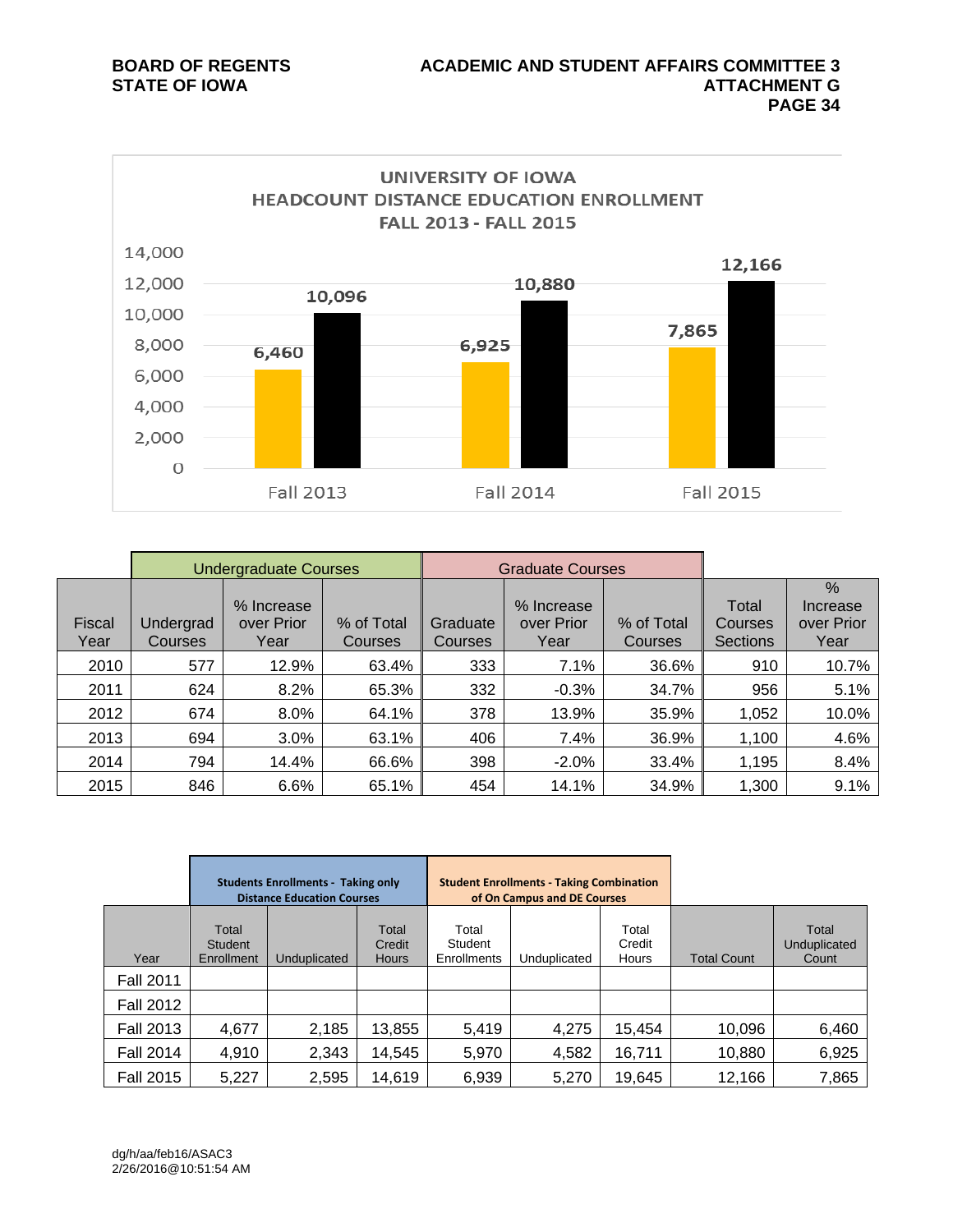### **IOWA STATE UNIVERSITY**



ISU continues to see consistent growth in the number of students taking distance education courses.

|                |                      | <b>Undergraduate Courses</b>     |                       |                     | <b>Graduate Courses</b>          |                              |                                            |                                  |
|----------------|----------------------|----------------------------------|-----------------------|---------------------|----------------------------------|------------------------------|--------------------------------------------|----------------------------------|
| Fiscal<br>Year | Undergrad<br>Courses | % Increase<br>over Prior<br>Year | % of Total<br>Courses | Graduate<br>Courses | % Increase<br>over Prior<br>Year | % of Total<br><b>Courses</b> | Total<br><b>Courses</b><br><b>Sections</b> | % Increase<br>over Prior<br>Year |
| 2010           | 254                  | 5.8%                             | 34.6%                 | 481                 | 9.3%                             | 65.4%                        | 735                                        | 8.1%                             |
| 2011           | 295                  | 16.1%                            | 36.7%                 | 508                 | 5.6%                             | 63.3%                        | 803                                        | 9.3%                             |
| 2012           | 379                  | 28.5%                            | 42.0%                 | 523                 | 3.0%                             | 58.0%                        | 902                                        | 12.3%                            |
| 2013           | 411                  | 8.4%                             | 43.7%                 | 529                 | 1.1%                             | 56.3%                        | 940                                        | 4.2%                             |
| 2014           | 373                  | $-9.2%$                          | 41.2%                 | 533                 | 0.8%                             | 58.8%                        | 906                                        | $-3.6%$                          |
| 2015           | 417                  | 11.8%                            | 44.0%                 | 530                 | $-0.6%$                          | 56.0%                        | 947                                        | 4.5%                             |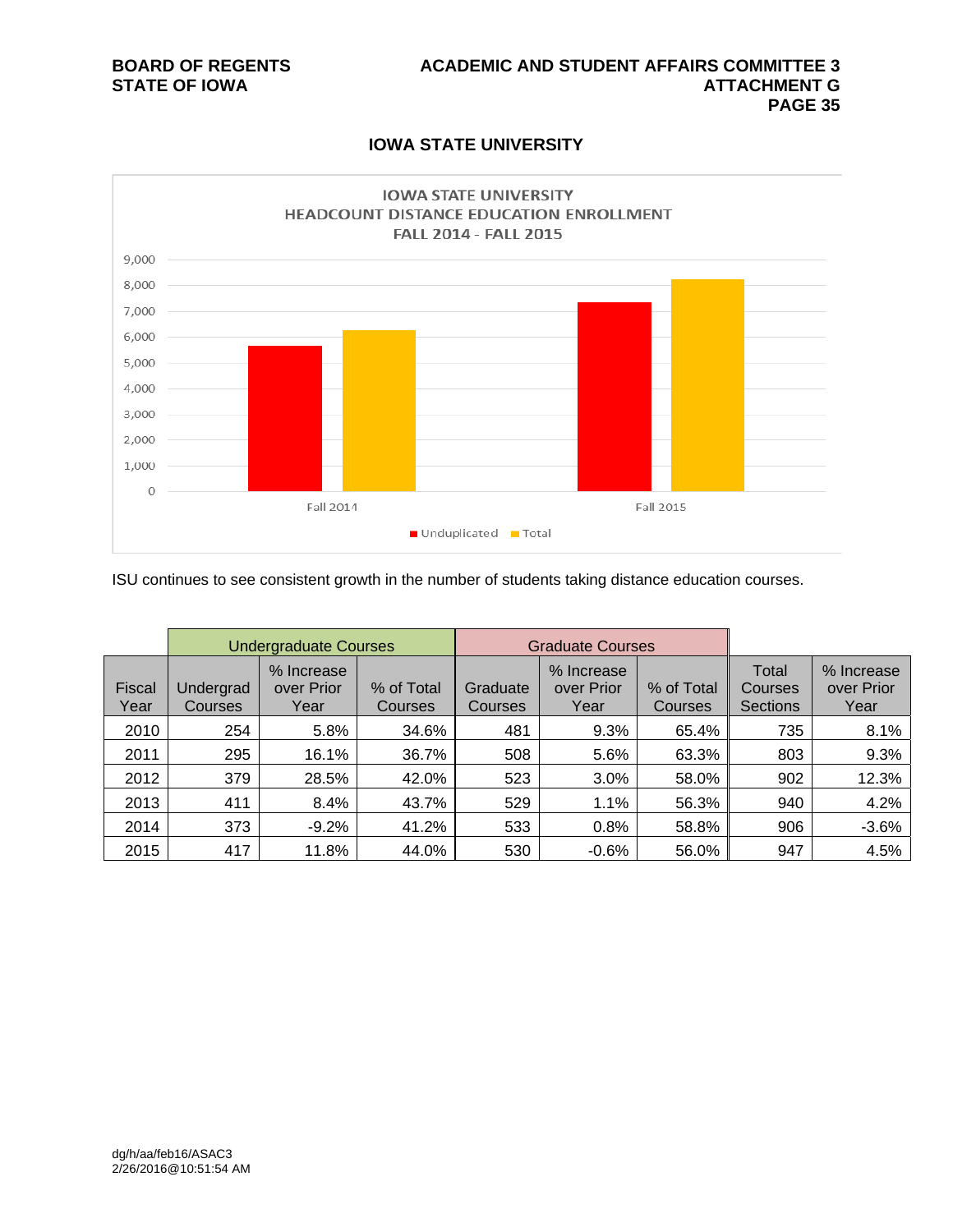#### **BOARD OF REGENTS ACADEMIC AND STUDENT AFFAIRS COMMITTEE 3**  STATE OF IOWA **ATTACHMENT G**<br>PAGE 36  **PAGE 36**

| Year             | Student Enrollment - Taking only<br><b>Distance Education Courses</b> |              |                                 | <b>DE Courses</b> | <b>Student Enrollment - Taking</b><br>Combination of On Campus and | Total<br>Enrollment             | Total |                              |
|------------------|-----------------------------------------------------------------------|--------------|---------------------------------|-------------------|--------------------------------------------------------------------|---------------------------------|-------|------------------------------|
|                  | Total                                                                 | Unduplicated | Total<br>Credit<br><b>Hours</b> | Total             | Unduplicated                                                       | Total<br>Credit<br><b>Hours</b> | Count | <b>Unduplicated</b><br>Count |
| <b>Fall 2011</b> |                                                                       |              |                                 |                   |                                                                    |                                 |       |                              |
| <b>Fall 2012</b> |                                                                       |              |                                 |                   |                                                                    |                                 |       |                              |
| <b>Fall 2013</b> |                                                                       |              |                                 |                   |                                                                    |                                 |       |                              |
| <b>Fall 2014</b> | 2,320                                                                 | 1,501        | 6,871                           | 5,025             | 4,162                                                              | 13,680                          | 7,345 | 5,663                        |
| <b>Fall 2015</b> | 2,430                                                                 | 1,540        | 7,070                           | 5,815             | 4,733                                                              | 15,681                          | 8,245 | 6,273                        |

Prior to FY 2014, students were counted across three terms. A DE only students in Fall who became a combo student in Spring would be counted in both categories (DE only and Combo). In FY 2014, ISU standardized the counting of students to ensure this duplication of counting students no longer existed. Moving forward, this standardized process will create consistency in how DE only students vs. combo students are reported ensuring the evaluation of all terms is used with a result of one student per fiscal year. A student who takes DE only courses in Fall, but takes a combination of courses in Spring and Summer will only be counted once and considered a combo student.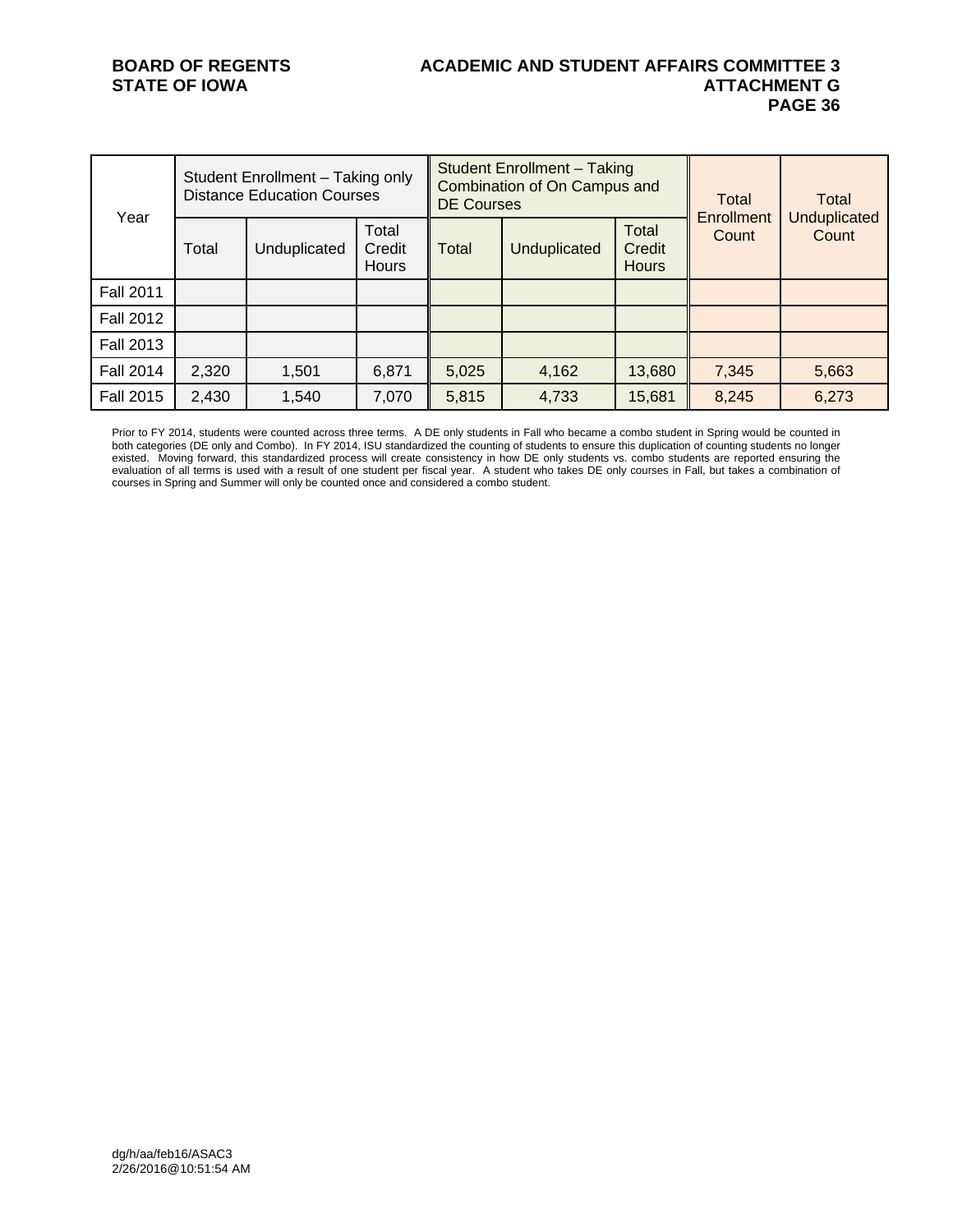

#### **UNIVERSITY OF NORTHERN IOWA**

|        | <b>Undergraduate Courses</b> |            |                | <b>Graduate Courses</b> |          |                |                 |            |
|--------|------------------------------|------------|----------------|-------------------------|----------|----------------|-----------------|------------|
| Fiscal | Undergrad                    | % Increase | % of           | Graduate                | %        | % of Total     | Total           | % Increase |
| Year   | <b>Courses</b>               | over Prior | Total          | Courses                 | Increase | <b>Courses</b> | Course          | over Prior |
|        |                              | Year       | <b>Courses</b> |                         | over     |                | <b>Sections</b> | Year       |
|        |                              |            |                |                         | Prior    |                |                 |            |
|        |                              |            |                |                         | Year     |                |                 |            |
| 2010   | 360                          | 2.9%       | 49.7%          | 364                     | 11.7%    | 50.3%          | 724             | 7.1%       |
| 2011   | 382                          | 6.1%       | 52.1%          | 351                     | $-3.6%$  | 47.9%          | 733             | 1.2%       |
| 2012   | 470                          | 23.0 %     | 54.5%          | 393                     | 12.0%    | 45.5%          | 863             | 17.7%      |
| 2013   | 456                          | $-3.0%$    | 52.4%          | 414                     | 5.3%     | 47.6%          | 870             | 0.8%       |
| 2014   | 486                          | 6.6%       | 52.9%          | 432                     | 4.3 %    | 47.1%          | 918             | 5.5%       |
| 2015   | 470                          | $-3.3%$    | 51.1%          | 449                     | 3.9%     | 48.9%          | 919             | 0.1%       |

|                  | <b>Student Enrollments - Taking only</b> |              |              | <b>Student Enrollments - Taking</b>    |              |              |       |              |
|------------------|------------------------------------------|--------------|--------------|----------------------------------------|--------------|--------------|-------|--------------|
|                  | <b>Distance Education Courses</b>        |              |              | <b>Combination of On Campus and DE</b> |              |              |       |              |
|                  |                                          |              |              | <b>Courses</b>                         |              |              |       |              |
| Year             | Total                                    | Unduplicated | Total        | Total                                  | Unduplicated | Total        | Total | Total        |
|                  |                                          |              | Credit       |                                        |              | Credit       | Count | Unduplicated |
|                  |                                          |              | <b>Hours</b> |                                        |              | <b>Hours</b> |       | Count        |
| <b>Fall 2011</b> |                                          |              |              |                                        |              |              |       |              |
| <b>Fall 2012</b> |                                          |              |              |                                        |              |              |       |              |
| <b>Fall 2013</b> |                                          |              |              |                                        |              |              |       |              |
| Fall 2014        | 2,197                                    | 1,343        | 5,679        | 2,436                                  | 2,078        | 6,664        | 4,633 | 3,421        |
| <b>Fall 2015</b> | 2,319                                    | 1,424        | 6,266        | 2,840                                  | 2,200        | 7,987        | 5,159 | 3,624        |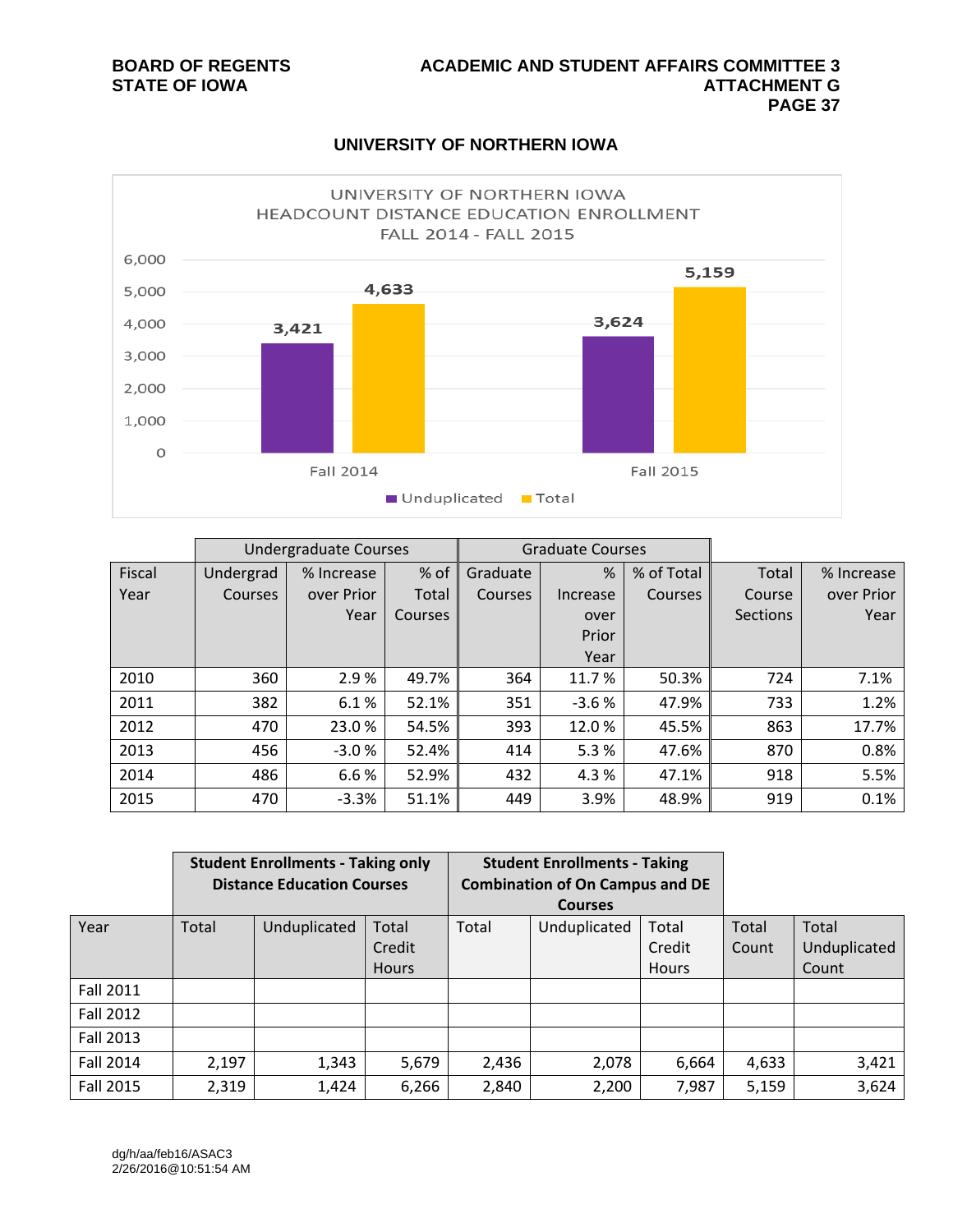#### **REGIONAL STUDY CENTERS**

#### **SOUTHWEST IOWA REGENTS RESOURCE CENTER (SWIRRC)**

- Mission. The mission of the Center is to provide increased access to undergraduate and graduate education and other public universities' resources for area residents. While the mission remains the same, the geographic region served by the Center has been expanded through the Southwest Iowa Educational Services Partnership which includes the Center, Iowa State University, the University of Iowa, the University of Northern Iowa, Iowa Western Community College, and Southwestern Community College. The creation of the partnership increases the service area for the Center from an eight county region to 15 counties.
- $\Diamond$  Key activities of Center. The main role of the Center is to serve as both a virtual and physical contact point for southwest Iowa residents for assistance with any matter concerning the Regent universities. The Center offers personal assistance to transfer students from Iowa Western Community College and Southwest Community College. The Center distributes program and transfer information to prospective students; it informs the general public and areas businesses of education opportunities through the website and semester mailings.

The Center staff includes Dr. Michael Hero who teaches online and on-site courses for the University of Iowa and Iowa Western Community College, in addition to providing coordination for the Center. As a coordinator, Dr. Hero attends community events and develops contacts with businesses, civic groups, school districts, and the two community colleges. Through his teaching position, he is strengthening connections and collaboration with the community colleges and prospective students.

 Distribution of Center staff time. Dr. Michael Hero teaches math courses for the University of Iowa and Iowa Western Community College. This role represents 75% of his activities. In addition to teaching, he serves as a teaching assistant for a college preparatory math class at Iowa Western Community College. His role as SWIRRC Coordinator represents 25% of his activities. As both a University of Iowa and Iowa Western Community College instructor, Dr. Hero is in the unique position to develop relationships at both institutions. He attends community and civic events and coordinates promotional activities.

The Center secretary spends approximately 80% of her time promoting Regent university courses and programs. This involves maintaining the website and updating course and program information each semester, producing and distributing semester mailers, assisting Dr. Hero with promotional activities, and providing assistance to current and prospective students. Administrative duties are approximately 20% of her time and include monitoring the budget, processing payments and maintaining office equipment and supplies. She also schedules the ICN room and serves on the Regional Telecommunication Council of Regions 13 and 14.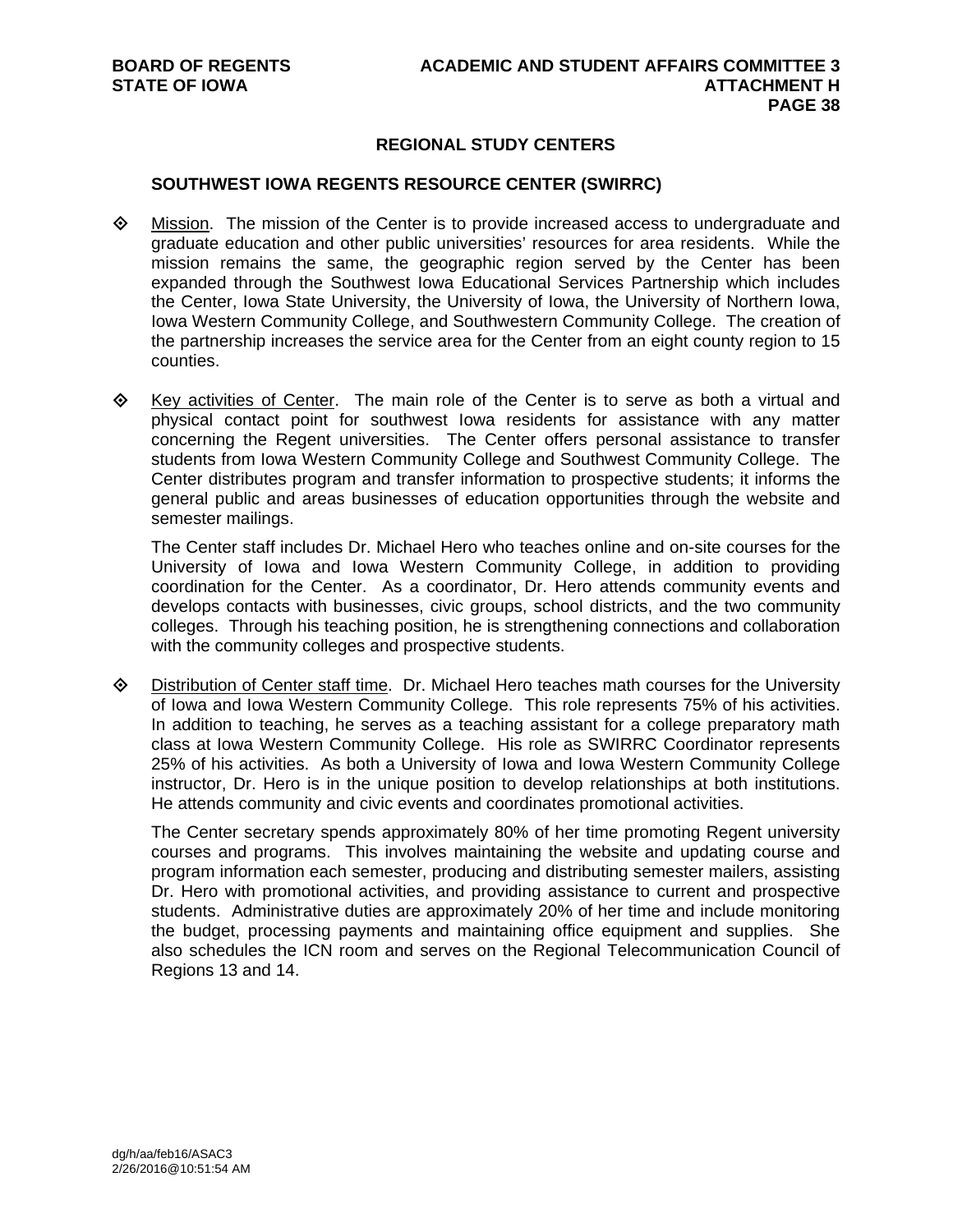♦ Accomplishments in 2014-2015. In August 2013, Dr. Michael Hero joined the Southwest Iowa Regents Resource Center. As a faculty member at both the University of Iowa and Iowa Western Community College, he further enhances the collaboration between the community colleges, the Regent Universities, and SWIRRC. His position also brings increased communication with students, faculty, and the administration of Iowa Western Community College. As Coordinator he attends community functions, where he represents the Regent universities. As a way to improve knowledge of Regent university programs, Dr. Hero arranged a meeting with advisors from the University of Iowa, Iowa State University, and Iowa Western Community College. The meeting provided extremely beneficial personal communication between the two advisor groups and enhanced their ability to guide potential transfer students. In July 2014, Dr. Hero offered a class at the annual Summer Technology Days. This is a program at Iowa Western Community College designed to expose middle school students to the role of technology in our society.

During 2014-2015, he taught online courses for both the University of Iowa and Iowa Western Community College; for the University of Iowa, he taught History of Mathematics, Calculus and Matrix Algebra for Business, and Mathematics for Business; and for Iowa Western Community College, he taught Differential Equations and Calculus 2. In addition, he developed two new online classes, Engineering Math 1 for the University of Iowa, and Calculus 2 for Iowa Western Community College. Dr. Hero also assisted students in the Developmental Math Program at IWCC. In May 2015, he submitted the paper "On Diffeomorphisms of Compact Two Manifolds With all Non-Wandering Points Being Periodic" to the International Journal of Bifurcation and Chaos.

This year, the SWIRRC participated in the annual May Celebrate Council Bluffs parade which brings together local schools, civic organizations, businesses, and dignitaries for one of the city's biggest events. Dr. Loyce Arthur, Associate Professor with the University of Iowa Theatre Arts Department, designed a topographical map of Iowa illustrating the locations of the Southwest Iowa Educational Partnership partners. The large crowd gathered along the downtown route was delighted by Cy and TC shaking hands and mingling with residents who snapped pictures and gave high fives. This year, the mascot for Iowa Western Community College joined with our group. It was an excellent opportunity to introduce the Center to an additional, diverse group of community residents and also an entertaining demonstration of the Regent universities' presence in Southwest Iowa.

Marketing efforts were increased this year to obtain a larger presence in social media, radio and print. We have started a marketing campaign that includes Facebook and Google, and are running ongoing radio advertising on the River, a public radio station operated by Iowa Western Community College. We continue mailings to businesses, hospitals, libraries and economic development agencies in our 15 county area and Area Education Agency van deliveries in 56 southwest Iowa school districts.

Administration of the Southwest Iowa Regents Resource Center budget has been moved from the University of Northern Iowa to the University of Iowa. New procedures have been put into place to carry out purchasing and bill paying.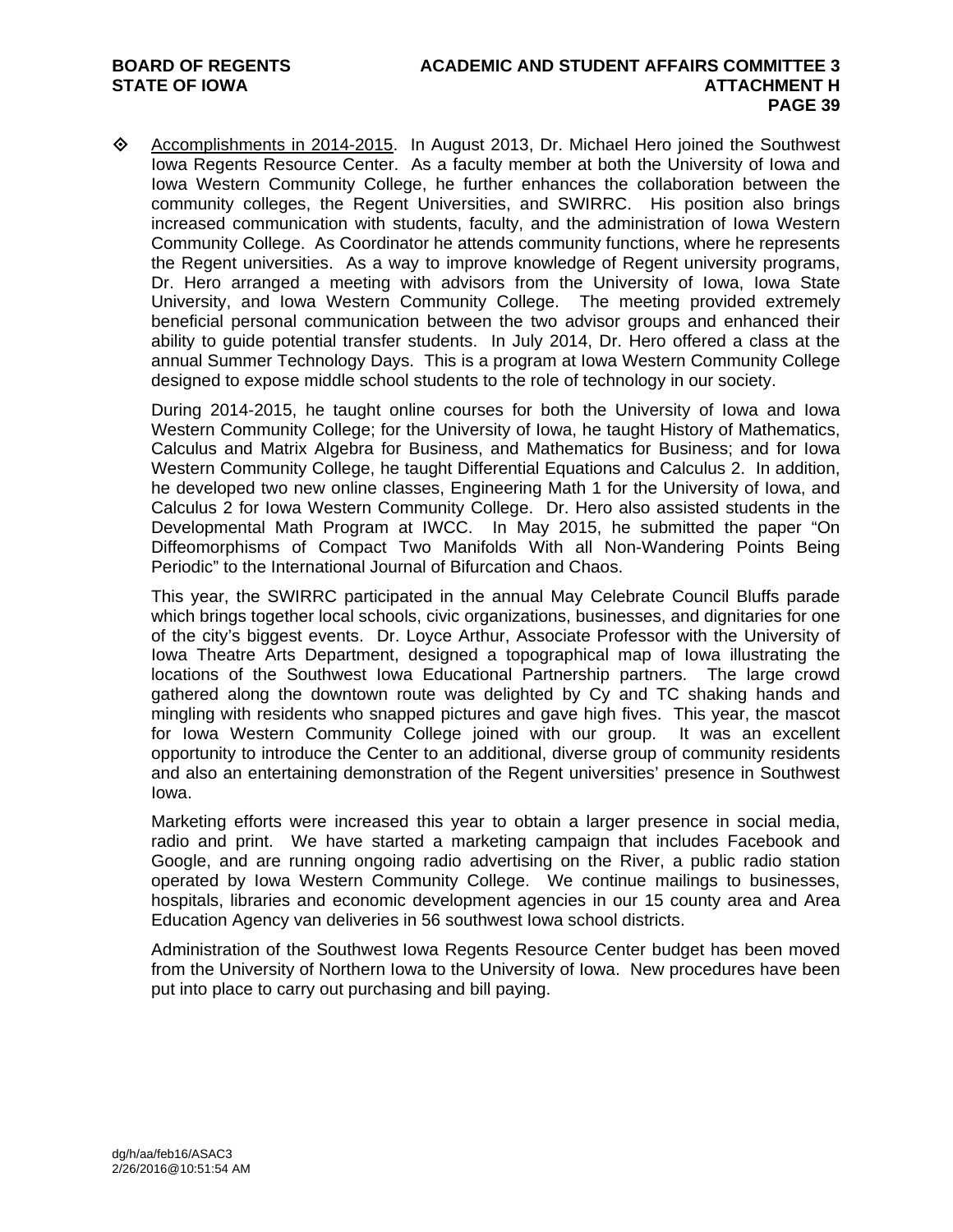♦ Key Center planning goals for 2015-2016. The Center will work to increase awareness of the Center on social media with promotions on the SWIRRC Facebook page. Additional advertising is planned to reach area residents and current community college students with advertising on Google and The River radio station.

The Southwest Iowa Regents Resource Center plans to repeat entry in the Celebrate Council Bluffs parade in May 2016 with increased involvement with the universities and area groups.

Dr. Hero will continue to attend functions such as the Council Bluffs Education Foundation luncheon, legislative coffees, and Chamber of Commerce events, as well as planning promotional events at IWCC to increase awareness with current students about Regent university programs and services.

**Education needs of the geographic area.** The majority of educational needs in southwest Iowa are being met. There is strong competition from the University of Nebraska at Omaha, Creighton University, Bellevue University, Buena Vista University, and Nebraska Wesleyan University's IWCC locations. The Regent universities offer viable alternatives to this competition but increasing awareness of the online programming available and attracting students to on-campus programs at the Regent universities remains the challenge.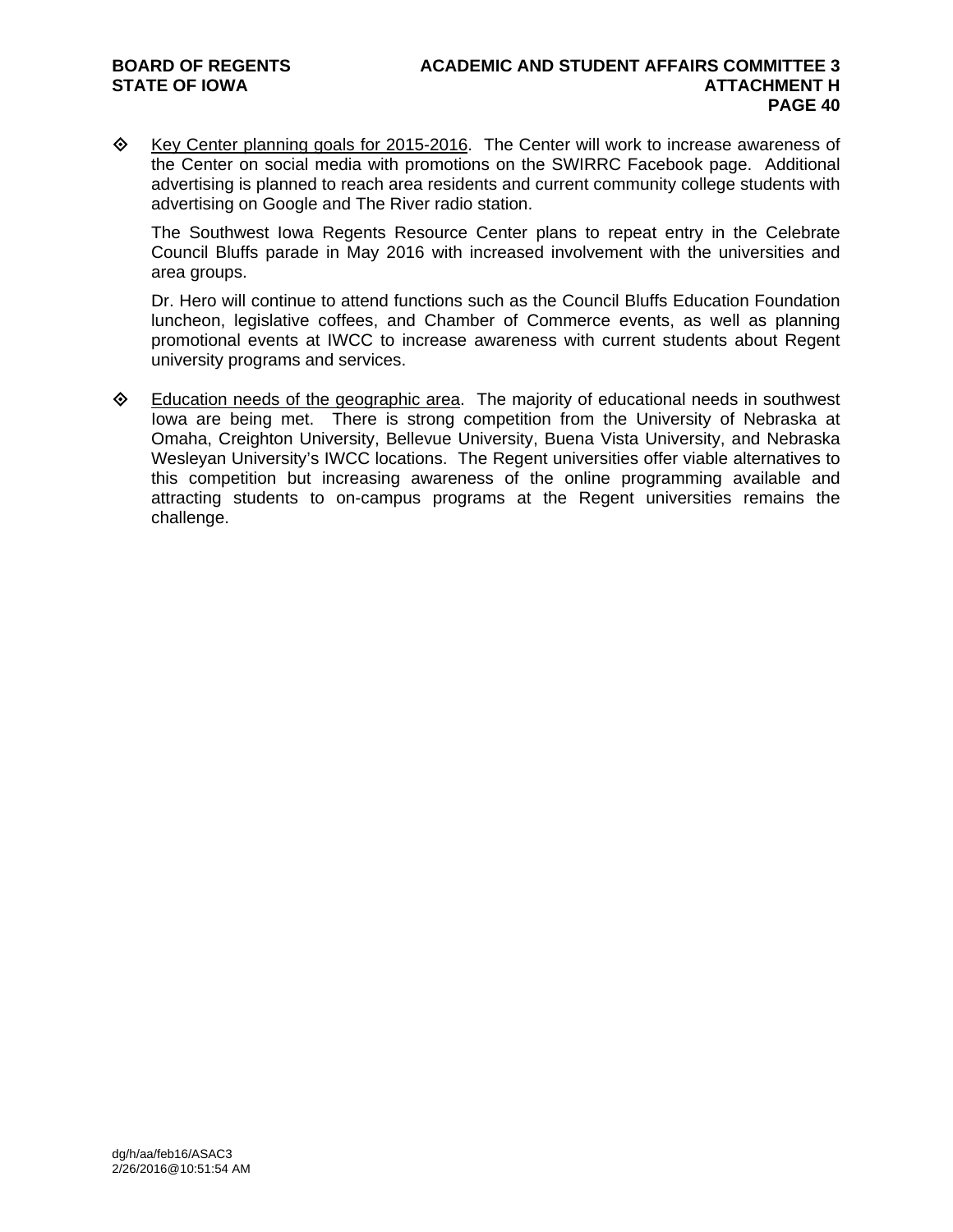#### **NORTHWEST IOWA REGENTS RESOURCE CENTER (NWIRRC)**

- $\Diamond$  Mission. The mission of the Center is to provide increased access to undergraduate and graduate education and other public universities' resources for area residents. The geographic region served by the Center through the Northwest Iowa Educational Services Partnership includes the Center, Iowa State University, the University of Iowa, the University of Northern Iowa, Western Iowa Tech Community College, and Northwest Iowa Community College.
- Distribution of Center staff time. The Center Coordinator ensured program offerings and website were developed and updated and held meetings with representatives of all Regent universities, community colleges. He also met with education and business communities to identify programs that meet the specific needs of the region. One transfer specialist provided outreach to area businesses and assistance to students by holding office hours in Denison and Sioux City, while the other transfer specialist provided similar outreach in Cherokee and Sheldon.
- $\Diamond$  Significant accomplishments during 2014-2015. The Center developed an agreement with Iowa State University College of Agriculture allowing students from the two community colleges to transfer credits, take two semesters online and two semesters in residence to complete a Bachelor of Science in Agricultural Studies. The Center also coordinated the presentation by an Iowa State University artist at an Arts Fair hosted by Northwest Iowa Community College. The University of Iowa provided an Information Technology Support Specialist to supervise two WITCC student interns in providing information technology services to small businesses in northwest Iowa, hired an instructor to conduct Entrepreneurship classes in Sioux City and completed the first of a two-year project by the Iowa Initiative for Sustainable Communities.

The Center also coordinated performances by the Latin Jazz Ensemble and Dancers in Company in Denison, and the Pan-American Steel Band in Sioux City through the UI Arts Share program. The University of Northern Iowa worked with the Center on its Regional Entrepreneurship Program. The Center was asked by city and chamber officials to participate in the recruitment presentation to a national technology company. Program brochures were produced and distributed, and enrollment outreach was developed for all three universities. The partnership with the community colleges has provided an opportunity to promote activities at each Regent institution, to include satellite campuses in Cherokee and Denison, as well as to increase awareness to high school students, adult learners and the wider community. Direct student transfer counseling for the first six months of the calendar year were 72% higher than during the previous year.

 $\diamond$  Key Center planning goals for 2015-2016. The Center will facilitate outreach events from the state universities in northwest Iowa and conduct outreach activities with the education community and public at large. The Center will promote the UI business course and UI Partners internships offered on the WITCC campus. We will look to tie these services with the University of Northern Iowa's Business and Community Services Regional Entrepreneurship Project. The Center will assist in developing articulation agreements that allow students in northwest Iowa to minimize or eliminate the need to physically relocate to complete their education.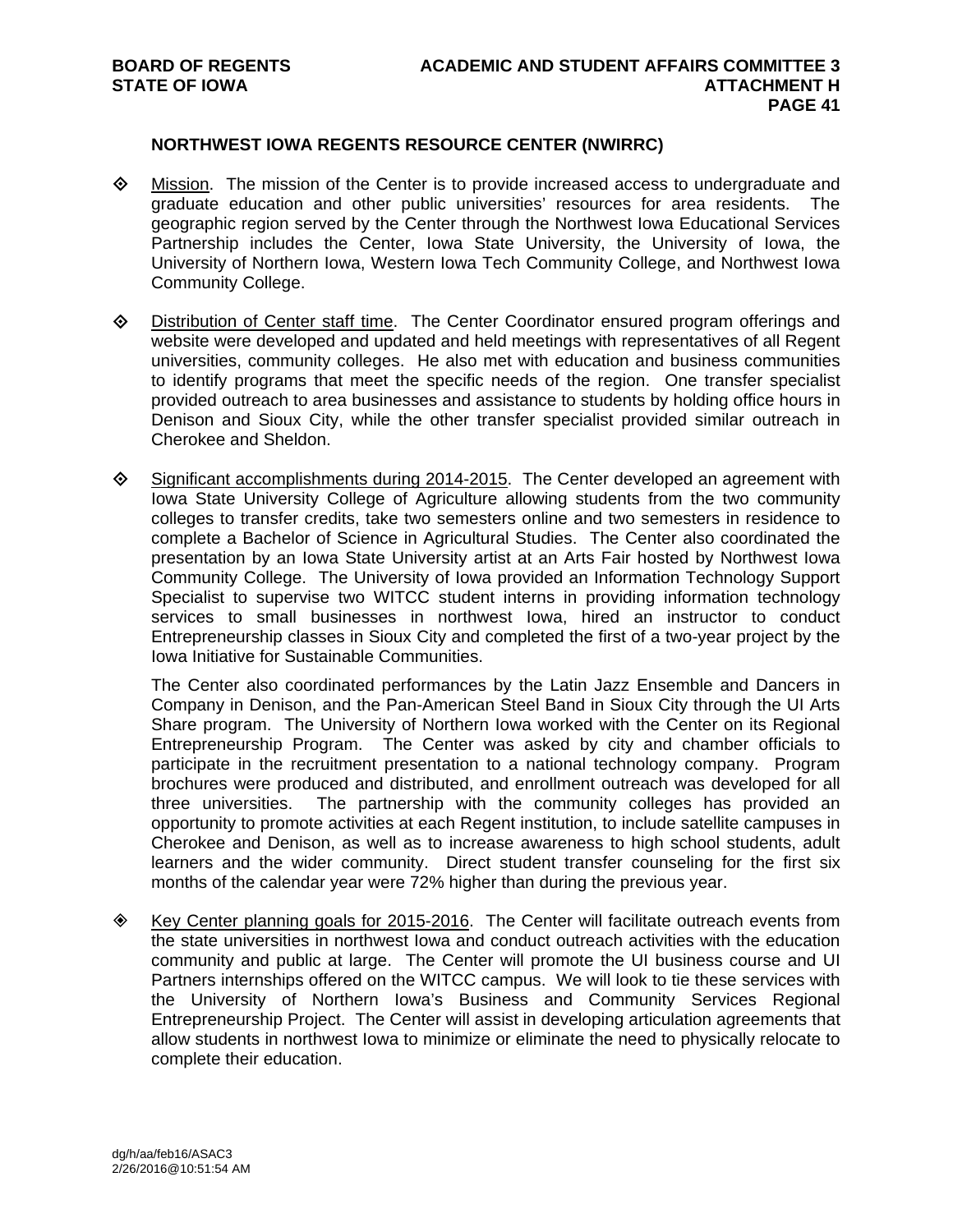The Center will provide additional individual counseling to increase distance education and transfer students in each county served and overall by at least 5%. The Center will also partner with organizations to increase use of Iowa State University's Design West studio facility in Sioux City.

 Education needs of the geographic area. The region has a lower percentage of undergraduate and graduate degree holders than the statewide average. The region is served by several Iowa private colleges, along with public institutions in neighboring states, but lacks access to specialized areas that could be met by the Iowa Regent universities. The region has educational needs in manufacturing, agriculture, engineering, entrepreneurship, criminal justice, public service administration, education, and community/regional planning that can be served by the Regent universities; these needs are either not served or are underserved in the region. These needs can be partially addressed through online education; they can also be enhanced with a physical presence.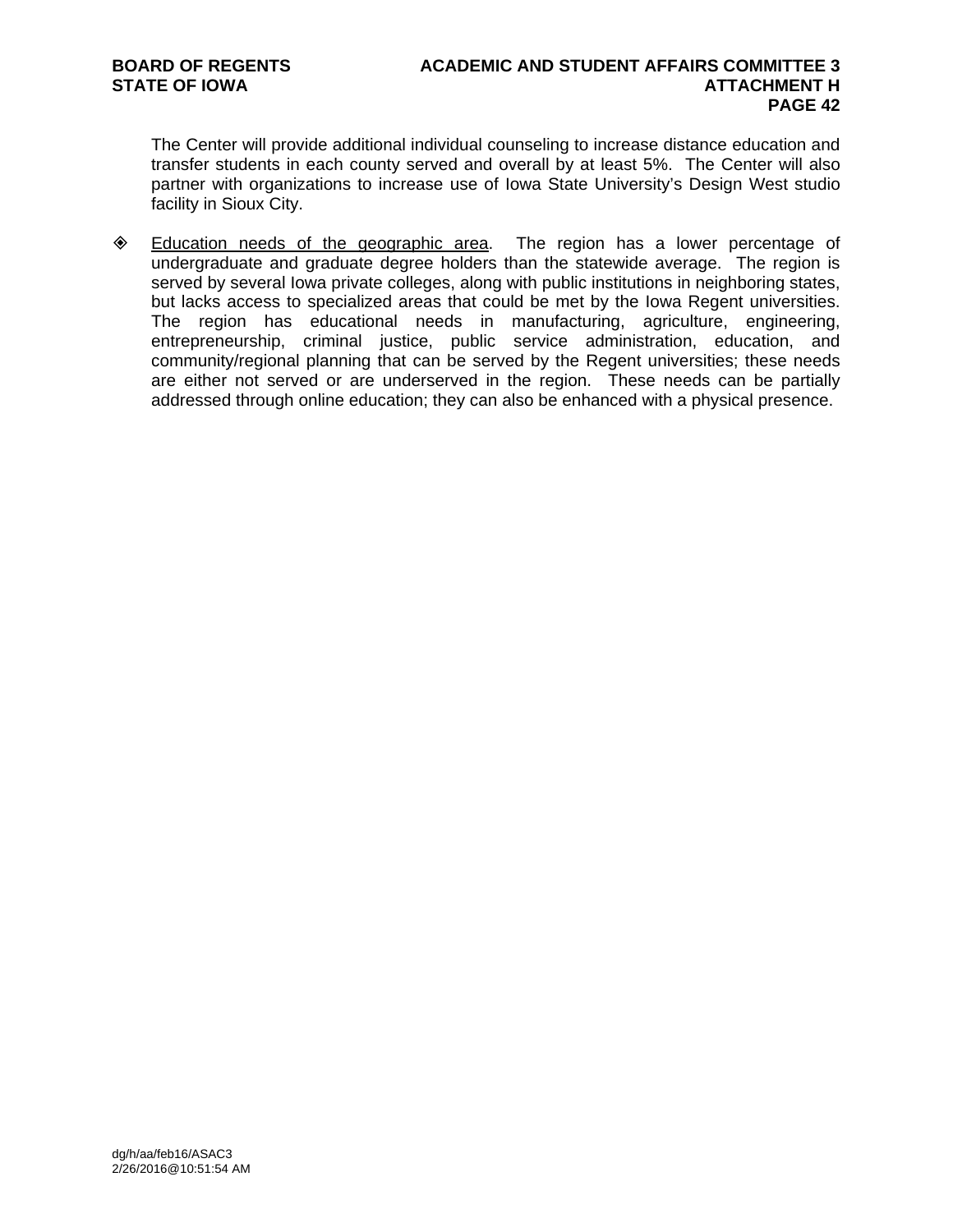### **QUAD CITIES GRADUATE STUDY CENTER**

 After a number of attempts to obtain information for this report, none was provided by the Center.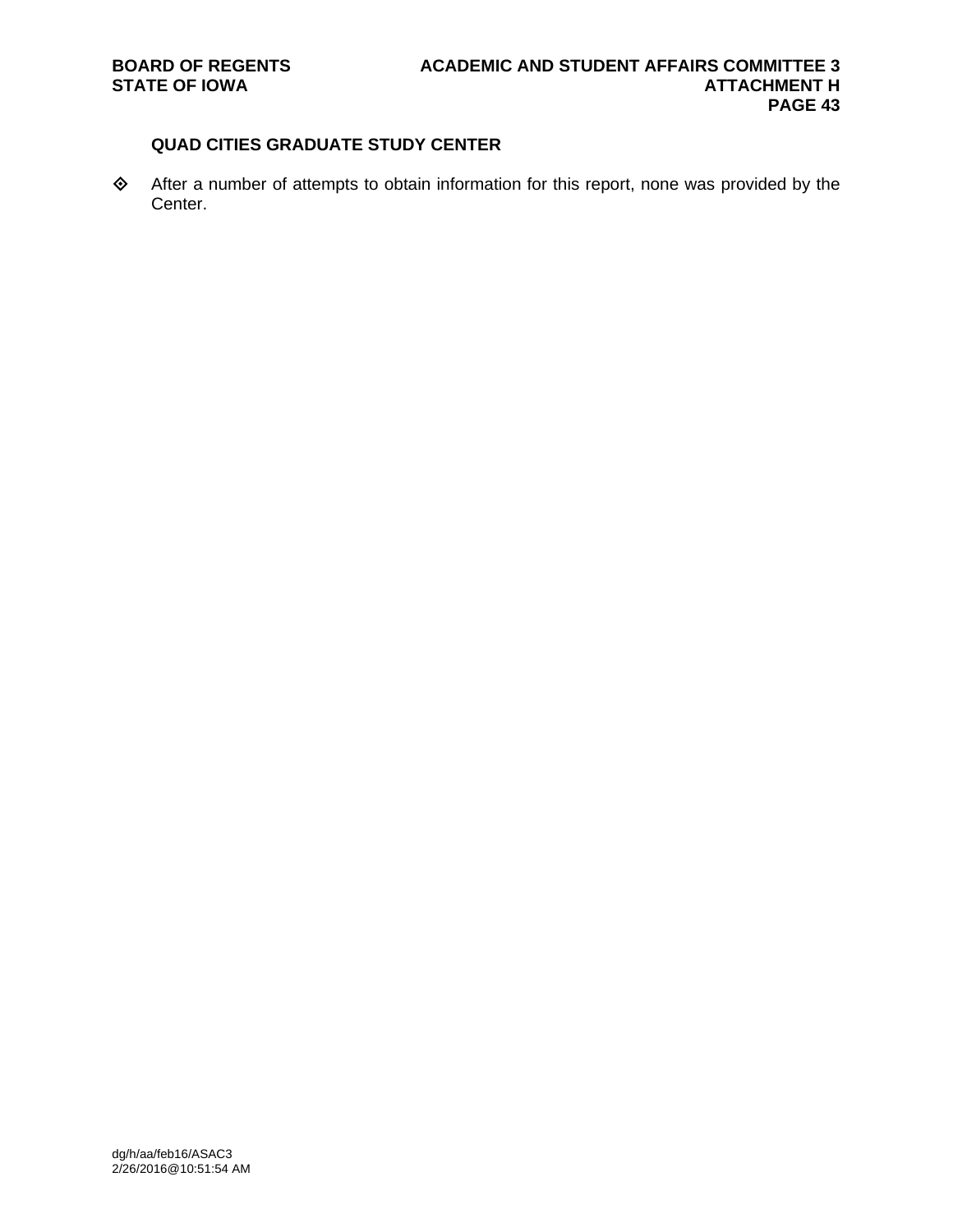#### **2005 STUDY OF DISTANCE EDUCATION AT THE PUBLIC UNIVERSITIES DISTANCE EDUCATION FACTORS**

- $\Diamond$  Methods to identify needs for distance education offerings. Each public university has a system of ongoing data collection regarding distance education needs and uses the results to inform decisions about off-campus program offerings. Educational needs may be identified by any of the following at the public universities:
	- $\boxtimes$  Student and employer market demand, including formal general market studies; informal general market studies; competitor market analyses; industry information; analyses of enrollment data and trends; and formal target market studies.
	- $\boxtimes$  Assessments of educational needs, including academic research; professional and industry associations; and industry assessments.
	- Assessments of economic/workforce development requirements, including demographic data; studies (e.g., Battelle report); and industry groups.
	- Academic and institutional needs.
	- $\boxtimes$  Information provided by advisory committees to the professional colleges.
	- $\boxtimes$  Identification of needs through active liaisons with licensure boards.
- Selection of technology/delivery modes for program offerings. A number of factors are considered in assessing distance education delivery technology, including the following:
	- *Student access*. The institution selects the media that will provide students the best access to the distance education content; it considers geographic proximity and students' technological resources and skills.
	- *Pedagogical requirements*. The institution determines the best match between the content to be delivered, the teaching and learning experiences, and the devices that will best communicate the content.
	- *Market requirements*. The institution considers the expectations of students for quality, cost, convenience, interaction, and other competitive factors.
	- *Institutional capacity*. The institution considers the availability of the knowledge, technical resources, and skills of the academic unit, the instructor, and the content developer.
	- *Cost/value*. The institution considers the value to the course or program of more expensive modes of delivery and the budget constraints of the course to use a particular technology.
	- *Technology characteristics*. The institution considers capacity for asynchronous/synchronous delivery, allocation of capital cost, remote site cost, production cost, per-unit delivery cost, support cost, video quality, audio quality, presentation quality (digital materials), interactivity, reach, convenience, and use limitations.